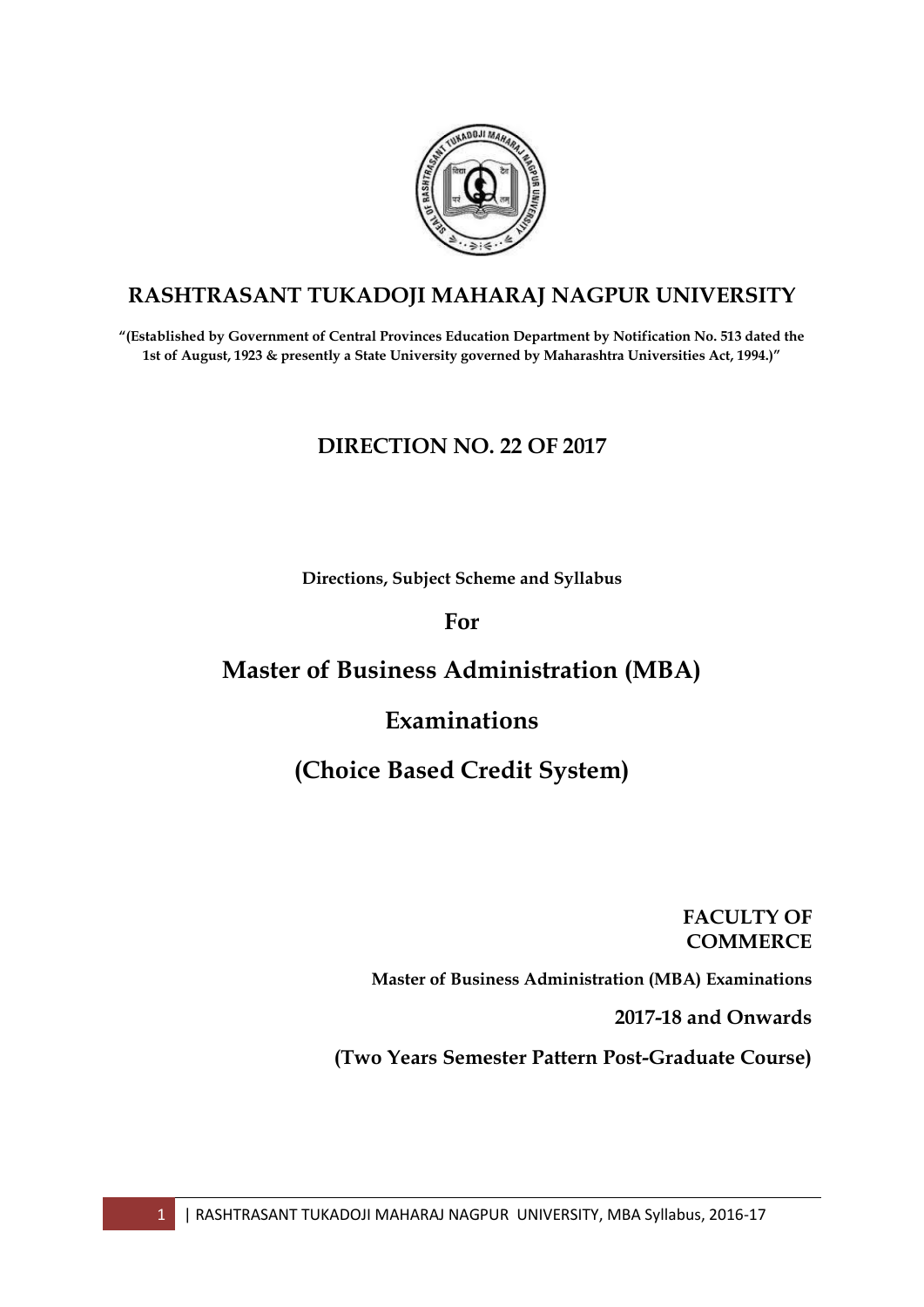

## **RASHTRASANT TUKADOJI MAHARAJ NAGPUR UNIVERSITY**

## *DIRECTION NO. 22 OF 2017*

## (Issued by the Vice-Chancellor under section 12(8) of the Maharashtra Public Universities. Act, 2016)(Mah. Act No. VI of 2017)

WHEREAS, the Maharashtra Public Universities Act, 2016 ( No. VI of 2017) ( hereinafter Act) has come into force with effect from 1st March, 2017;

AND

WHEREAS, the Faculty of Commerce and Management in its meeting held on 14.3.2016 have decided to restructure the syllabus for the award of the degree of Master of Business Administration (MBA) Examination commensurate with the curricula existing in the various Universities in India and with a view to include the latest trends in the commerce stream as well as to design it to suit to the needs of the industries and corporate houses as provided under Section 38(a) of the Act;

AND

WHEREAS, all the Board of Studies in Faculty of Commerce and Management in its meeting held on 5.4.2016 restructured the existing syllabi and recommended the new scheme of examination;

AND

WHEREAS, the recommendations made by the all four Board of studies under Faculty of Commerce and Management were approved by the Academic Council, in its meeting held on 8.6.2016;

AND

WHEREAS, no ordinance is in existence prescribing THE EXAMINATION LEADING TO THE DEGREE OF MASTER OF BUSINESS ADMINISTRATION (MBA) (CHOICE BASED CREDIT SYSTEM);

## AND

WHEREAS, the Special Task Committee in its meeting on 23-11-2016 decided to prepare a draft of new direction & syllabus of MBA (CBCS );

### AND

WHEREAS, the Special Task Committee in its meeting on 04-01-2016 considered and approved the draft of new direction and syllabus of MBA (CBCS) submitted by the sub-committee & recommended it to the Hon"ble Vice-Chancellor for his approval;

### AND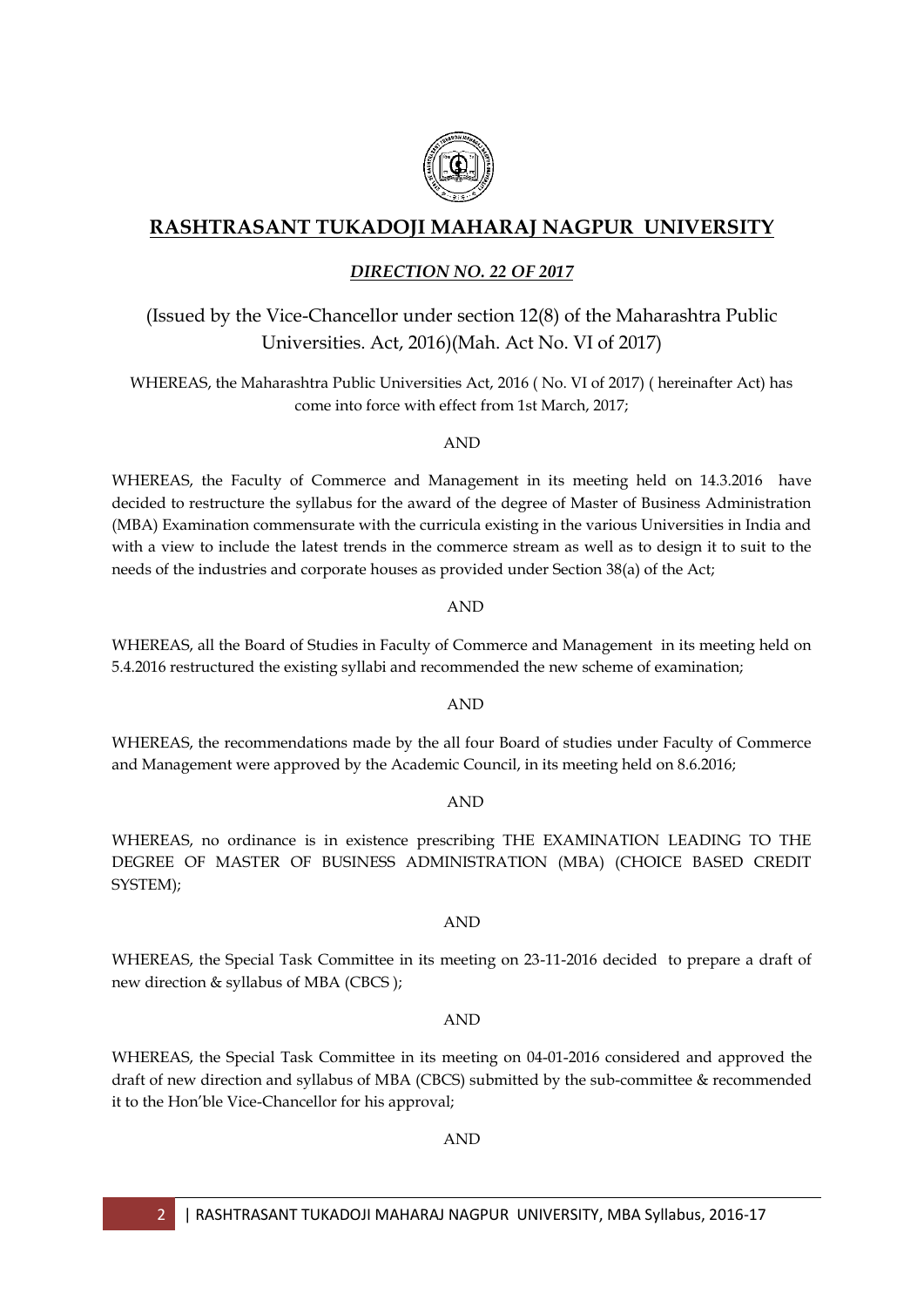WHEREAS, Direction No. 42 of 2016 entitled "Examination leading to the Degree of Master of Business Administration (MBA) (CHOICE BASED CREDIT SYSTEM) in the Faculty of Commerce & Management, was issued by the Vice-Chancellor;

WHEREAS, certain difficulties regarding implementation of the absorption scheme under the Direction No. 42 of 2016, were encountered by the colleges and the University administration,

necessitating clarification and suitable modifications in the said scheme;

#### AND

WHEREAS, in the meeting of the task force in the Faculty of Commerce and Management, held on 3.8.2017 certain decisions were taken which are required to be incorporated in the Direction No. 42 of 2016;

#### AND

WHEREAS, the matter involved is required to be implemented urgently for the purpose of prescribing examinations leading to the degree of Master of Business Administration (MBA) (CBCS) in the Faculty of Commerce and Management;

#### AND

WHEREAS, the preparation of Ordinance to regulate the matter relating to the examinations leading to the degree of Master of Business Administration (MBA) (CBCS) is time consuming process;

Now, therefore, I, Dr. Siddharthvinayak P. Kane, Vice-Chancellor, Rashtrasant Tukdoji Maharaj Nagpur University, Nagpur in exercise of the powers vested in me under Section 12(8) of the Maharashtra Public Universities Act, 2016 ( VI of 2017) do hereby issue the following direction:-

- **1.** This direction shall be called "DIRECTION REGARDING CHOICE BASED CREDIT SYSTEM **AND EXAMINATIONS LEADING TO THE MASTERS DEGREE OF BUSINESS ADMINISTRATION IN THE FACULTY OF COMMERCE AND MANAGEMENT, RASHTRASANT TUKADOJI MAHARAJ NAGPUR UNIVERSITY, NAGPUR.‖**
- 2. The duration of M.B.A. course shall be of Two years consisting Semester-I & II in first year and Semester-III & IV in second year.
- 3. Subject to compliance with the provisions of this direction and of other ordinances in force from time to time, an applicant for admission to this course shall have passed degree examination of Rashtrasant Tukadoji Maharaj Nagpur University or any other recognized University equivalent thereto with 50% aggregate marks for open category and 45% marks aggregate for Backward Class candidates or as notified by the State Government (Competent Authority) from time to time. Provided that Students admitted through Common Management Aptitude Test (CMAT) conducted by All India Council for Technical Education or through Central Entrance Test (CET) conducted by Directorate of Technical Education or any other entrance examination conducted by competent authority approved by the Directorate of Technical Education and fulfilling the eligibility conditions prescribed by the Rashtrasant Tukadoji Maharaj Nagpur University shall only be admitted to this Course.

## AND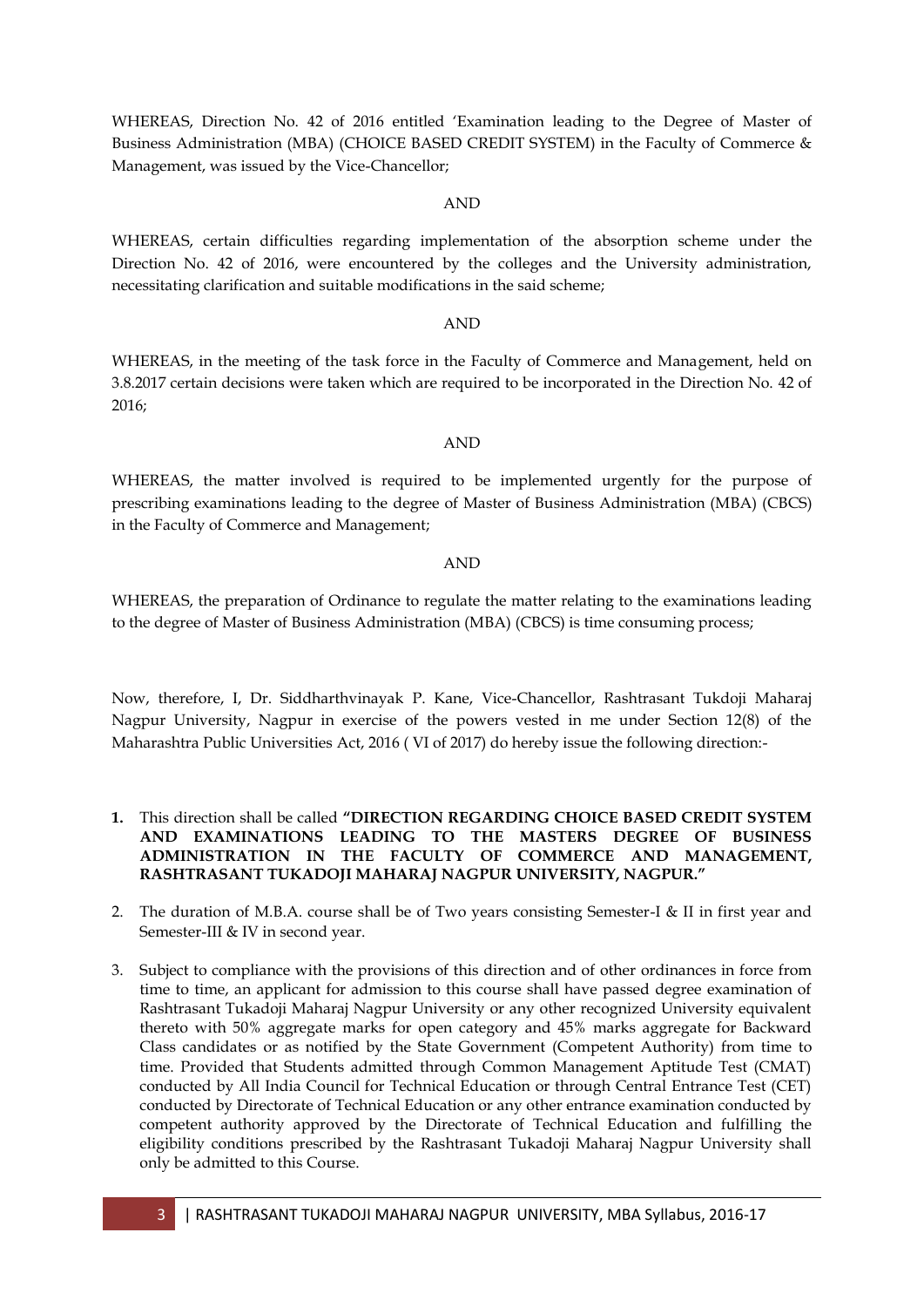- 4. The Examinations for Semesters I, II, II and IV shall be held twice a year at such places and on such dates as may be fixed by the University.
- 5. The fees for examination shall be as prescribed by the Rashtrasant Tukadoji Maharaj Nagpur University from time to time.
- 6. Applicant for the examination prosecuting a regular course of study leading to the Master Degree in Business Administration shall not be permitted to join any other course in this University or any other University simultaneously.
- 7. A collegiate candidate shall have pursued a regular course of study for not less than 90 days of the academic session before being examined for any semester examination of **MBA** in any recognized institution and or college affiliated to Rashtrasant Tukdoji Maharaj Nagpur University where the course is conducted.
- 8. Without prejudice to the other provisions of Ordinance No. 6 relating to the Examinations in General, the provisions of Paragraphs 5, 7, 8, 10, 26 and 31 of the said Ordinance shall apply to every collegiate candidate.
- **9. Choice Based Credit System (CBCS):** The MBA program shall consist of 24 courses and a project equivalent to 2 courses in any of the specialization area opted by the student. The courses in this program are of **three kinds: Core, Elective and Foundation.**
	- **a. Core Course**: There is at least one Core Course in every semester. This is the course which is to be compulsorily studied by a student as a core requirement to complete the requirement of a programme in a said discipline of study (Comprising of basic subjects of Business Management). These subjects are codified with the *"C"* letter.
	- **b. Foundation Course: -** The Foundation Courses are elective value-based courses aimed at man-making education. These are the subjects oriented towards the skill enhancement as per the interest of the students. A pool of two courses shall be offered in 3rd and 4th semester from which the student has to opt for one in each of these semesters. These courses are codified with *"F"* letter.
	- **c. Elective Course**: It is a course which can be chosen from the pool of courses. The course may be specific/specialized/supportive or advanced to the discipline of study. They may be nurturing candidate"s skill as well as proficiency. **Generic Elective courses add generic proficiency** to the students and they are for the said discipline of study. These courses are codified with *"E"* letters. These courses are oriented towards competency building of student in various functional areas of business management. These *Electives* will give the students a chance to study a subject according to his/her area of interest and will also help in developing his/her personality. Two elective courses are to be selected by a student from the groups of electives before commencement of 3rd Semester of the program.

A student is required to Select *Any Two* Electives as following:

Either both the Electives from Core Group

**OR**

One Elective each from Core Group and Complementary Group

| <b>Core Group</b>          | Marketing Management         |
|----------------------------|------------------------------|
|                            | <b>Financial Management</b>  |
|                            | Human Resource Management    |
| <b>Complementary Group</b> | <b>Operations Management</b> |
|                            | Service Sector Management    |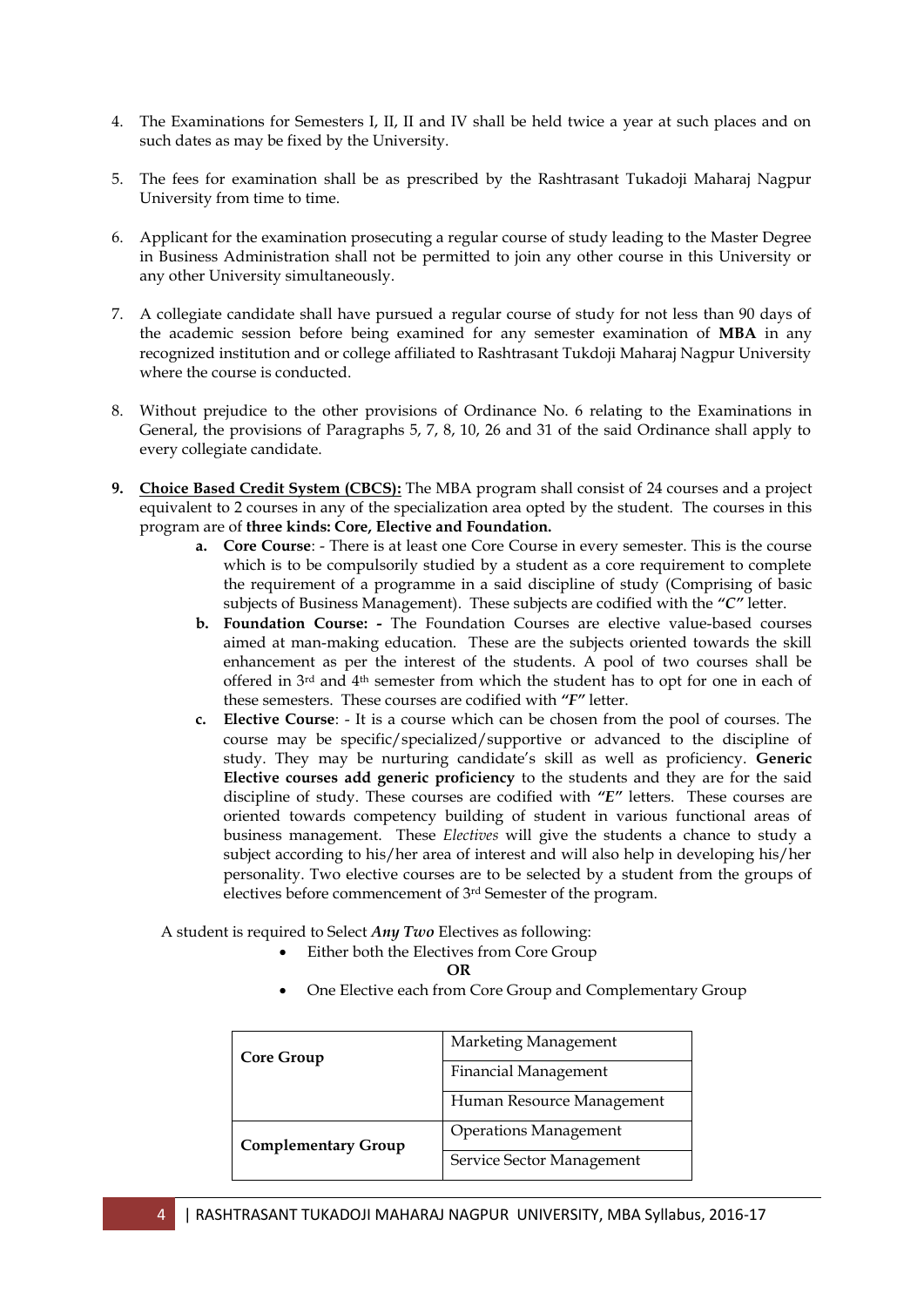**Note:** The affiliated Management Institutes / Colleges/ Department shall declare the Elective/Specialization it is offering before the commencement of admission process of Semester -I in their Information Brochure and website and communicate the same to the University well in advance. The Institute will offer the Specialization proposed only if minimum **FIVE** students opt for the same.

#### **10. Credit System of Evaluation:**

### a. **Courses offered, contact hours, credits attached and allocation of marks shall be as follows**:

|             |                                                          |                                       |                      |                   |                    |                       | <b>Marks</b>          |       |                |
|-------------|----------------------------------------------------------|---------------------------------------|----------------------|-------------------|--------------------|-----------------------|-----------------------|-------|----------------|
| Course Code | <b>Course Name</b>                                       | Examination<br>University<br>Internal | Instruction<br>Hours | Tutorial<br>Hours | <b>Total Hours</b> | End Exam.<br>Semester | ssessment<br>Internal | Total | Credits        |
| <b>1T1</b>  | Principles of Management                                 | Uni.                                  | 30                   | 10                | 40                 | 80                    | 20                    | 100   | $\overline{4}$ |
| 1T2         | Managerial Economics                                     | Uni.                                  | 30                   | 10                | 40                 | 80                    | 20                    | 100   | $\overline{4}$ |
| 1T3         | <b>Accounting for Managers</b>                           | Uni.                                  | 25                   | 15                | 40                 | 80                    | 20                    | 100   | $\overline{4}$ |
| 1T4         | <b>Business Legislations</b>                             | Uni.                                  | 30                   | 10                | 40                 | 80                    | 20                    | 100   | 4              |
| <b>1T5</b>  | <b>Business Communication</b><br>and Information Systems | Uni.                                  | 30                   | 10                | 40                 | 80                    | 20                    | 100   | $\overline{4}$ |
| 1T6         | Research Methodology and<br>Quantitative Techniques      | Uni.                                  | 25                   | 15                | 40                 | 80                    | 20                    | 100   | $\overline{4}$ |
|             | Total                                                    |                                       | 170                  | 70                | 240                | 480                   | 120                   | 600   | 24             |

### **Semester-I**

## **Semester-II**

| ochromer        | .                                                          |                                       |                      |                   |                    |                             | <b>Marks</b>               |       |                |
|-----------------|------------------------------------------------------------|---------------------------------------|----------------------|-------------------|--------------------|-----------------------------|----------------------------|-------|----------------|
| Code<br>Course  | <b>Course Name</b>                                         | Examination<br>University<br>Internal | Instruction<br>Hours | Tutorial<br>Hours | <b>Total Hours</b> | <b>End Exam</b><br>Semester | ssessment<br>Internal<br>≺ | Total | Credits        |
| 2T <sub>1</sub> | Human Resource<br>Management &<br>Organizational Behaviour | Uni.                                  | 30                   | 10                | 40                 | 80                          | 20                         | 100   | $\overline{4}$ |
| 2T2             | <b>Financial Management</b>                                | Uni.                                  | 25                   | 15                | 40                 | 80                          | 20                         | 100   | $\overline{4}$ |
| 2T3             | Marketing Management                                       | Uni.                                  | 30                   | 10                | 40                 | 80                          | 20                         | 100   | $\overline{4}$ |
| 2T <sub>4</sub> | <b>Operations Management</b>                               | Uni.                                  | 25                   | 15                | 40                 | 80                          | 20                         | 100   | $\overline{4}$ |
| 2T5             | Cost Accounting                                            | Uni.                                  | 25                   | 15                | 40                 | 80                          | 20                         | 100   | $\overline{4}$ |
| 2T <sub>6</sub> | Economic Environment of<br>Business                        | Uni.                                  | 30                   | 10                | 40                 | 80                          | 20                         | 100   | 4              |
|                 | <b>Total</b>                                               |                                       | 165                  | 75                | 240                | 480                         | 120                        | 600   | 24             |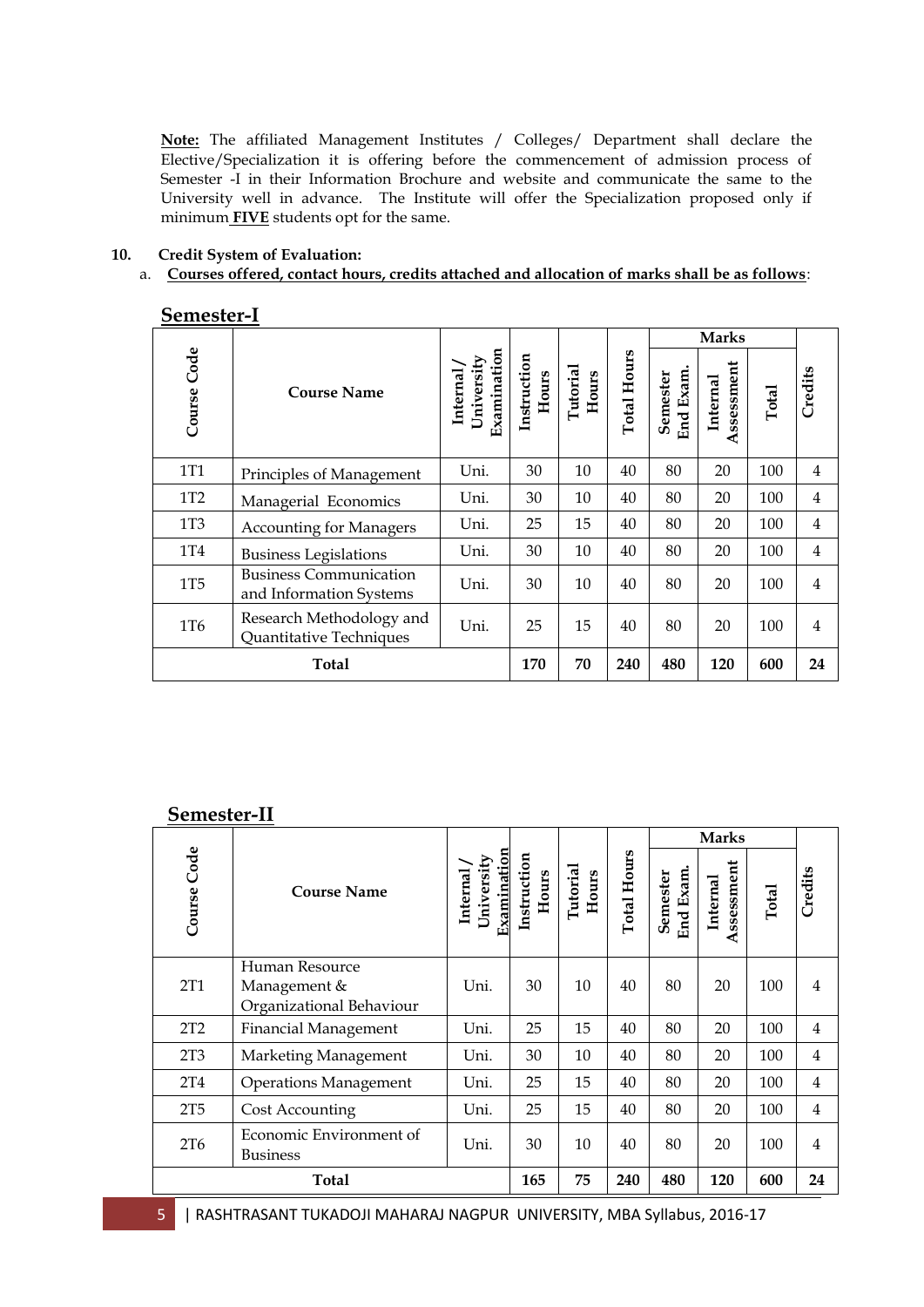| Semester-III    |                                                                                                                                                         |                                       |                      |                   |                    |                       |                        |       |                |
|-----------------|---------------------------------------------------------------------------------------------------------------------------------------------------------|---------------------------------------|----------------------|-------------------|--------------------|-----------------------|------------------------|-------|----------------|
|                 |                                                                                                                                                         |                                       |                      |                   |                    |                       | <b>Marks</b>           |       |                |
| Course Code     | <b>Course Name</b>                                                                                                                                      | Examination<br>University<br>Internal | Instruction<br>Hours | Tutorial<br>Hours | <b>Total Hours</b> | End Exam.<br>Semester | Assessment<br>Internal | Total | Credits        |
| 3T1             | Strategic Management                                                                                                                                    | Uni.                                  | 30                   | 10                | 40                 | 80                    | 20                     | 100   | $\overline{4}$ |
| 3P1             | Summer Internship<br><b>Project Assessment</b>                                                                                                          | Uni.                                  | 10                   | 30                | 40                 | 0 <sup>0</sup>        | 100                    | 100   | 4              |
| 3T2             | Project Management<br>OR<br>Environment<br>Management<br><b>OR</b><br><b>Business Management I</b><br>(Only for students from<br>other than MBA Course) | Uni.                                  | 30                   | 10                | 40                 | 80                    | 20                     | 100   | 4              |
| 3T3             | Elective I - Paper 1                                                                                                                                    | Uni.                                  | 30                   | 10                | 40                 | 80                    | 20                     | 100   | $\overline{4}$ |
| 3T4             | Elective I - Paper 2                                                                                                                                    | Uni.                                  | 30                   | 10                | 40                 | 80                    | 20                     | 100   | $\overline{4}$ |
| 3T <sub>5</sub> | Elective II - Paper 1                                                                                                                                   | Uni.                                  | 30                   | 10                | 40                 | 80                    | 20                     | 100   | $\overline{4}$ |
| 3T6             | Elective II - Paper 2                                                                                                                                   | Uni.                                  | 30                   | 10                | 40                 | 80                    | 20                     | 100   | 4              |
|                 | <b>Total</b>                                                                                                                                            |                                       | 190                  | 90                | 280                | 480                   | 220                    | 700   | 28             |

Note: One Foundation Course is to be selected by the student from 3T2 and Two Elective Groups to be selected in the manner mentioned above.

## **Semester-IV**

|                |                                           |                                       |                      |                   |                    |                         | <b>Marks</b>              |       |         |
|----------------|-------------------------------------------|---------------------------------------|----------------------|-------------------|--------------------|-------------------------|---------------------------|-------|---------|
| Code<br>Course | <b>Course Name</b>                        | Examination<br>University<br>Internal | Instruction<br>Hours | Tutorial<br>Hours | <b>Total Hours</b> | Semester<br>Exam<br>End | ssessmen<br>Internal<br>⋖ | Total | Credits |
| 4T1            | Business Ethics &<br>Corporate Governance | Uni.                                  | 30                   | 10                | 40                 | 80                      | 20                        | 100   | 4       |
| 4T2            | Entrepreneurship<br>Development           | Uni.                                  | 30                   | 10                | 40                 | 80                      | 20                        | 100   | 4       |
| 4P1            | Project Work                              | Uni.                                  |                      | 40                | 40                 | 150                     | 50                        | 200   | 8       |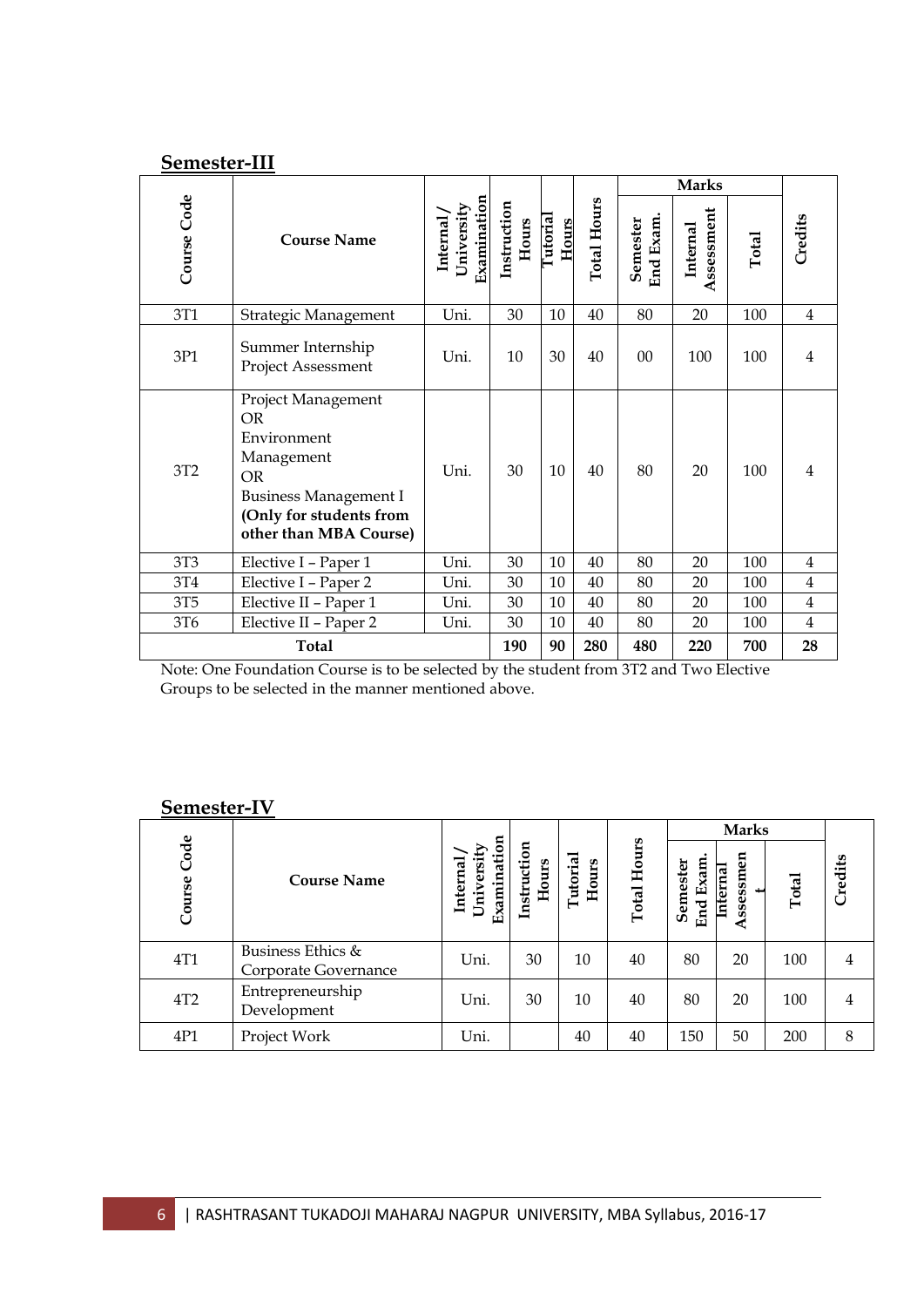| 4T <sub>3</sub> | <b>International Business</b><br>Management<br><b>OR</b><br>Agri-Business Management<br>OR<br><b>Business Management II</b><br>(Only for students from<br>other than MBA Course) | Uni. | 30  | 10 | 40  | 80  | 20  | 100 |    |
|-----------------|----------------------------------------------------------------------------------------------------------------------------------------------------------------------------------|------|-----|----|-----|-----|-----|-----|----|
| 4T <sub>4</sub> | Elective I – Paper 3                                                                                                                                                             | Uni. | 30  | 10 | 40  | 80  | 20  | 100 | 4  |
| 4T5             | Elective II – Paper 3                                                                                                                                                            | Uni. | 30  | 10 | 40  | 80  | 20  | 100 | 4  |
|                 | Total                                                                                                                                                                            |      | 150 | 90 | 240 | 550 | 150 | 700 | 28 |

Note: One Foundation Course is to be selected by the student from MBFIV-2.

|                |                |                      |                  |                |                         | <b>Marks</b>                          |       |         |
|----------------|----------------|----------------------|------------------|----------------|-------------------------|---------------------------------------|-------|---------|
| 。<br>No<br>Sr. |                | Instruction<br>Hours | Tutoria<br>Hours | Hours<br>Total | Exam<br>Semester<br>End | ssment<br>Internal<br><b>SSe</b><br>⋖ | Total | Credits |
| 1              | Semester – I   | 170                  | 70               | 240            | 480                     | 120                                   | 600   | 24      |
| 2              | Semester - II  | 165                  | 75               | 240            | 480                     | 120                                   | 600   | 24      |
| 3              | Semester - III | 190                  | 90               | 280            | 480                     | 220                                   | 700   | 28      |
| 4              | Semester - IV  | 150                  | 90               | 240            | 550                     | 150                                   | 700   | 28      |
|                | <b>Total</b>   | 675                  | 325              | 1000           | 1990                    | 610                                   | 2600  | 104     |

## **Summary of the Total Marks and Credits**

- b. The Semester End written examination of all the courses shall be conducted by the University.
- c. The performance of the learners will be evaluated in two Components, One component will be the continuous assessment by the Institute/College/Department (Internal Assessment) component carrying 20% marks and the second component will be the Semester End Examination component carrying 80% marks.

| 1a             | Attendance of the student during a particular semester                    | 05 marks |
|----------------|---------------------------------------------------------------------------|----------|
| 1b             | An assignment based on curriculum to be assessed by the teacher concerned | 05 marks |
| 1c             | Subject wise class test conducted by the teacher concerned                | 05 marks |
| 1d             | Subject presentation/viva-voce seminar conducted during the semester      | 05 marks |
|                | <b>Internal assessment Total marks</b>                                    | 20       |
| $\overline{2}$ | <b>Semester wise End Examination marks</b>                                | 80       |
|                | <b>Total Marks Per Course</b>                                             | 100      |

#### **The allocation of Internal Assessment Marks**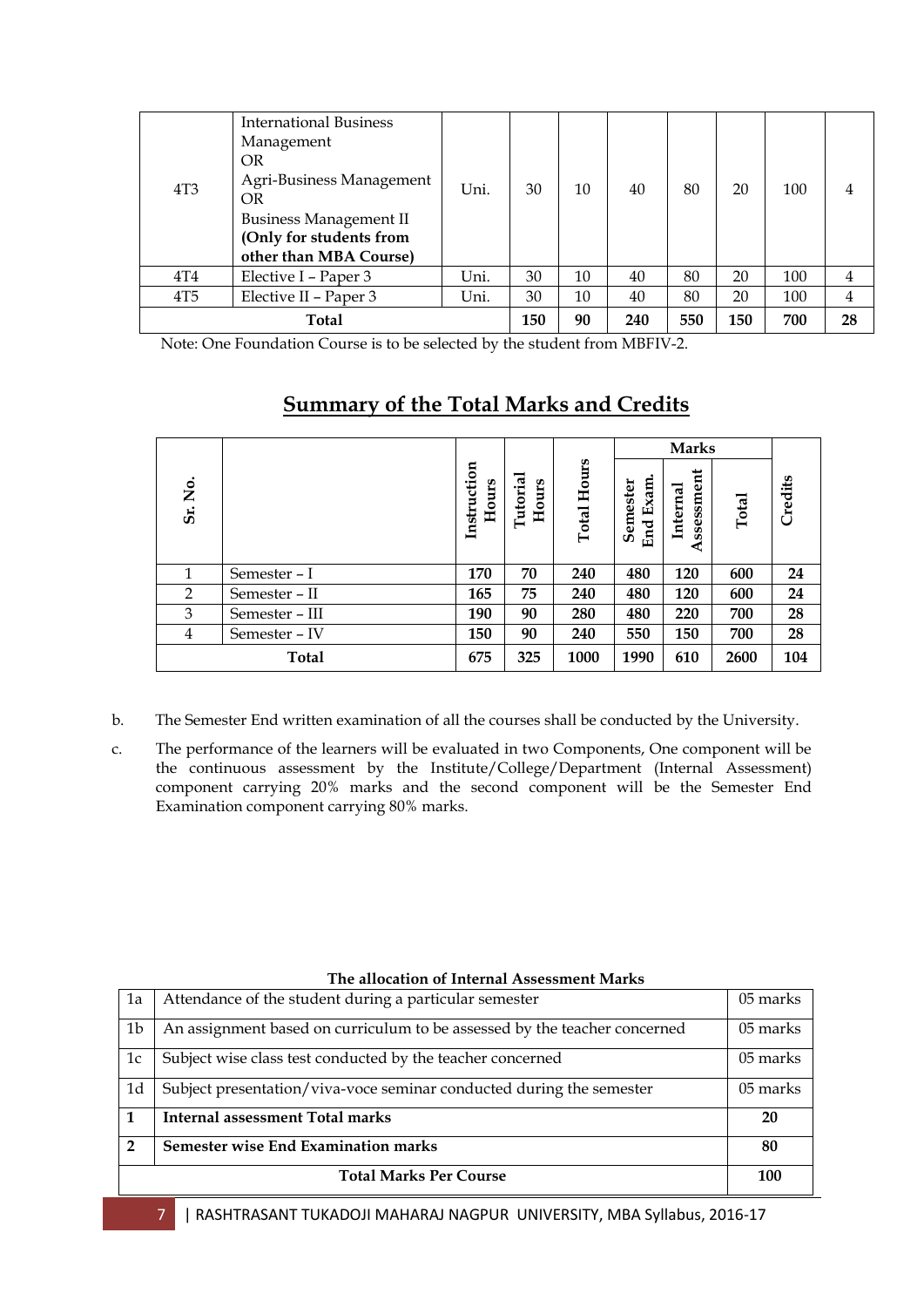- Marks for internal assessment shall awarded on the basis of tests, assignment etc. as prescribed above by the teacher in the respective subject and moderated by the Director shall be notified on the college notice board for information of students and it shall be communicated to the University at least 5 days before the commencement of the End Semester examinations.
- The college shall preserve the answer sheets and assignments submitted by the students and attendance record and evaluation sheets for at least one academic year, while the summary of the internal marks to be preserved as a permanent record.
- Since the student has to pass each course/subject jointly in University Assessment and Internal Assessment, a student cannot be declared "Failed" in Internal Assessment and no reassessment can be done for Internal Assessment.
- d. **Summer Training**: At the end of second semester, all students will have to undergo summer training of 8-10weeks with an industrial, business or service organization by taking a project study. The condition of successfully completing the program shall not be deemed to have been satisfied unless a student undergoes summer training under the supervision of the department in organizations as approved by the Director/ Principal/ Head / Faculty from time to time. Alternatively Director/ Principal/ Head / Faculty of the Department/ College/ Institute may allocate the sector/ industry/ company specific project to the individual student. Each student will be required to submit a project report to the Department/ College/ Institute for the work undertaken during this period within three weeks of commencement of the third semester for the purpose of evaluation in the third semester.
- e. **Conversion of Marks to Grades and Calculations of GPA (Grade Point Average) and CGPA (Cumulative Grade Point Average):** In the Credit and Grade Point System, the assessment of individual Courses in the concerned examinations will be on the basis of marks only, but the marks shall later be converted into Grades by mechanism described hereinafter where the overall performance of the Students can be reflected after considering the Credit Points for any given course. However, the overall evaluation shall be designated in terms of Grade. There are some abbreviations used here that need understanding of each and every parameter involved in grade computation and the evaluation mechanism. The abbreviations and formulae used are as follows:-

*Abbreviations and Formulae Used*

G: Grade

GP: Grade Points

C: Credits

CP: Credit Points

CG: Credits X Grades (Product of credits & Grades)

SGPA = ΣCG: Sum of Product of Credits & Grades points / ΣC: Sum of Credits points

SGPA: Semester Grade Point Average shall be calculated for individual semesters. (It is also designated as GPA)

CGPA: Cumulative Grade Point Average shall be calculated for the entire Program by considering all the semesters taken together.

While calculating the CG the value of Grade Point 1 shall be consider Zero (0) in case of students who failed in the concerned course/s i.e. obtained the marks below 50.

After calculating the SGPA for an individual semester and the CGPA for entire program, the value can be matched with the grade in the Grade Point table as per the TEN (10) Points Grading System and expressed as a single designated GRADE such as O, A, B, etc….

| <b>Marks</b> | Grade | <b>Grade Points</b> |
|--------------|-------|---------------------|
| 85 and Above |       |                     |
| 84-75        |       |                     |
| 74-65        |       |                     |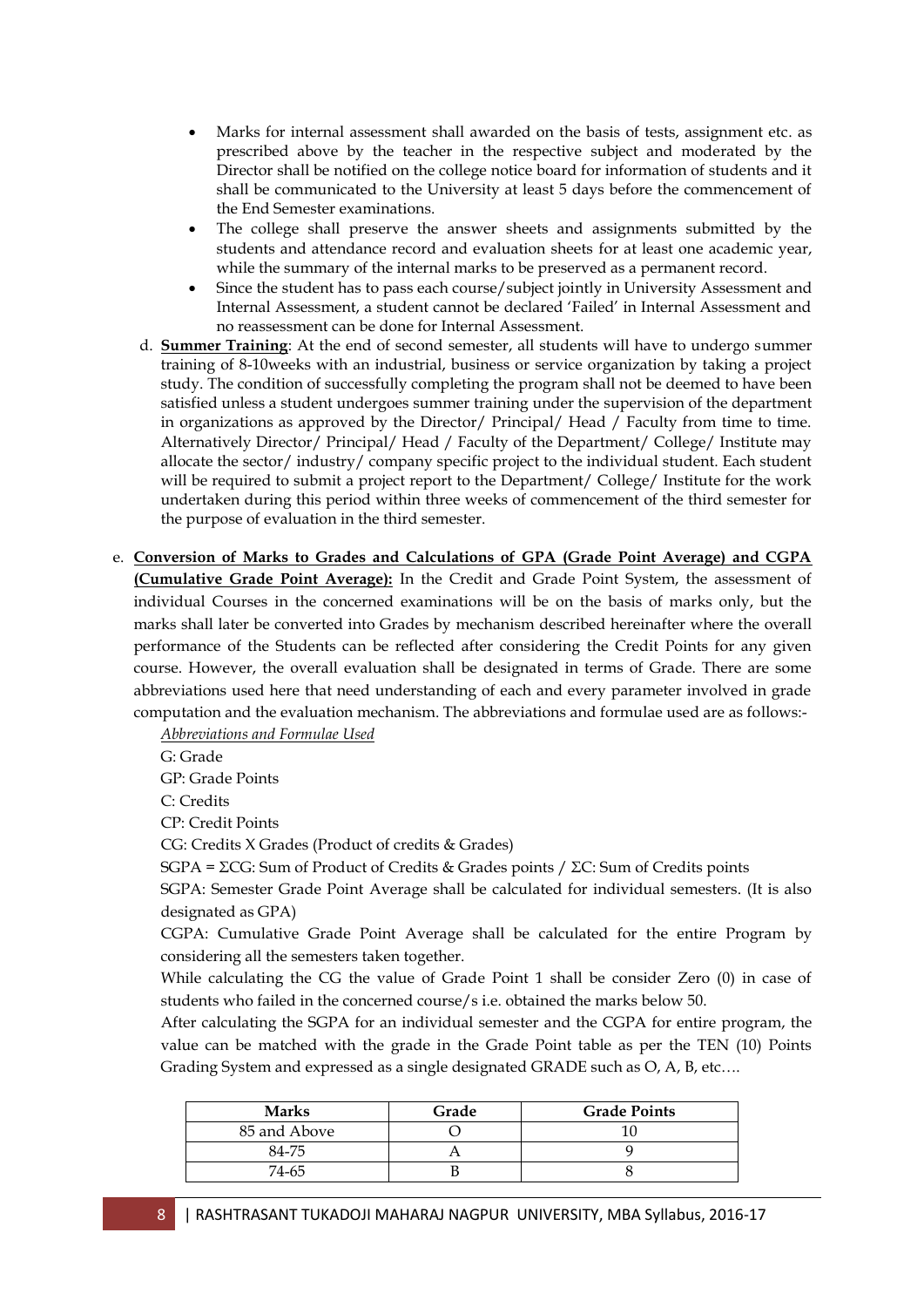| 64-60        |             |  |
|--------------|-------------|--|
| 59-55        |             |  |
| 54-50        |             |  |
| 49 and Below | (Fail)<br>F |  |

Conversion of CGPA into Grades and Division shall be as follows:

| <b>CGPA</b> | Grade    | <b>Division</b> |
|-------------|----------|-----------------|
| $9.0 - 10$  |          | Distinction     |
| 8.0-8.9     | Α        | Distinction     |
| 7.0-7.9     | В        | Distinction     |
| $6.0 - 6.9$ |          | First           |
| 5.5-5.9     |          | Second          |
| 5.0-5.4     | E        | Second          |
| $00 - 4.4$  | F (Fail) | Fail            |

Note: Final Mark List will only show the Grade, Grade points and Division and not the marks

- f. Provision of Direction No.44 of 2001 governing the award of grace marks for passing an examination and securing higher Grades shall apply to the examination.
- **9. Project Work:** Project work will be compulsory for each student appearing at the semester- IV (M.B.A) Examination.
	- (i) Project shall carry 200 marks as follows-

| <b>Head of Passing</b>                                 |     |  |  |  |  |
|--------------------------------------------------------|-----|--|--|--|--|
| Project Report Evaluation by External Examiner         |     |  |  |  |  |
| Seminar and open defense evaluation by External        | 50  |  |  |  |  |
| Examiner                                               |     |  |  |  |  |
| Seminar and open defense by Internal External Examiner | -50 |  |  |  |  |
| <b>TOTAL</b>                                           | 200 |  |  |  |  |

(ii) For Project work a batch of Maximum **TWENTY** students per guide /supervisor has to be allotted by the Institute. The Guide/Supervisor shall act as an internal examiner for project Examination.

(iii) The guide or the supervisor shall be appointed by the institute and should be teaching to MBA Programme with minimum qualifications as prescribed by AICTE for Assistant Professor.

**(iv)The External examiner shall be appointed from the list of full time approved teaching faculty of the MBA programme by the University.**

**(v) Each such External examiner shall examine a maximum of TWENTY students in the academic year.**

(vi) **ONE copy** of Project work (Printed) shall be submitted to the University through the supervisor of the candidate and the Principal/ Director / Head of the Institute/ Department, by 31st March of academic year and one copy will be retained by the college/Department for internal evaluation purpose.

**A Candidate shall submit with his/her project work, a certificate from the Supervisor to the effect-**

- That the candidate has satisfactorily completed the Project work for not less than one session and
- That the Project work is the result of the candidates own work and is of sufficiently high standard to warrant its presentation for examination.
- Candidate shall submit his declaration that the Project is the result of his own research work and the same has not been previously submitted to any examination of this University or any other University. The Project shall be liable to be rejected and /or cancelled if found otherwise.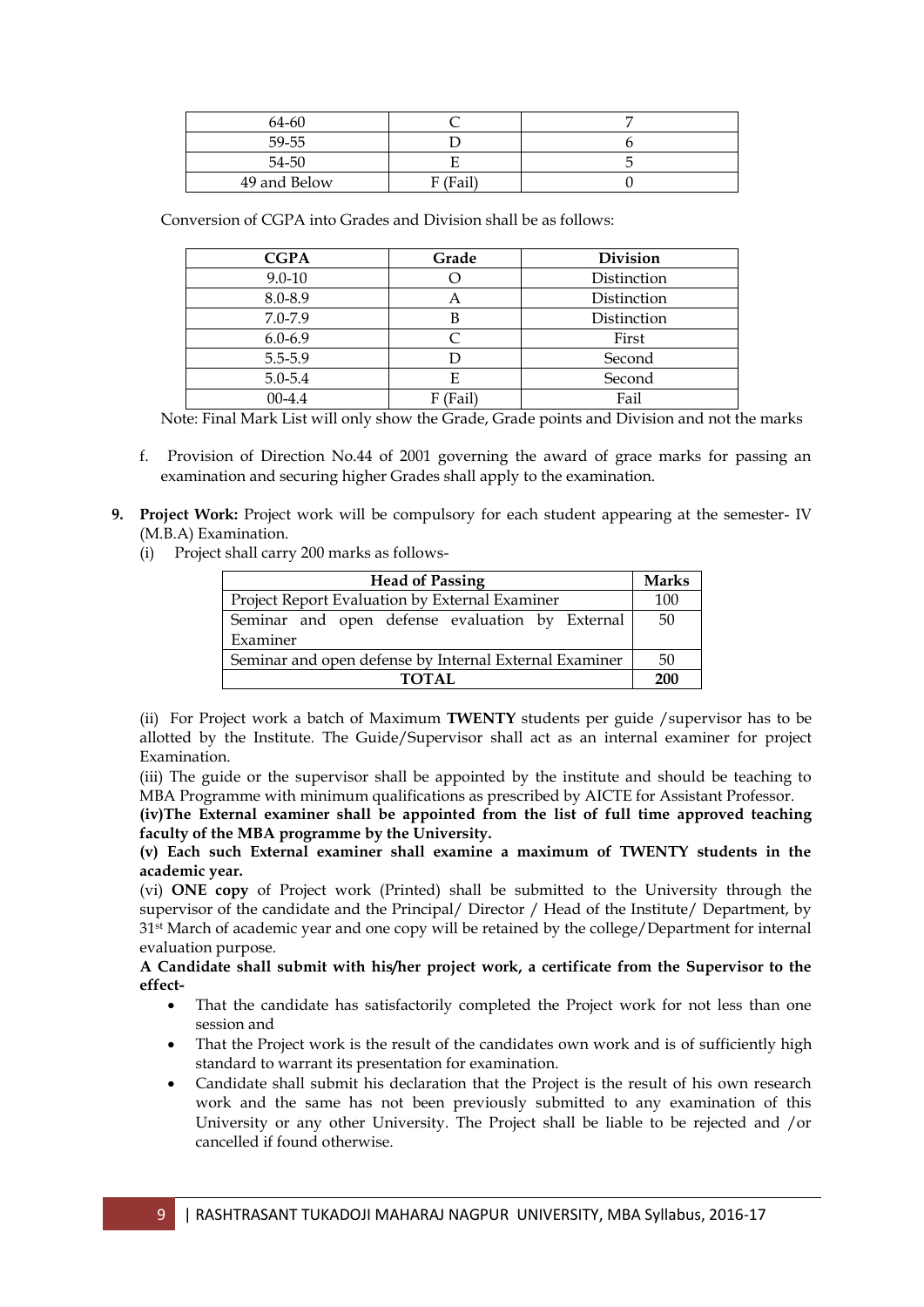- The Project work shall **be evaluated through seminar and open defence and Viva-voce at the College/ Department by internal and external examiners appointed by University before** Semester-IV Examination.
- A student appearing for MBA Semester IV Examination will have to pay additional fees as prescribed by the University from time to time.
- **10. The scope of the subject, percentage of passing in theory and project will be governed as per following rules:**
	- 1. There will be a combined passing of 50% marks to be secured by an examinee in internal and University written examination taken together for each course/subject/paper.
	- 2. The results of successful candidates at the end of semester-IV shall be declared on the basis of CGPA obtained in all the four semesters.
	- 3. The candidates who successfully clear all the semester examinations in the first attempt are eligible for ranks provided they secure Grade C and above.
	- 4. The results of the candidates who have successfully cleared the Semester-IV examination but not cleared the lower semester examinations shall be declared as NCL (not completed lower semester examinations). Such candidates shall be eligible for the award of Degree only after successfully clearing all the lower semester examinations.
	- 5. Student successfully clearing Semester I, II, III and IV examinations shall, on payment of the prescribed fee, shall be awarded a Degree in the prescribed form signed by the Vice-Chancellor.
	- 6. An examinee failing to clear any semester end examination shall be eligible for reexamination on payment of a fresh Examination Fee prescribed by the University.

### **11. Promotion to Higher Semester (ATKT)**

An examinee failing to clear any semester examination shall be ALLOWED TO KEEP TERM (ATKT) in accordance with the following table:

| Semester-IV  | Semester-I $\&$ II    | Semester – III         |                                   |
|--------------|-----------------------|------------------------|-----------------------------------|
| Semester-III |                       | Semester – II          | Semester I & II taken<br>together |
| Semester-II  |                       | Semester - I           |                                   |
| Semester-I   | Degree examination    |                        |                                   |
|              |                       |                        | following examinations            |
|              |                       | examinations           | subjects of the                   |
|              | examinations          | appeared for following | Minimum 2/3rd                     |
| Semester     | passed in following   | completed the term and | have passed in                    |
| Admission to | Candidate should have | Candidate should have  | Candidates should                 |

#### **12. Rejection of results:**

- i. A candidate who fails in one or more course(s) of a semester may be permitted to reject the result of the whole examination of that semester. Rejection of result course-wise shall not be permitted. A candidate who rejects the results shall appear in the examination of that semester in the subsequent examination.
- ii. Rejection can be exercised only once in each semester and the rejection once exercised cannot be revoked.
- iii. Application for rejection of result along with payment of the prescribed fee shall be submitted to the University through the college along with the original statement of marks within 30 days from the date of publication of the result.
- iv. A candidate who rejects the result is eligible for only class and not for ranking.

#### **12. Improvement of results:**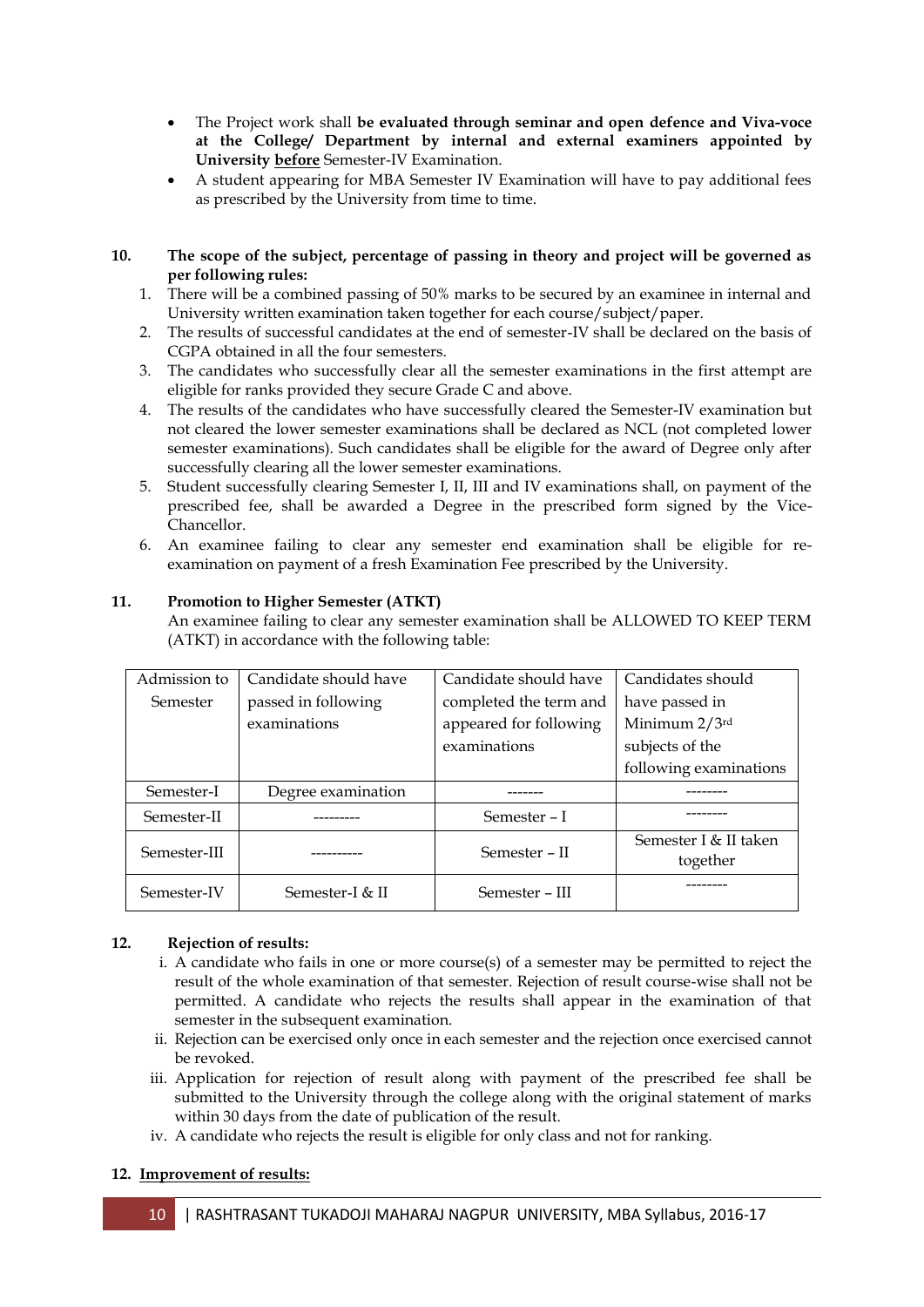- i. A candidate who has passed in all the papers of a semester may be permitted to improve the result by reappearing for the whole examination of that semester.
- ii. The reappearance shall be permitted only once in each semester.
- iii. The reappearance for the examination of any semester is permitted during the subsequent examination of that semester.
- iv. Application for reappearance along with payment of prescribed fee shall be submitted to the University through the college along with the original statement of marks within 30 days from the date of publication of the result.
- v. The candidate passes in all the subjects in the reappearance, higher of the two aggregate marks secured by the candidate shall be awarded to the candidate for that semester. In case the candidate fails in the reappearance, candidate shall retain the first appearance result.
- vi. A candidate who has appeared for improvement is eligible for class only and not for ranking.
- vii. Internal assessment marks shall be shown separately in the marks card. A candidate who has rejected the result or who, having failed, takes the examination again or who has appeared for improvement shall retain the internal assessment marks already obtained.

#### **14. Guidelines for Setting Question Papers of Semester I, II, III & IV End Examination..**

- a. The question paper should be set in such a manner so as to cover the complete syllabus as prescribed by the University.
- b. The duration of the Semester wise End Examination shall be 3.00 Hours per course.
- c. The evaluation of the Summer Internship Project should be conducted at the Institute/Department by the Examiner appointed by the Principal/Director/Head of the Institute/Department.
- d. The evaluation of Semester IV Project should be conducted at Institute / Department by the Project Supervisor of the student and an External Examiner appointed for the same by the University.
- e. The result for these examinations should be declared within time limit as per University norms and communicated to the University within stipulated time.
- f. The record of conduct of such examination, evaluation and results should be maintained for a period of at least One year by the respective Institute / Department for the verification by the competent authority.
- g. The format for question papers for Semester End Examinations to be conducted by the University shall be as follows:
	- **1.** There shall be **FIVE** compulsory **questions** of **16 marks each**.
	- **2.** First FOUR questions shall be with internal choice within the questions, i.e. there shall be 2 questions from each unit of the curriculum with an internal option.
	- **3.** Fifth question shall comprise of FOUR short answer questions of FOUR marks each one from each unit.
	- **4.** Questions shall assess the knowledge, application of knowledge, and the ability to blend knowledge. **The paper setter shall ensure that questions covering all skills and all units are set. She/he shall also mandatorily submit a detailed scheme of evaluation (Memorandum of Instructions) along with the question paper to enhance the objectivity and maintain consistency in evaluation.** However, the moderation board can make necessary changes in the pattern of question paper based on the content and pedagogy of subject.

#### **ILLUSTRATIVE PATTERN OF QUESTION PAPER**

| $\bigcap$ |
|-----------|
|           |
|           |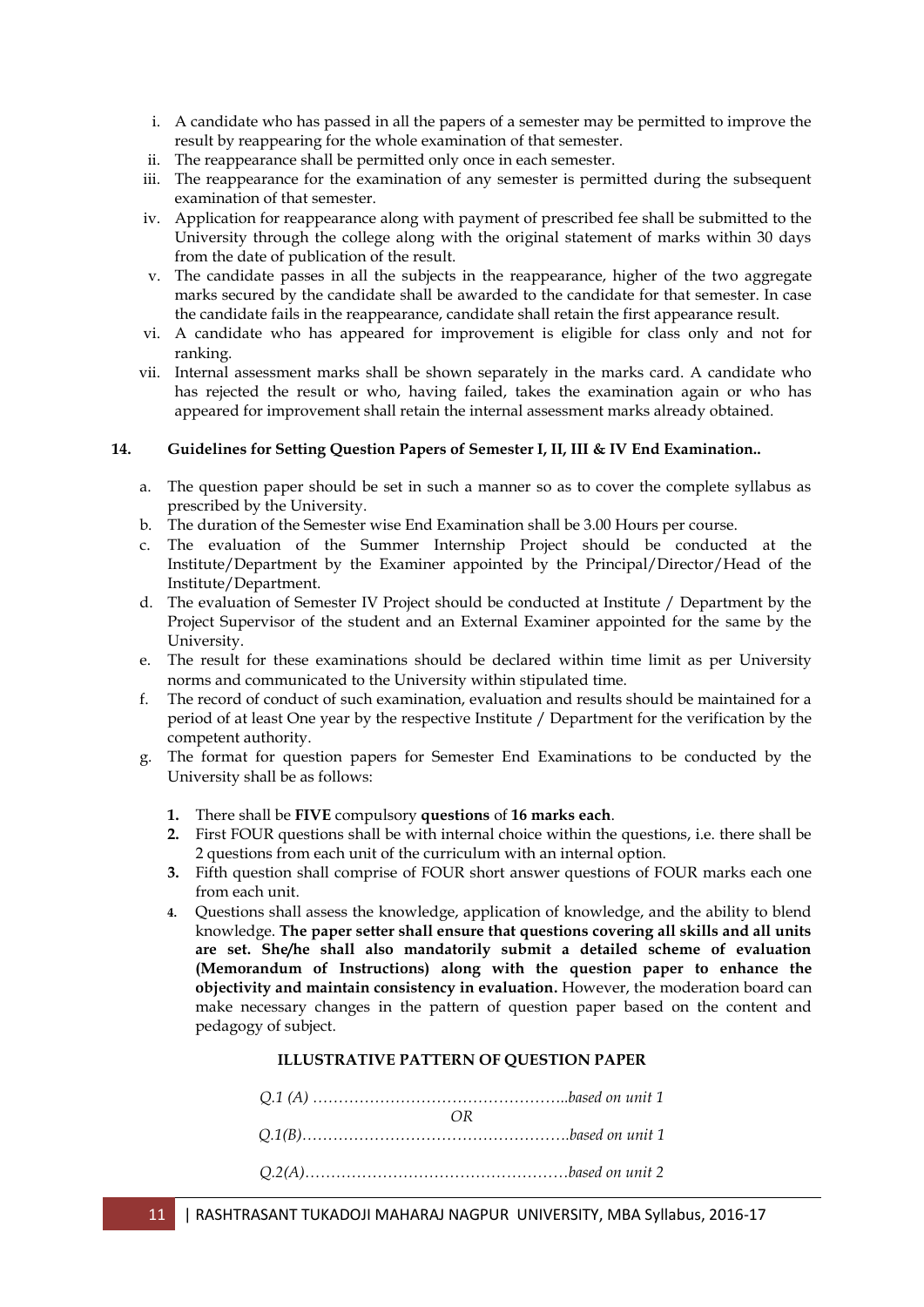| $U$ K |  |
|-------|--|
|       |  |
| OR.   |  |
| OR    |  |
|       |  |
|       |  |
|       |  |

*OR*

### **15. Not Fit for the Course:**

If a student fails to pass the M.B.A. programme within FIVE successive years from the date of his/her admission he/she shall be declared Not Fit for the Course (NFC), and shall not be allowed to appear for any previous examination of the programme.

#### **16. Absorption Scheme:**

- a. The failure students of the MBA Course as per Direction No. 22 of 2012 (Introduced in 2012) immediately preceding the new course under this direction shall be given chance to appear for three more consecutive examinations according to old syllabus (Introduced in 2012). The University shall conduct the examination of old course for three more consecutive examinations after the new scheme of examination is introduced as per following table:
- b. The University shall conduct the examination of old course (Introduced in 2012) for three attempts after the new scheme of examination is introduced as per following table:

| Semester<br>Examination | Attempt-1   | Attempt-2   | Attempt-3   |
|-------------------------|-------------|-------------|-------------|
| Semester-I              | Winter 2016 | Summer 2017 | Winter 2017 |
| Semester-II             | Summer 2017 | Winter 2017 | Summer 2018 |
| Semester-III            | Winter 2017 | Summer 2018 | Winter 2018 |
| Semester-IV             | Summer 2018 | Winter 2018 | Summer 2019 |

The students are required to clear all their papers within the stipulated time. The students clearing all the papers of old scheme of Examination shall be awarded Degree according to old scheme of Examination (Introduced in 2012).

- c. Those students who have completed the course work and cleared their Semester I and Semester II examination of old course (Introduced in 2012) shall be eligible to be admitted to Second Year of MBA Course and be absorbed in the new scheme of examination under this Direction.
- d. Those students who have not cleared their Semester I and/or Semester II examination of old scheme of examination (Introduced in 2012) and are qualifying the conditions of ATKT rules under the said Direction No. 22 of 2012 shall be admitted to Second Year of New Scheme of Examination under this Direction.

e. Such students shall be eligible for exemption in the courses which they have passed in the old scheme of examination under the said Direction No. 22 of 2012 (Introduced in 2012) subject to the equivalence of courses mentioned hereinafter: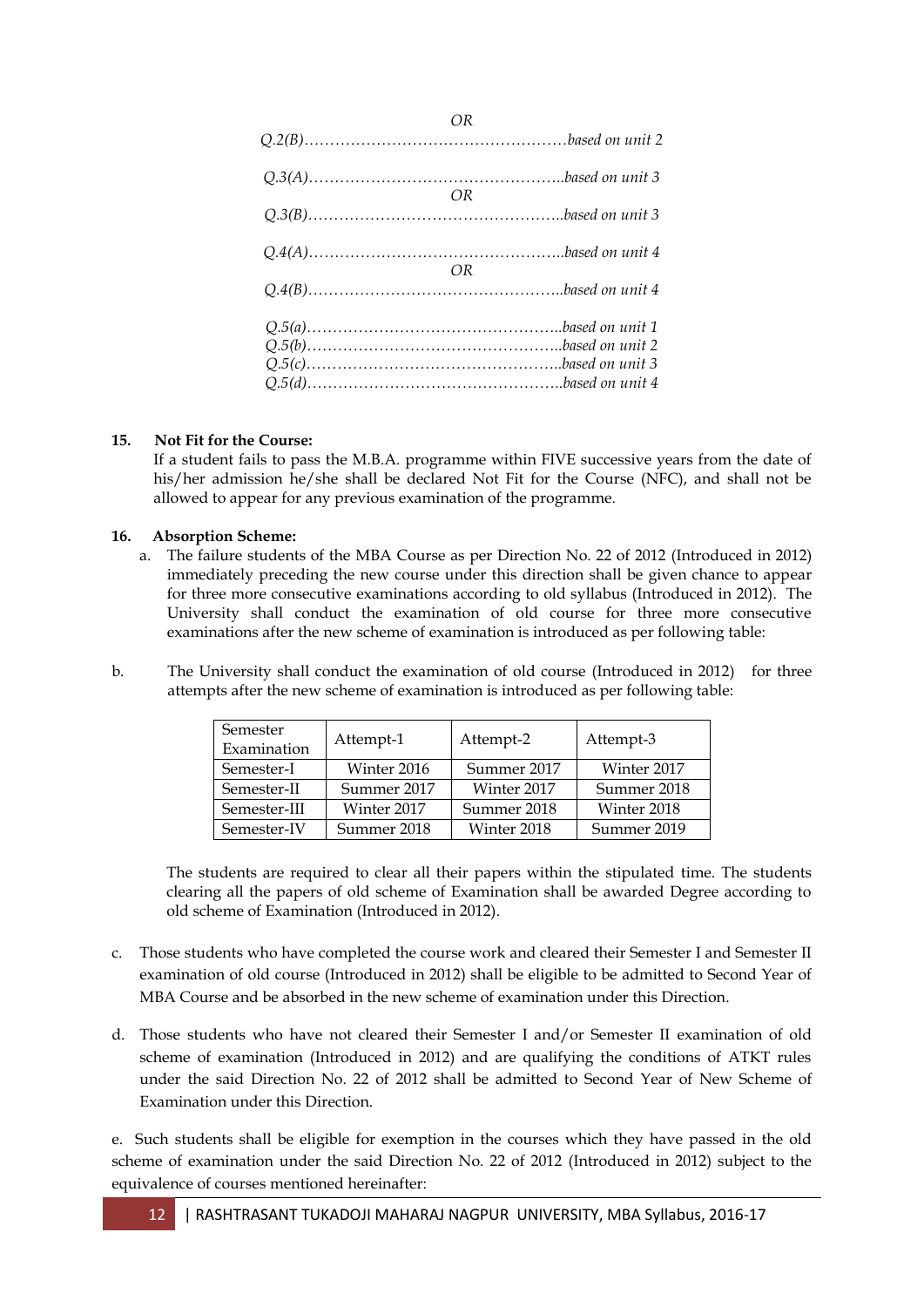| <b>Semester</b>           | Name of the Course                     | <b>Semester</b>          | Name of the Course              | Status of   |
|---------------------------|----------------------------------------|--------------------------|---------------------------------|-------------|
| Examination<br>under this | under this Direction                   | Examination<br>under Old | under Old Direction<br>(2012)   | Equivalence |
| Direction                 |                                        | <b>Course (2012)</b>     |                                 |             |
|                           | Principles of                          | I                        | Principles of                   | Yes         |
|                           | Management                             |                          | Management                      |             |
|                           | Managerial Economics                   | I                        | Managerial Economics            | Yes         |
|                           | Accounting for                         | I                        | <b>Financial Accounting</b>     | Yes         |
|                           | Managers                               |                          |                                 |             |
| I                         | Business Legislations                  | Ι                        | <b>Business Legislations</b>    | Yes         |
|                           | <b>Business</b>                        | I                        | <b>Communication Skills</b>     | Yes         |
|                           | Communication &                        |                          | – I                             |             |
|                           | <b>Information Systems</b>             |                          |                                 |             |
|                           | Research Methodology<br>& Quantitative | I                        | Quantitative<br>Techniques      | Yes         |
|                           | Techniques                             |                          |                                 |             |
|                           | Human Resource                         | $\mathbf{I}$             | Human Resource                  | Yes         |
|                           | Management &                           |                          | Management                      |             |
|                           | Organizational                         |                          |                                 |             |
|                           | Behaviour                              |                          |                                 |             |
|                           | <b>Financial Management</b>            | П                        | Financial Management            | Yes         |
|                           | Marketing                              | $\rm II$                 | Marketing                       | Yes         |
| $\mathbf{I}$              | Management                             |                          | Management                      |             |
|                           | Operations                             | $\mathbf{I}$             | Operations                      | Yes         |
|                           | Management<br>Cost Accounting          | $\rm II$                 | Management<br>Cost & Management | Yes         |
|                           |                                        |                          | Accounting                      |             |
|                           | Economic                               | $\rm II$                 | <b>Business Environment</b>     | Yes         |
|                           | Environment of                         |                          |                                 |             |
|                           | Business                               |                          |                                 |             |
|                           | Strategic Management                   | Ш                        | Strategic Management            | Yes         |
|                           | Project Management                     | IV                       | Operations                      | Yes         |
|                           |                                        |                          | Management                      |             |
| III                       |                                        |                          | (Specialization) -<br>Paper 4   |             |
|                           | Environment                            | I                        | Environment                     | Yes         |
|                           | Management                             |                          | Management                      |             |
|                           | Business Ethics &                      | $\rm II$                 | <b>Business Ethics</b>          | Yes         |
|                           | Corporate Governance                   |                          |                                 |             |
|                           | Entrepreneurship                       | Ш                        | Entrepreneurship                | Yes         |
|                           | Development                            |                          | Development                     |             |
| IV                        | <b>International Business</b>          | Ш                        | <b>International Business</b>   | Yes         |
|                           | Management<br>Agri-Business            | IV                       | Paper 4                         | Yes         |
|                           | Management                             | Agri-Business            | <b>Rural Marketing</b>          |             |
|                           |                                        | Management               |                                 |             |
|                           |                                        | Specialization           |                                 |             |
|                           | Specialization                         |                          |                                 |             |
|                           | Paper 1                                | Ш                        | Paper 1                         | Yes         |
|                           | Sales & Distribution                   | Marketing                | Retails & Services              |             |
|                           | Management                             | Management               | Marketing                       |             |
|                           | Paper 2                                | Specialization<br>Ш      | Paper 2                         | Yes         |
| <b>Core Group</b>         | IMC & Brand                            | Marketing                | Product Management              |             |
| <b>Marketing</b>          | Management                             | Management               | & Brand Management              |             |
| Management                |                                        | Specialization -         |                                 |             |
|                           | Paper 3                                | IV                       | Paper 3                         | Yes         |
|                           | Consumer Buying                        | Marketing                | Consumer Buying                 |             |
|                           | Behaviour                              | Management               | Behaviour & IMC                 |             |
|                           |                                        | Specialization -         |                                 |             |
| <b>Core Group</b>         | Paper 1                                | Ш                        | Paper 1                         | Yes         |

13 | RASHTRASANT TUKADOJI MAHARAJ NAGPUR UNIVERSITY, MBA Syllabus, 2016-17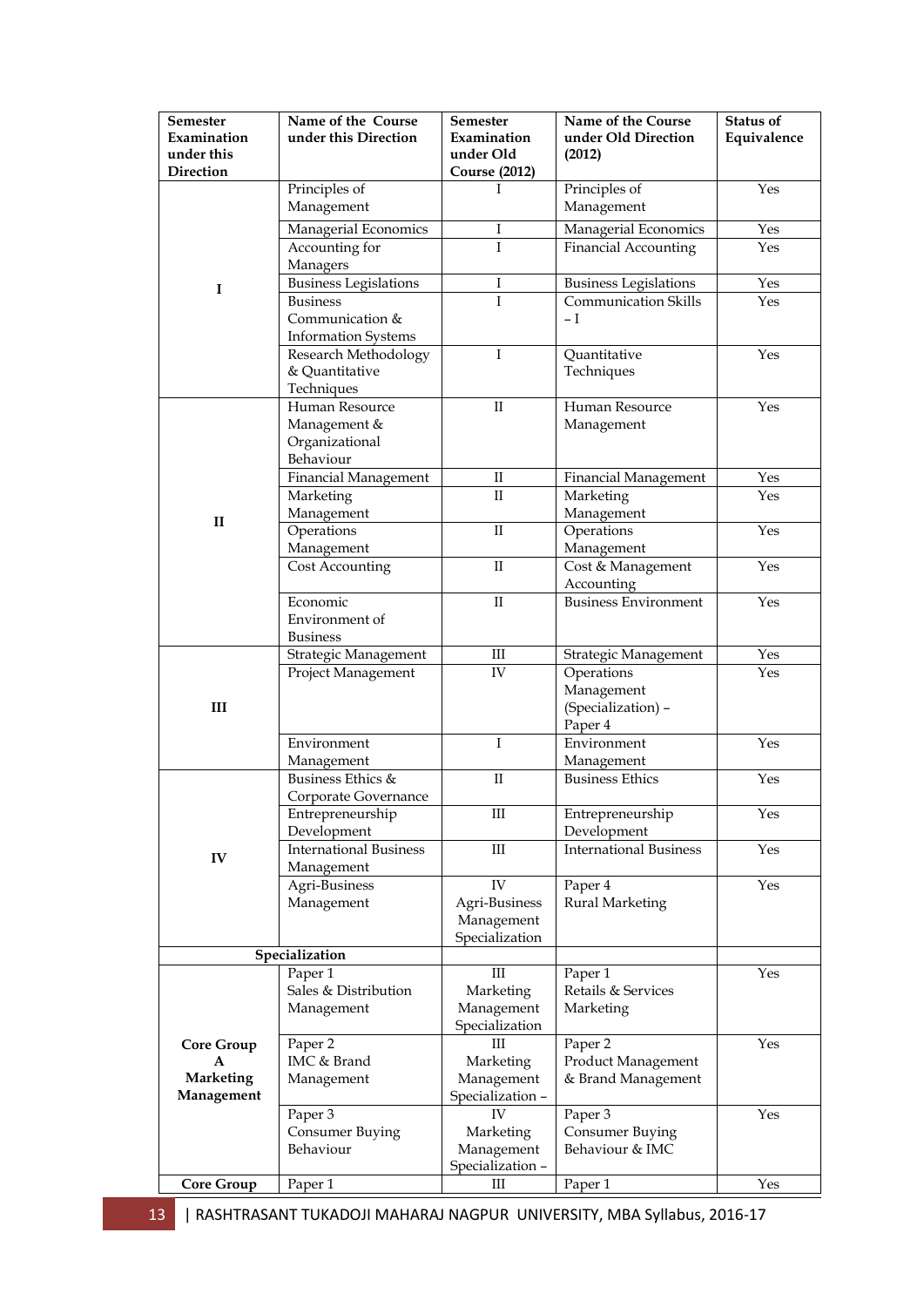| B                      | Corporate Financial          | Financial                    | Advanced Financial           |     |
|------------------------|------------------------------|------------------------------|------------------------------|-----|
| Financial              | Management                   | Management                   | Management                   |     |
| Management             |                              | Specialization -             |                              |     |
|                        | Paper 2                      | Ш                            | Paper 2                      | Yes |
|                        | Security, Portfolio and      | Financial                    | Risk Management &            |     |
|                        | <b>Risk Management</b>       | Management                   | Derivatives                  |     |
|                        |                              | Specialization -             |                              |     |
|                        | Paper 3                      | IV                           | Paper 3                      | Yes |
|                        | Investment                   | Financial                    | <b>Financial Services</b>    |     |
|                        | Environment & Wealth         | Management                   | Management                   |     |
|                        |                              | Specialization -             |                              |     |
|                        | Management                   | Ш                            | Paper 2                      | Yes |
|                        | Paper 1<br>Training &        | Human                        | Training &                   |     |
|                        | <b>Development Practices</b> | Resource                     | <b>Development Practices</b> |     |
|                        |                              | Management                   |                              |     |
|                        |                              | Specialization               |                              |     |
|                        | Paper 2                      | Ш                            | Paper 1                      | Yes |
| <b>Core Group</b><br>C | Performance &                | Human                        | Performance                  |     |
| Human                  | Compensation                 | Resource                     | Management &                 |     |
| Resource               | Management                   |                              | Compensation                 |     |
| Management             |                              | Management<br>Specialization |                              |     |
|                        | Industrial Relations &       | IV                           | Paper 3                      | Yes |
|                        | Labour Laws                  | Human                        | Industrial Relations &       |     |
|                        |                              | Resource                     | Labour Laws                  |     |
|                        |                              | Management                   |                              |     |
|                        |                              | Specialization               |                              |     |
|                        | Paper 1                      | Ш                            | Paper 1                      | Yes |
|                        | Logistics & Supply           | Operations                   | Supply Chain                 |     |
|                        | Chain Management             | Management                   | Management                   |     |
| Complementary          |                              | Specialization               |                              |     |
| Group                  | Paper <sub>2</sub>           | П                            | Operations Research          | Yes |
| B                      | <b>Operations Research</b>   |                              |                              |     |
| Operations             | Paper 3                      | Ш                            | <b>Total Quality</b>         | Yes |
| Management             | <b>Total Quality</b>         | Operations                   | Management                   |     |
|                        | Management                   | Management                   |                              |     |
|                        | Specialization               |                              |                              |     |
|                        | Paper 1                      | Ш                            | Paper 1                      | Yes |
|                        | Banking & Insurance          | Banking &                    | Banking Operations &         |     |
|                        | Services                     | Financial                    | Services                     |     |
|                        |                              | Services                     |                              |     |
| Complementary          |                              | Management                   |                              |     |
| Group                  |                              | Specialization               |                              |     |
| В                      | Paper 2                      |                              |                              |     |
| <b>Service Sector</b>  | Hospitality                  |                              |                              |     |
| Management             | Management*                  |                              |                              |     |
|                        | Paper 3                      | Ш                            | Paper 1                      | Yes |
|                        | Healthcare                   | Healthcare                   | Healthcare and Social        |     |
|                        | Management                   | Management                   | Policy                       |     |
|                        |                              | Specialization               |                              |     |

**(\*) This course under this direction do not have any equivalent course in the old direction (2012). Hence, the students absorbed in respective semesters are mandatorily required to appear for these courses under this scheme of examination.**

f. A student who has failed in some subjects of MBA I of old course (Introduced in 2012) but qualifying the conditions of ATKT prevailing under the Direction No. 22 of 2012 can be admitted to MBA 3rd Semester course. Such a student shall clear those subjects of MBA Semester I and/or III in maximum three attempts, as shown in the above table. Where a student fails to clear those subjects in the maximum permissible attempts he/she will have to take casual admission in the first and second semesters of the new course under this Direction, by paying fee of Rupees Five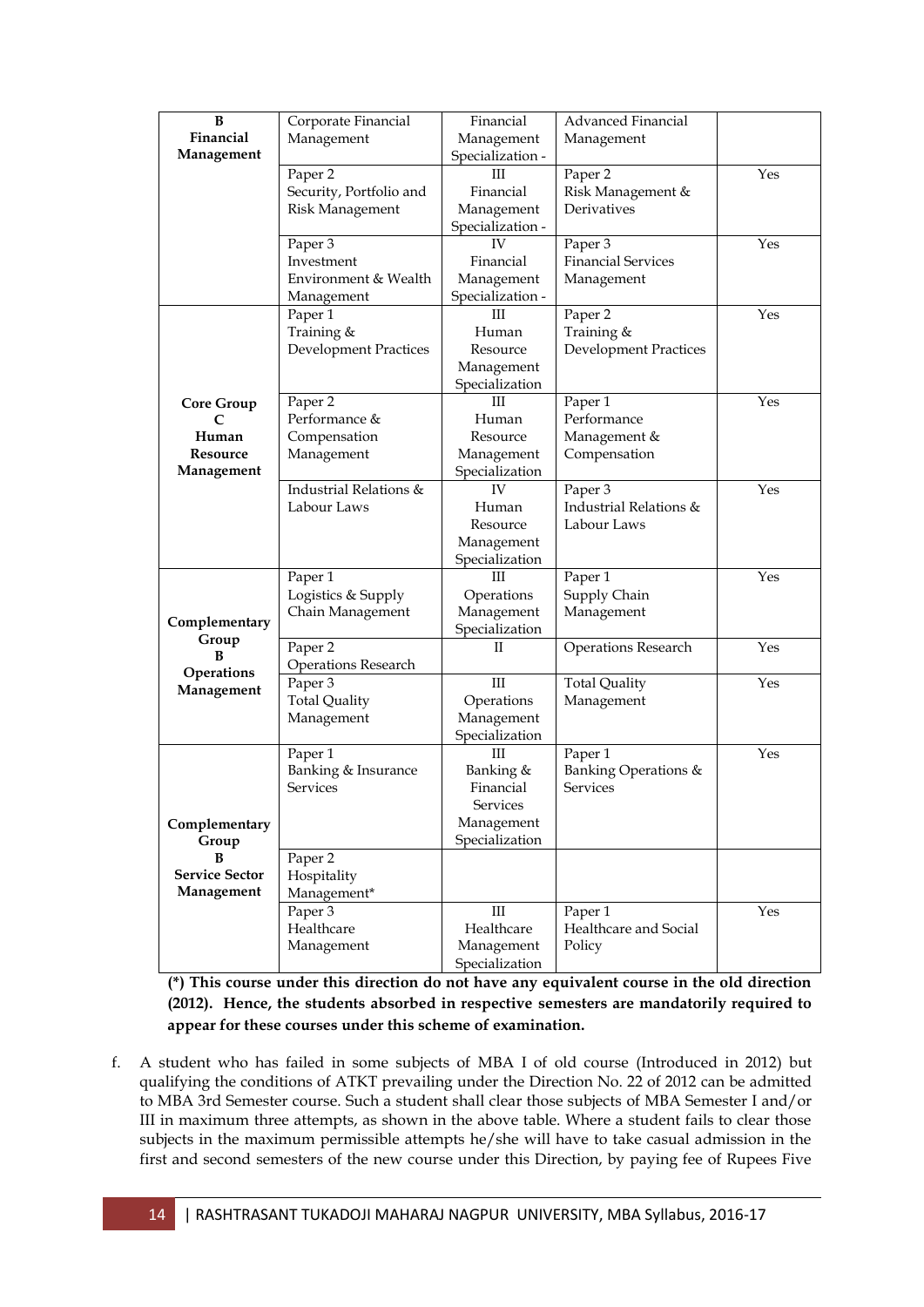Hundred for each semester, and clear the papers of those semesters. However, such a student shall be given exemption in the equivalent subjects of the first and second semesters.

g. In case, a student has passed some Semesters (I or I and II or I, II and III) under Old Scheme of Examination under Direction No. 22 of 2012 (Introduced in 2012) and any of the Semesters (II, III and IV or III and IV or IV) under New Scheme of Examination under this Direction, the total marks obtained by the students in Semesters passed under the Old Scheme of Examination under Direction No. 22 of 2012 shall be converted proportionately according the New Scheme of Examination under this Direction. The conversion shall be done on the following guidelines:

| Semester |                              | Total Semester Maximum Marks as   To be Converted as out of Total |
|----------|------------------------------|-------------------------------------------------------------------|
|          | per Direction No. 22 of 2012 | Maximum Marks as per this Direction                               |
|          | 800                          | 600                                                               |
|          | 1000                         | 600                                                               |
|          | 1000                         | 700                                                               |

g. The above absorption scheme of M.B.A. shall be effective till the introduction of new Syllabus with new absorption scheme.

### **17. Guidelines for Project Work :**

#### **Objective**

Every student will be assigned a project in  $4<sup>th</sup>$  Semester of MBA and it will be pursued by him/her under the supervision of an internal supervisor. The objective of the Project Work is to help the student develop his/her ability to apply multi-disciplinary concepts, tools and techniques to solve organizational problems and/or to evolve new/innovative theoretical frame work.

### **Type of Project**

The Project may take any one of the following forms:

i) Comprehensive case study (covering single organization/multifunctional area problem, formulation, analysis and recommendations)

ii) Inter-organisational study aimed at inter-organisational comparison/ validation of theory/survey of management services.

- iii) Evolution of any new conceptual / theoretical framework.
- iv) Business Plan/Viability Studies
- v) Field study (Empirical study).

vi) Software analysis, Design and solutions for organisational achievement ( Applicable to IT)

#### **Selection of Project Topic:**

- Project topic has to be selected with respect to the programme of study and area elected by the student.
- Title of the project should clearly specify the objective and scope of the study. It should be specific and neither too vague nor centralistic. The topics should be designed meticulously. It can be designed like "Employee Welfare Measures" – A case study of XYZ Ltd.
- Project selection has to be made in consultation with the supervisor who will act as a Project guide for the student.

#### **Scope of Work**

The student is expected to carry out following activities in the project:

1. Prepare a synopsis and get it approved by the supervisor as assigned by the respective Institutes.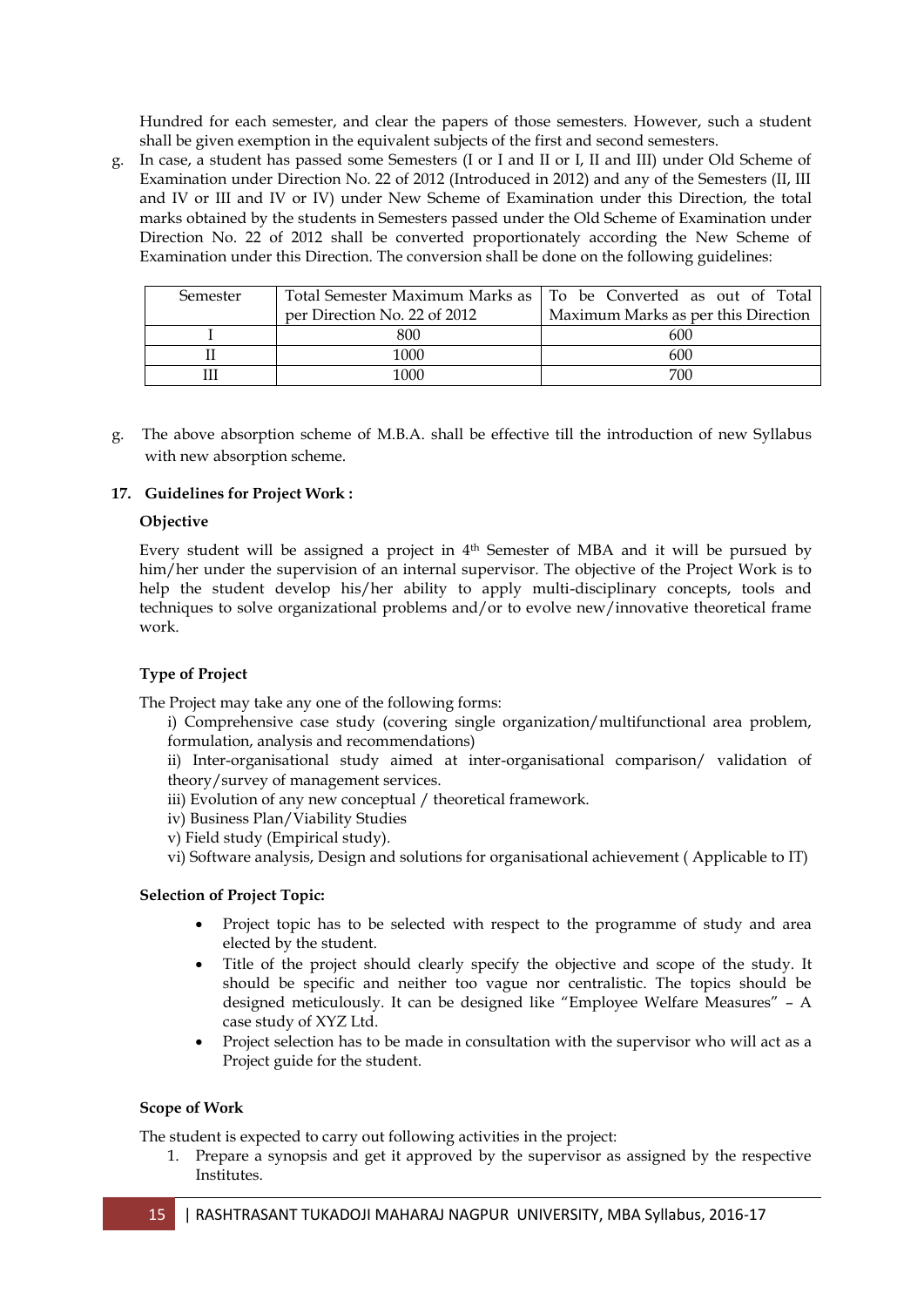- 2. Undertake a detailed literature survey on the subject matter.
- 3. Make relevant data collection/observation.
- 4. Consult experts of the field.
- 5. Visit related organizations/institutions/industries.
- 6. Compile data in proper format.
- 7. Make proper conclusion/recommendations.
- 8. Prepare a Project Report.
- 9. The volume of the project-report should be ranging from 60-80 pages.
- 10. Obtain approval of Project Report by project supervisor.
- 11. Submit two hard bound copies of the Project Report at the Institute.
- 12. Submission of the Project Report shall be one month prior to the date of the commencement of the 6 th Semester Examinations for BBA.

#### **General Format of the Report**

The project report should preferably be written in the following format:

- a) Executive Summary
- b) Introduction to topic
- c) Research Methodology
- d) Analysis and Findings of the study
- e) Conclusions and Recommendations of the study
- f) Bibliography
- g) Appendices to include questionnaire, if any

#### **Examination and Evaluation**

The Project is to be treated as a Course of study of the MBA-4<sup>th</sup> Semester comprising of 200 marks. The external assessment shall be done on the basis of the project report and Viva Voce. The Project shall be evaluated by an External faculty for 150 marks and of which 100 marks will be allocated to the Written Report Content and Presentation and 50 marks for Viva Voce. The Project work shall be evaluated by internal and external examiners approved in the list of the University for 100 marks (as mentioned above) at the respective institute / college as per the scheduled fixed by the university. One such External Examiner shall not examine more than 20 students in one academic year.

#### **18.** Miscellaneous

- a) Industrial Tour: To make students understand the various aspects of business; college/ Institute/ Department may organize industrial visits to the industrial/ business houses.
- **19.** This direction shall come into force phase wise from the academic session 2016-17.
- **20.** With the issuance of this Direction the Direction No. 22 of 2012 and No. 42 of 2016 shall stand repealed.

**Nagpur : Dr. S. P. Kane Dated : 29.08.2017 Vice-Chancellor**

**Sd/-**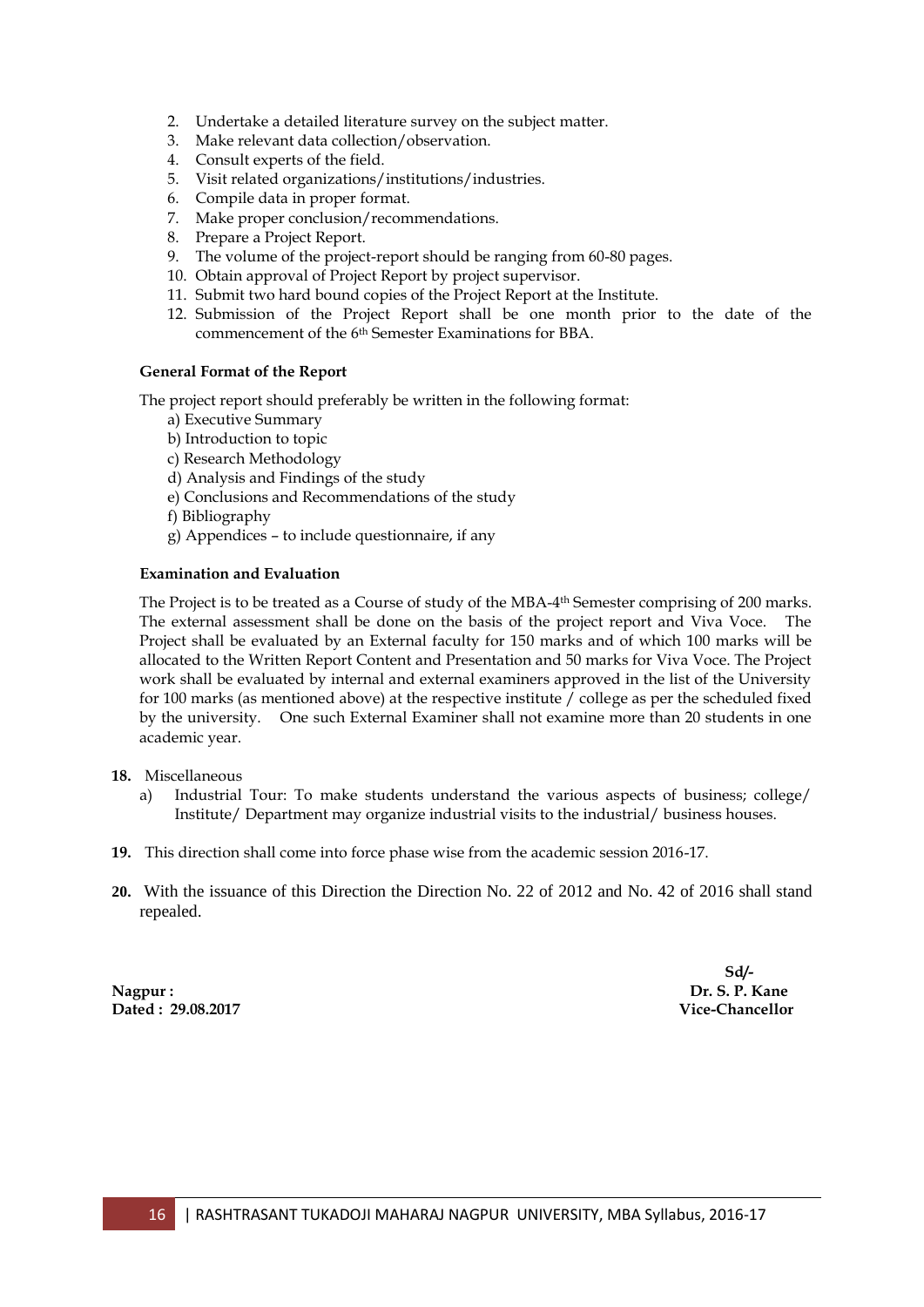# **Appendix A**

# **Course Summary for MBA Program**

| Semester     | Course<br>Code  | <b>Course Type</b> | Name of Course/Subject                                  |  |
|--------------|-----------------|--------------------|---------------------------------------------------------|--|
|              | 1T1             | Core               | Principles of Management                                |  |
|              | 1T2             | Core               | Managerial Economics                                    |  |
|              | <b>1T3</b>      | Core               | <b>Accounting for Managers</b>                          |  |
| I            | <b>1T4</b>      | Core               | <b>Business Legislations</b>                            |  |
|              | <b>1T5</b>      | Core               | <b>Business Communication &amp; Information Systems</b> |  |
|              | 1T6             | Core               | Research Methodology & Quantitative Techniques          |  |
|              | 2T1             | Core               | Human Resource Management & Organizational              |  |
|              |                 |                    | Behaviour                                               |  |
|              | 2T2             | Core               | Financial Management                                    |  |
| $\mathbf{I}$ | 2T <sub>3</sub> | Core               | Marketing Management                                    |  |
|              | 2T <sub>4</sub> | Core               | <b>Operations Management</b>                            |  |
|              | 2T5             | Core               | <b>Cost Accounting</b>                                  |  |
|              | 2T <sub>6</sub> | Core               | Economic Environment of Business                        |  |
|              | 3T1             | Core               | Strategic Management                                    |  |
|              | 3P1             | Core               | Summer Internship Project Assessment                    |  |
|              | 3T2             | Foundation         | Project Management                                      |  |
|              |                 |                    | <b>Environment Management</b>                           |  |
| III          |                 |                    | Business Management I (Only for students from other     |  |
|              |                 |                    | disciplines)                                            |  |
|              | 3T3             | Elective           | Elective I - Paper 1                                    |  |
|              | 3T <sub>4</sub> | Elective           | Elective I - Paper 2                                    |  |
|              | <b>3T5</b>      | Elective           | Elective II - Paper 1                                   |  |
|              | 3T6             | Elective           | Elective II - Paper 2                                   |  |
|              | 4T1             | Core               | Business Ethics & Corporate Governance                  |  |
|              | 4T2             | Core               | Entrepreneurship Development                            |  |
|              | 4P1             | Core               | Project Work                                            |  |
|              |                 |                    | <b>International Business Management</b>                |  |
| IV           | 4T <sub>3</sub> | Foundation         | Agri-Business Management                                |  |
|              |                 |                    | Business Management II (Only for students from other    |  |
|              |                 |                    | disciplines)                                            |  |
|              | $4\mathrm{T}4$  | Elective           | Elective I - Paper 3                                    |  |
|              | 4T <sub>5</sub> | Elective           | Elective II - Paper 3                                   |  |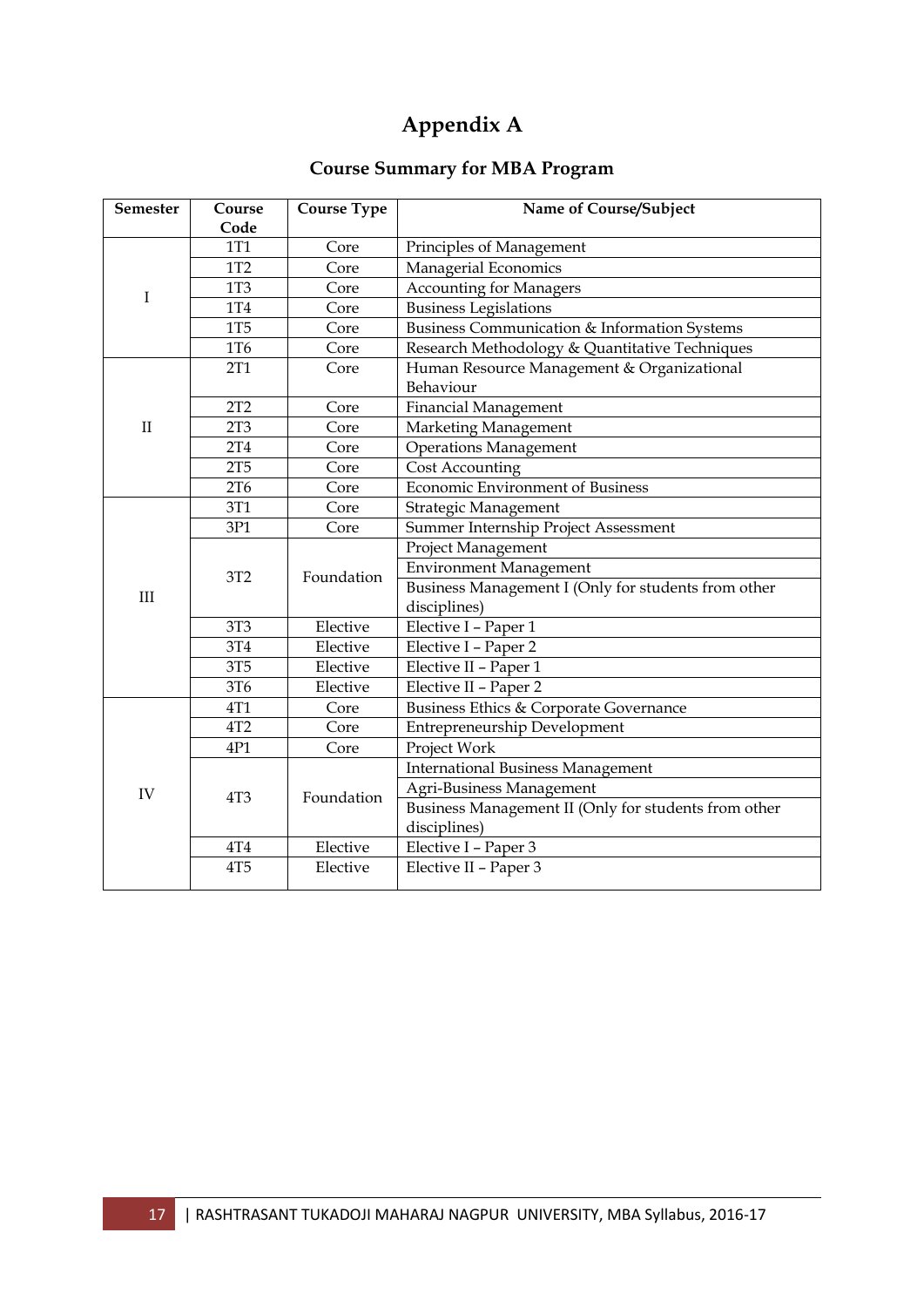# **Appendix B**

| Group         | <b>Group Area</b>            | Paper          | <b>Name of Course</b>                   |
|---------------|------------------------------|----------------|-----------------------------------------|
|               |                              | 1              | Sales and Distribution Management       |
|               | A                            | $\mathcal{P}$  | Integrated Marketing Communication &    |
|               | Marketing Management         |                | <b>Brand Management</b>                 |
|               |                              | 3              | Consumer Buying Behaviour               |
|               |                              | 1              | Corporate Financial Management          |
| Core          | В                            | $\overline{2}$ | Security, Portfolio and Risk Management |
|               | <b>Financial Management</b>  | 3              | Investment Environment & Wealth         |
|               |                              |                | Management                              |
|               | C                            | 1              | Training & Development Practices        |
|               | Human Resource               | $\overline{2}$ | Performance & Compensation Management   |
|               | Management                   | 3              | Industrial Relations & Labour Laws      |
|               | A                            | 1              | Logistics & Supply Chain Management     |
|               | <b>Operations Management</b> | $\overline{2}$ | <b>Operations Research</b>              |
| Complementary |                              | 3              | <b>Total Quality Management</b>         |
|               | B                            | 1              | Banking & Insurance Services            |
|               | Service Sector               | $\overline{2}$ | <b>Hospitality Management</b>           |
|               | Management                   | 3              | Healthcare Management                   |

# **List of Elective/Specialization Courses**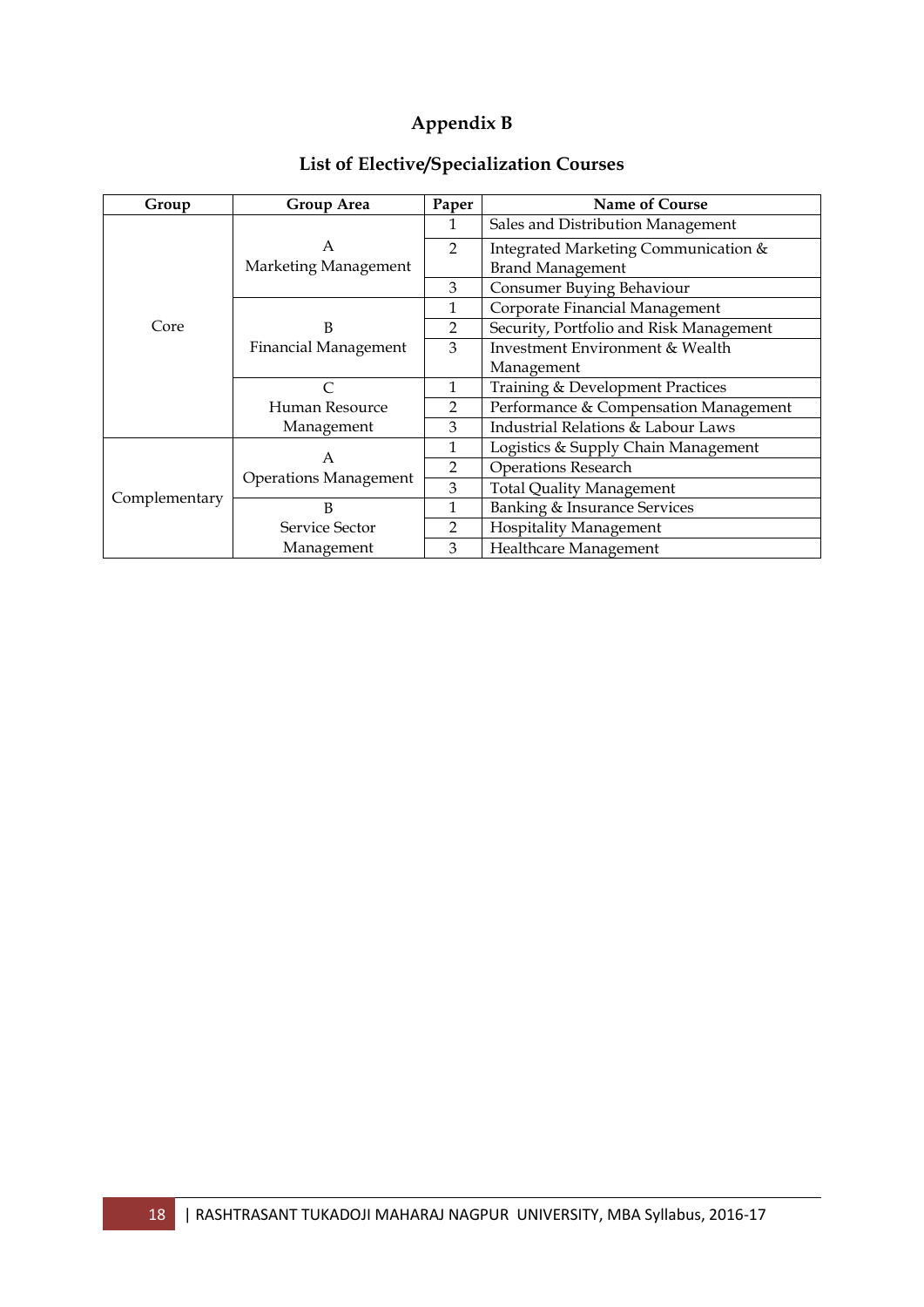## **Appendix C**

# **DETAILED SYLLABUS**

# **CORE COURSES SEMESTER-I**

## **1T1 – Principles of Management**

**UNIT I: Introduction :** Concept, Nature, Process and Significance of Management; Managerial Roles; An Overview of Functional Areas of Management – Marketing, Finance, Production, HRM, IT, R and D; Development of Management Thought – Classical, Neo- Classical, system and contingency Approaches – An Overview.

**UNIT II: Functions of Management – I: Planning and control -** Concept, Process and Types; Decision – making concept and process; bounded rationality; Management by Objectives; Corporate Planning – Environment analysis and Diagnosis, Strategy Formulations; Managerial Control – Concept and process; Designing an Effective Control System; Techniques – Traditional and Modern (PERT and CPM).

**UNIT III: Functions of Managemement – II: Organizing -** Concept, Nature, Process and Significance; Authority and Responsibility Relationships – Delegation, Decentralization; Departmentation basis and formals (Project and Matrix); Formal and Informal organization; Changing patterns in Organization structures in the Knowledge economy. **Staffing :** Concept, Manpower Planning, Job Design, Recruitment & Selection, Training and Development, Performance Appraisal. **Directing :** Motivating and Leading People at work – basic concepts; communication – nature, process, networks and barriers; Effective Communication.

**UNIT IV: International Management Practices :** A comparative study of management practices in India, Japan, USA and China with particular reference to Planning, Organising, Directing, Staffing and Controlling, Recent developments in the field of Management in a global perspective.

Suggested Readings:

- **1.** Dr. V.S.P. Rao, "Principles of Management", Himalaya Publishing House.
- **2.** Dr. Kiran Nerkar, Dr. Vilas Chopde, " Principles and Practices of Management".
- **3.** Tripathi Reddy, " Principles of Management", Tata Mac Graw Hill, 2012, 5<sup>th</sup> Edition.
- **4.** T. Ramasamy, "Principles of management", Hiamalya Publishing House.
- **5.** J.S. Chandan, " Management Theory and Practice", Vikas Publishing House, First Edition.

## **1T2 – Managerial Economics**

**Unit –I: Introduction to Managerial Economics:** Definition, Nature, Scope and application of Managerial Economics to Business Decisions. Consumer Behavior**:** Choice and Utility Theory, the Indifference Curve Analysis. Demand and Supply Analysis –Theory of Demand: Demand Analysis, Elasticity of demand, types and significance of Elasticity of Demand. Demand Forecasting, Need for forecasting, forecasting techniques. Supply Analysis – Supply function, the Law of Supply, Elasticity of Supply.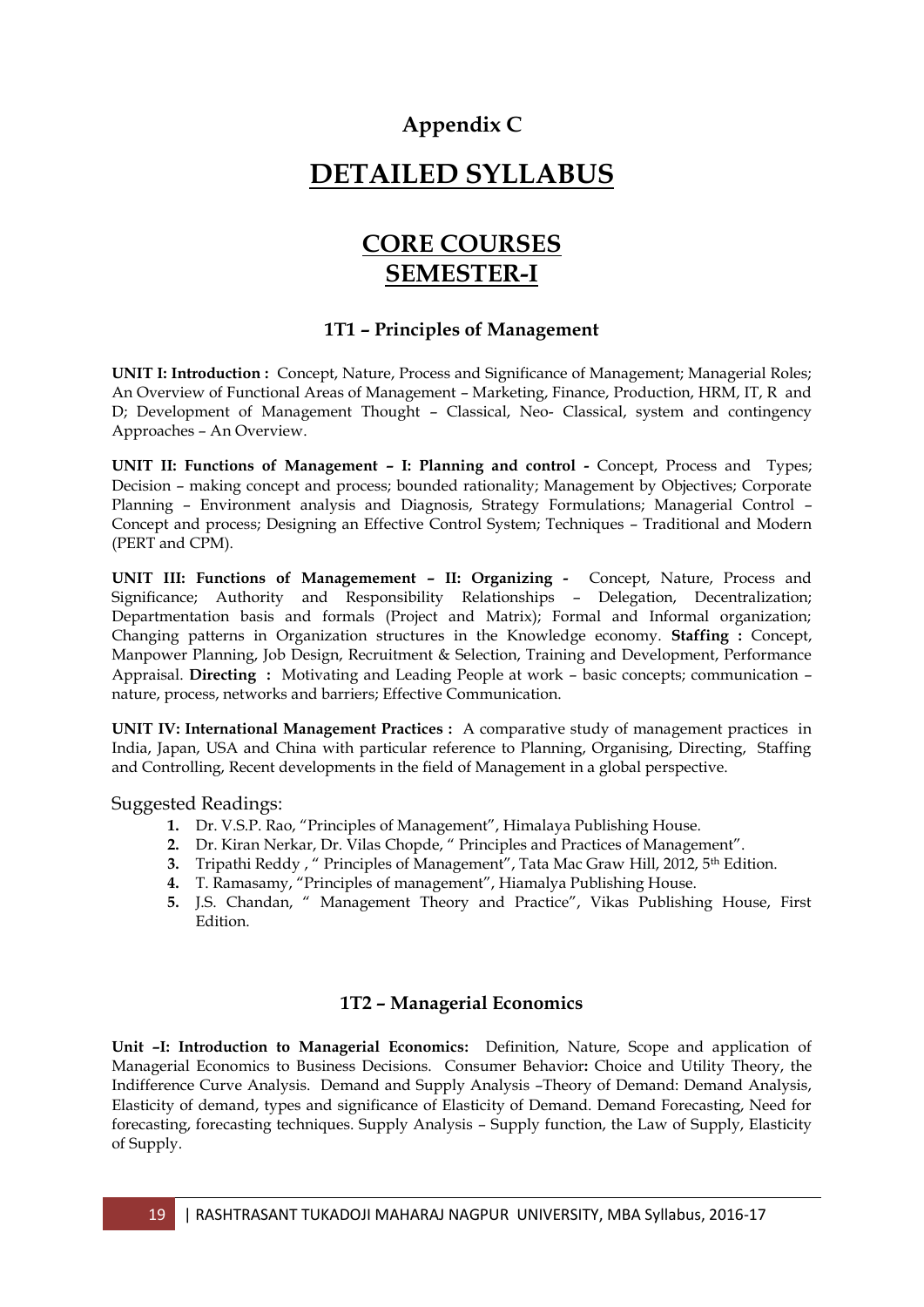**Unit–II: Production & Cost Analysis**: Production & Production Function: Concept, Forms of production function, Law of variable Proportions, Returns to scale. Cost concept, Short term and long term cost. Average cost curves, cost output relationship, Cost curves, Economies & Diseconomies of scale. Production function – Cobb-Douglas production function.

**Unit– III: Market Structure and Pricing practices:** Features and Types of different competitive situations - Price-Output determination in Perfect competition, Monopoly, Monopolistic competition and Oligopoly both the long run and short run. Pricing philosophy – Pricing methods in practice: Price discrimination.

**Unit IV National Income:** Basic concept-measurement of national income concept of GDP & GNP – Methods of measuring national income. Concept of Multiplier and Accelerator. Business cycles - Concept, Causes & Impact of business cycle, Inflation & deflation- types, causes, effects remedial measures; Monetary and Fiscal policy- meaning, scope and instruments.

NB: Numerical shall be based on the following topics.

**Unit I:** Utility Maximization, Demand and Supply analysis, Elasticity of demand, Demand forecasting.

**Unit III:** Price output determination under Perfect competition, monopoly competition and price discrimination.

**Unit IV:** Measurement of National Income and Multiplier.

### **Suggested Readings:**

1. Managerial Economics, P. L. Mehta, Sultan Chand & Sons, New Delhi

- 2. Managerial Economics, D.N.Dwidevi, Vikas Publishing House Pvt. Ltd.
- 3. Managerial economics in a Global economy, Dominick Salvatore, Thomson learning Press
- 4. Managerial Economics, Suma Damodran, 2006, Oxford University Press, New Delhi
- 5. Indian Economy, Mishra &Puri, 2007, Himalaya Publishing House
- 6. Managerial Economics, Peterson & Levis, Prentice Hall of India
- 7. Mathematical Methods and Economic Theory, AnjanMukerji, Oxford University Press

## **1T3 – Accounting for Managers**

**Unit-I: Introduction to Accounting**: Introduction of financial accounting, Importance, Objectives and Principles of Accounting, Concepts and conventions, and The Generally Accepted Accounting Principles (GAAP), **Introduction of Accounting Process**- Journal and ledger, Trial Balance, Classification of capital and revenue expenses, preparation of subsidiary books and cash book. Reconciliation between bank pass book and cash book.

**Unit II: Final Accounts of Joint Stock Companies -** Final Accounts of Joint Stock Companies – contents, and preparation of Trading and Manufacturing, Profit and Loss Account, Profit and Loss Appropriation Account and Balance sheet with adjustments as per Schedule III of the Companies Act, 2013, Provisions for Statutory Audit.

**Unit III: Interpretation of Financial Statements: Cash Flow Analysis** – Meaning and Purpose of Cash Flow Statement, Format of Cash Flow Statement (AS3), Cash Flow from Operating Activities, Uses and Limitations of Cash Flow Analysis – **Ratio Analysis** – Meaning, Need, Advantages and Limitations of Ratio Analysis, Classification of Ratios: Profitability Ratios, Liquidity Ratios and Activity Ratios, Projections through Ratios.

**Unit IV: Budgeting and Budgetary Control** – Concept of Budgeting and Budgetary Control, Types of Budgets, Static and Flexible Budgeting, Preparation of Cash Budget, Sales Budget, Production Budget and Master Budget, Essential features, Merits and Limitations of Budgetary Control.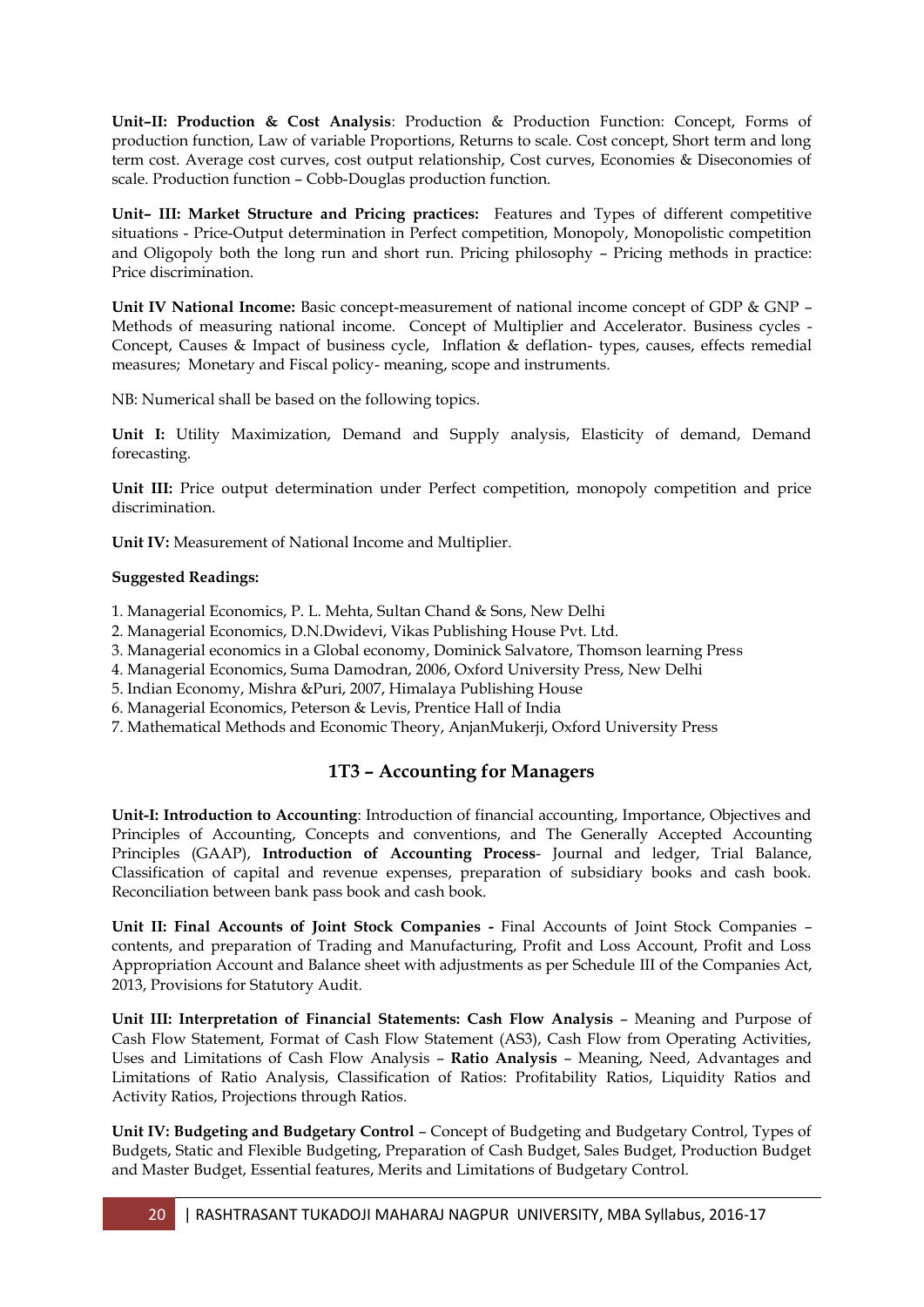N.B. Numericals shall be based on Unit II, III & IV.

#### **Suggested Readings:**

- Bhagavati & Pillai: Management Accounting
- S.P. Gupta: Management Accounting, Sahitya Bhavan
- Hanif & Mukherjee: Financial Accounting Vol. II, Tata McGraw Hill
- Dr.S.N. Maheshwari and Dr.S.K. Maheshwari: Financial Accounting, Vikas, 2009.
- Gokul Sinha: Financial Statement Analysis, PHI, 2009
- Ambrish Gupta: Financial Accounting Management An Analytical Perspective, Pearson Education-2009
- Jawaharlal: Accounting for Management, HPH,2008
- Stice & Stice: Financial Accounting Reporting & Analysis, Cengage, 7/e, 2008.

## **1T4 – Business Legislations**

**Unit I: Law of Contract 1872**- Nature of contract and essential elements of valid contract, Offer and Acceptance, Consideration, Capacity to contract and free consent, Legality of object. Unlawful and illegal agreements, Contingent contracts, Performance and discharge of contracts, Remedies for breach of contract. Indemnity and guarantee.

**Unit II: The Companies Act 1956** - Definition & characteristics of a company, Types of Companies, Provisions relating to incorporation: Memorandum of Association, Doctrine of ultra-vires, Articles of Association, Doctrine of indoor management & constructive notice, Company Meetings, Resolutions, Concept of Prospectus. Role & duties of promoter, transfer and transmission; Management – Appointment of Directors, Powers, duties, & liabilities of Directors. Winding Up of a Company

**Unit III: Consumer Protection Act, 1986:** Definitions of Consumer, Goods, Service, Complaint, Complainant, Unfair Trade Practices, Restrictive Trade Practices, Rights of Consumers, Relief available against complaint, Consumer Protection Councils, Consumer Disputes Redressal Agencies.

**Unit IV: Information Technology Act 2000**- Object and Scope of the IT Act, digital signature- digital signature certificate, electronic Governance, Electronic records certifying authorities, penalty and adjudication.

#### **Suggested Readings:**

- 1. K.R. Bulchandani: Business Law for Management, Himalaya, 2008
- 2. N.D.Kapoor: Mercantile Law, Sultan Chand & Sons, 2009. .
- 3. S.N.Maheshwari & Maheshwari: Business Law and Regulation, Himalaya,.2008
- 4. Business Law, Seth, Pearson Education Asia

## **1T5 – Business Communication & Information Systems**

**UNIT I: Communication:** Meaning and importance of communication in business, Types of communication- formal and informal and their characteristics, Essentials of effective business communication, Channels of communication, limitations, Barriers of communication. Listening, Barriers to listening, persuasion.

**Unit II: Business Correspondence:** Etiquettes of Business writing, Business letters: Memos, minutes, agendas, enquiries, orders, sales letters, notice, tenders, letters of application, letter of complaints, Job applications/Covering letters, Report writing, Types of report (Sales report, Committee report and technical report) . E-Mail Etiquettes, Formal & Informal email writing.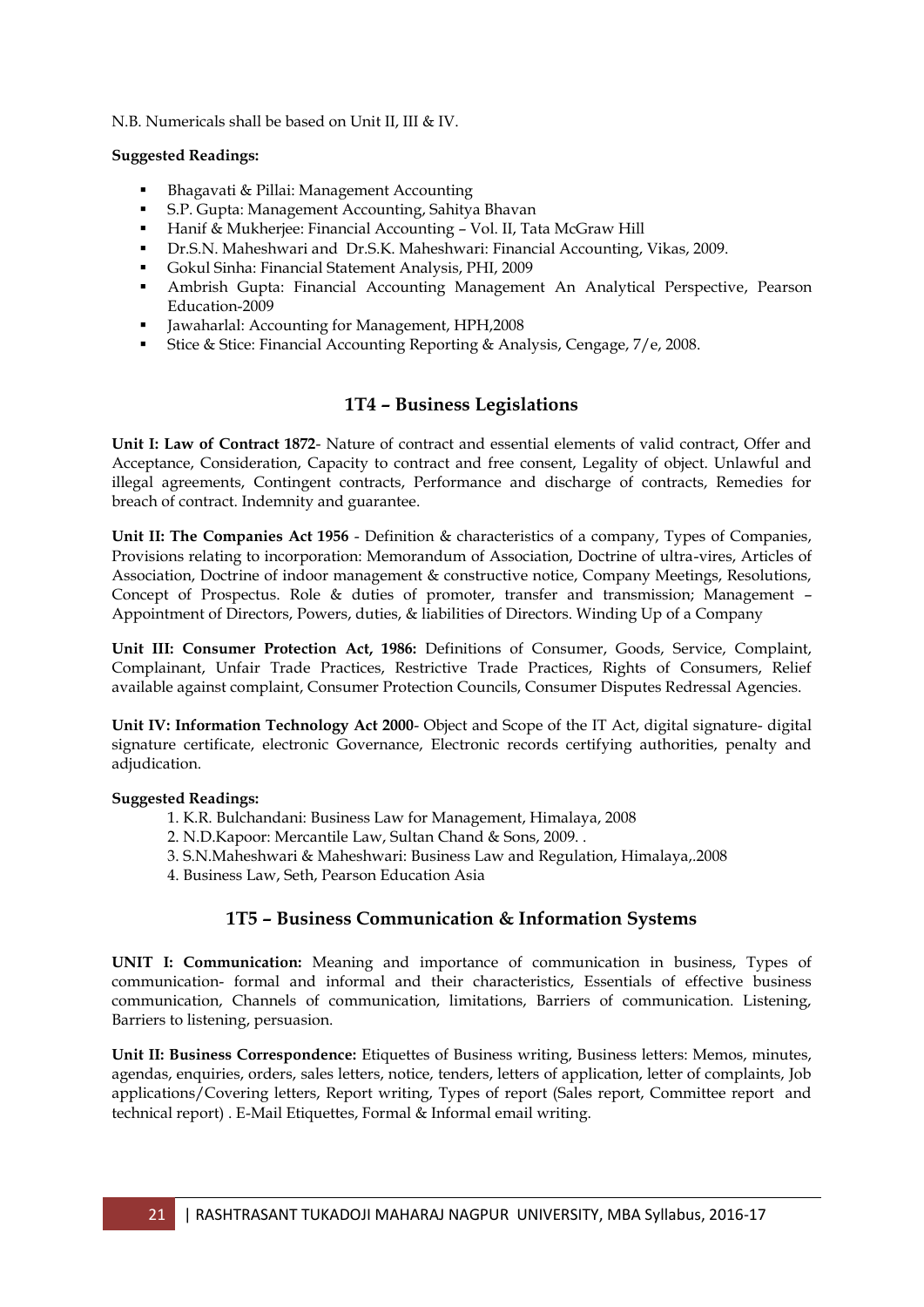**Unit III: Introduction to Information Systems and MIS:** Concepts of Data and Information, Attributes of Information, Introduction to MIS, DSS, TPS, EIS, OAS, ISS. MIS in functional areas like Production, HR, Finance and Marketing. MIS in Web-environment , MIS and E-business

**Unit IV: Modern trends in Information Systems:** Online and Real time Information system, OLAP, Basic Concept of Data mining and Data warehousing, Introduction to Business Intelligence and Business Analytics and Knowledge management, Business Performance management – Scoreboards and Dashboards

### **Suggested Readings:**

- 1. Raymond V. Lesikar, John D. Pettit and Mary E. Flatley Lesikars Basic Communication Tata McGraw Will 8th Edition,1999
- 2. Krizan et al (2010). Effective Business Communication, Cengage Learning.
- 3. Scot, O. (2009). Contemporary Business Communication, Biztantra, New Delhi.
- 4. Raman & Singh Business Communications- Oxford University Press
- 5. Diwan & Aggarwal Business Communication Excel
- 6. Communication Skills, Sanjay Kumar, Oxford University Press
- 7. Sharan J. Genrson and Steven M. Gerson "Technical Writing Process and Product" Pearson Education, 2000
- 8. Baugh, Frayer & Thomas How to write first class Business Correspondence-Viva Books.
- 9. Herta A Murphy & Herbert W Hildebrandt Effective Business Communication Mc Graw Hill international Edition.
- 10. Boove, C.L., Thill, J.V. & Chaturvedi, M. (2009). Business Communication Today, Pearson.
- 11. Management Information and Systems, Text and Cases, Waman Javdekar, 4th Edition, McGraw Hill Publications
- 12. Management Information Systems, Effy Oz, Indian Edition, Cengage Publication
- **13.** Computer based Information System, Dr. Sushila Madan, 3rd University Edition, Taxmann Publication.

## **1T6 – Research Methodology & Quantitative Techniques**

**Unit I: Introduction to statistics:** Meaning, scope, importance and limitations, applications of descriptive and inferential statistics in managerial decision-making. Diagrammatic and graphic presentation, Significance of diagrams and graphs, General rules for constructing diagrams and graphs, Types of Graphs, Measure of central tendency: Mean, Median,Mode

**Unit II: Measures of dispersion**, The Range, Quartile deviation and computation ,Mean absolute deviation and computation ,Variance and computation, Standard deviation and computation , Correlation analysis, Assumptions for a simple linear regression model, Parameters of simple linear regression mode, Methods to determine regression coefficients, Business Forecasting, Importance, scope, types, forecasting techniques (Time Series Analysis)

**Unit III: Business Research Basics:** Definition of research Business Research, The nature of Business research Objectives of business research, Managerial value of business research ,research process, Attitude measurement ,Techniques for measuring attitudes ,Attitude rating scales .

**Unit IV: Sampling** - Sampling designs and sampling procedures :Practical sampling concepts ,Nonprobability sampling ,Probability sampling ,Data collection: Collection of primary data, Collection of secondary data, Univariate Statistical Analysis ,Hypothesis testing ,The hypothesis testing procedure ,Univariate hypothesis test using the t-distribution ,The chi-square test for goodness of fit . Bivariate & Multuivariate-concepts.

#### **Suggested Readings:**

- 1. Business Research Mehtods, Zikmund, Babin, Carr, Adhikari, Griffin, 8e, CENGAGE Learning
- 2. Research Methodology Methods and Techniques, C R Kothari, Gaurav Gerg, New Age International Publishers
- 3. Research Methodology Concepts and Cases, Dr Deepak Chawla, Dr Neena Sondhi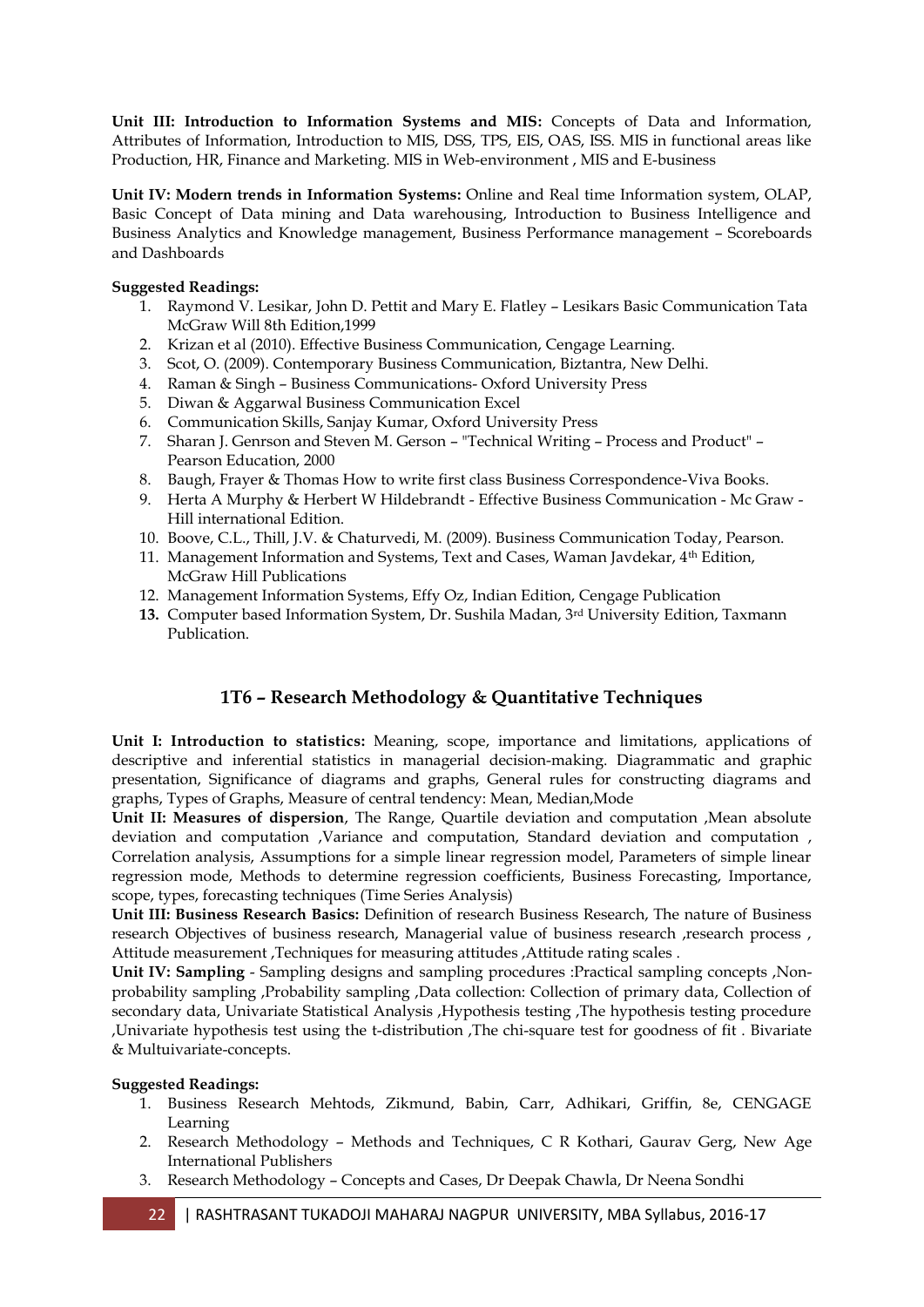# **SEMESTER-II**

## **2T1 – Human Resource Management & Organizational Behaviour**

#### **Unit I: Introduction to Human Resource Management and Concepts**

Introduction, Nature, Scope, Objectives, Importance and functions, Evolution, Difference between Personnel Management and Human Resource Management, Roles and Qualities of HR Manager **Job Analysis and Design-** Job Analysis – Meaning, Uses, Process and methods of collecting data for job analysis, Job Description, Job Specifications & Role Analysis, Factors affecting Job Design, Techniques of Job Design, Cases and Exercises in understanding Job Analysis.

### **Unit II: Important Concepts in Managing Human Resource**

**HRP-** concept; **Recruitment and Selection—**Meaning, Sources and Process; **Employee Training**concept, importance, objectives, types, steps in Training process; **Performance Appraisal**- concept, objectives, Importance, Methods; **Compensation Management-** Concept and components.

#### **Unit III: Introduction to Organizational Behaviour and Concepts**

**OB-** Definitions, goals, key elements; Foundations of OB, Contributing Disciplines to OB and Importance; **Foundation of Individual Behaviour-** factors affecting individual behaviour (biographical, psychological, organizational and Environmental); Perception- concept, Factors influencing perception; perception errors- stereotyping, halo effect, pigeonholing, self-fulfilling prophecy. **Foundation of Group Behaviour-** definition, Nature and types of groups, Teamsdefinition, types, importance of Teambuilding, stages in team development Leadership: Basic qualities of leadership, Leadership Styles Leadership theories- Trait, Managerial Grid, Path-goal theory

#### **Unit IV: Important Concepts of Organizational Behaviour**

**Motivation**- Meaning, Importance, challenges, Theories- Maslow, Herzberg, **Conflict-** Meaning, Sources, Levels of conflict, Conflict management. **Organizational Change-** Nature, Internal and External Factors responsible for change, The Domino effect, Force field analysis, Change process, Resistance to change and managing resistance to change.

#### **Suggested Readings:**

- 1. Personnel and human Resource management Text & cases, P Subba Rao, Publication Himalaya Publishing House
- 2. Human resource Management –Garry Dessler & Biju Varkkey- Pearson
- 3. Human Resource Management- Text & Cases, K.Aswathapa, Publication- Tata McGraw Hill
- 4. Organisation Behaviour, Luthans 8th Tata McGraw Hill
- 5. Organizational Behaviour, K.Aswathapa, Himalya Publishing House
- 6. Organisation Behaviour, Robbins, 9th Pearson Education Asia

## **2T2 – Financial Management**

**Unit I: Introduction -** Concept of business finance, finance function, scope, Responsibilities of finance executive, Goals & objectives of financial management, **Sources of financing -** LONG TERM: shares, debentures, term loans, lease & hire purchase, retained earnings, public deposits, bonds (Types, features & utility); SHORT TERM: bank finance, commercial paper & trade credit & bills discounting.

**Unit II: Cost of Capital and Capital structure - Cost of capital**, Cost of different sources of finance, Weighted average cost of capital, Over-capitalization and Under-capitalization – Concept, Symptoms, causes, Consequences & remedies. **Capital Structure** -Concept, meaning, principles & importance of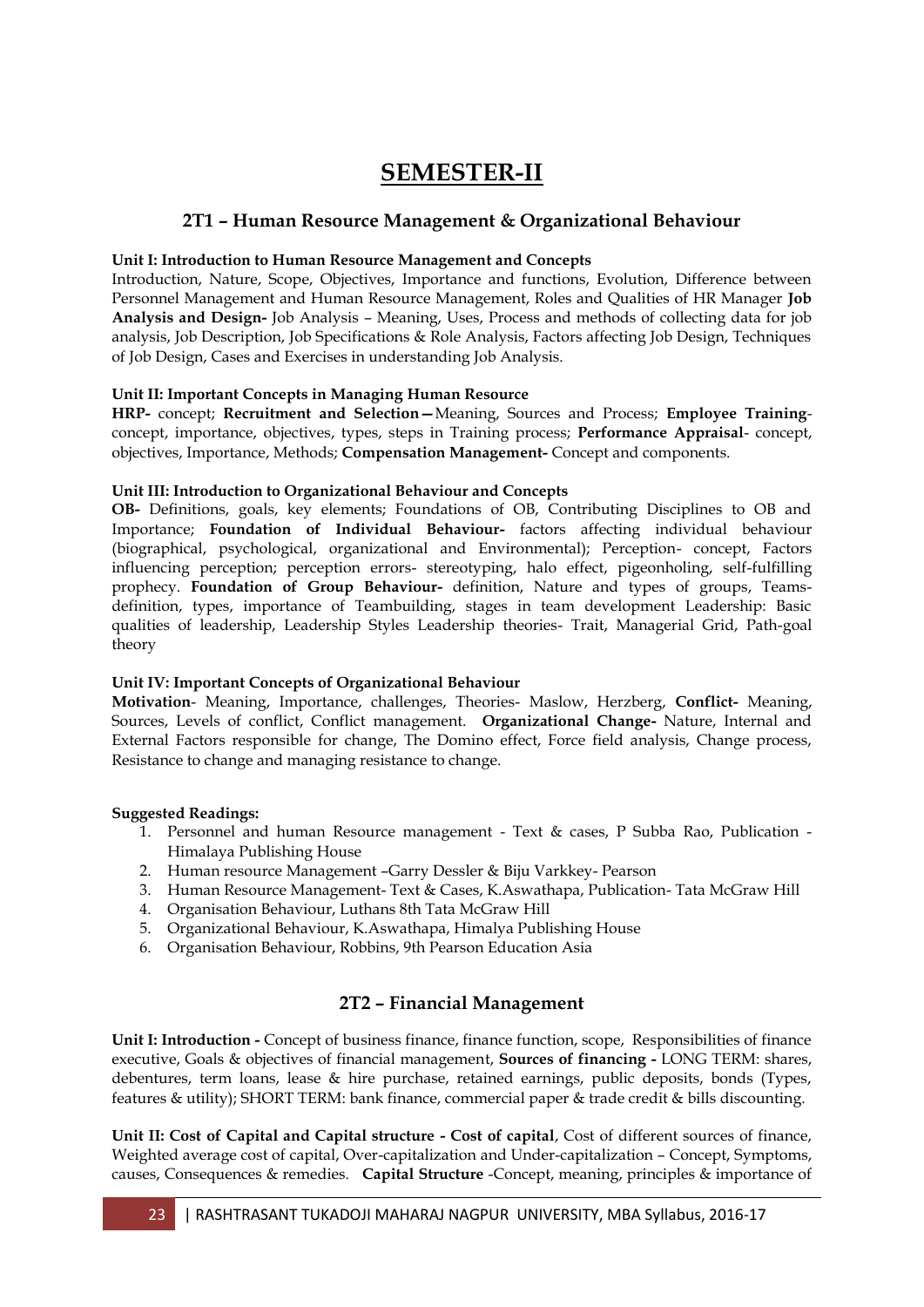Capital Structure, Assumptions & definitions, NI approach, NOI approach, Traditional Position, MM position, Taxation & capital structure, Trade off theory, EBIT-EPS Analysis.

**Unit – III: Capital budgeting** - Concept of time value of money, Compounding & discounting; Future value of single amount & annuity, present value of single amount & annuity; Practical application of time value technique. Nature and significance & techniques of capital budgeting –Pay Back Method, Accounting rate of return, Net Present Value, IRR and profitability index.

**Unit IV: Working Capital Management -** Concept, significance, types. Adequacy of working capital, Factors affecting working capital needs, Financing approaches for working capital, Methods of forecasting working capital requirements. Estimate of working Capital requirement, Working capital finance from banks. Introduction to Management of Cash, Receivables and Inventory

#### **Suggested Readings:**

- 1. Financial Management by Ravi Kishore, Taxmann's.
- 2. Financial Management by S. M. Inamdar, Everest Publishing house,  $12<sup>th</sup>$  Edition 2004.
- 3. Financial Management by Sharma & Gupta , Kalyani Publishers.
- 4. Financial Management by R.M. Srivastav, Kalyani Publishers.
- 5. Financial Accounting for Management by P. Shah- Pub, by Oxford
- 6. Financial Management by Dr. R. P. Rustagi.

### **2T3 – Marketing Management**

**UNIT-I Introduction**: Concept, nature, scope and importance of marketing; Marketing concept and its evolution; Marketing mix; Marketing environment – macro and micro components and their impact on marketing decisions; Market segmentation and positioning; Buyer behavior; consumer versus organizational buyers; Consumer decision making process.

**UNIT-II Product Decisions**: Concept of a product; Classification of products; levels of product, Major product decisions; Product line strategies and product mix strategies; Product life cycle – strategic implications; New product development and consumer adoption process. Packaging and labeling. **Pricing Decisions**: Factors affecting price determination; Pricing policies and strategies

**UNIT-III: Distribution Channels and Physical Distribution Decisions**: Nature, functions, and types of distribution channels; Distribution channel intermediaries; Channel management decisions; Retailing and wholesaling. **Promotion Decisions:** Communication Process; Promotion mix – advertising, personal selling, sales promotion, publicity and public relations; Determining advertising budget; Copy designing and testing; Media selection; Advertising effectiveness; Sales promotion – tools and techniques.

**UNIT-IV Marketing Research**: Meaning and scope of marketing research; Marketing research process. Issues and Developments in Marketing: Social, ethical and legal aspects of marketing; Marketing of services; International marketing; Green marketing; Cyber marketing; Relationship marketing and other developments of marketing.

#### **Suggested Readings:**

- **1.** Rajan Saxena, "Marketing Management", Tata McGraw-Hill.
- **2.** Adrian Palmer, "Introduction to Marketing Management", Oxford University Press.
- **3.** William D Perreault R, "Basic Marketing", 15th edition Tata McGraw-Hill.
- **4.** P. Kotler, "Marketing Management", Prentice Hall Inc.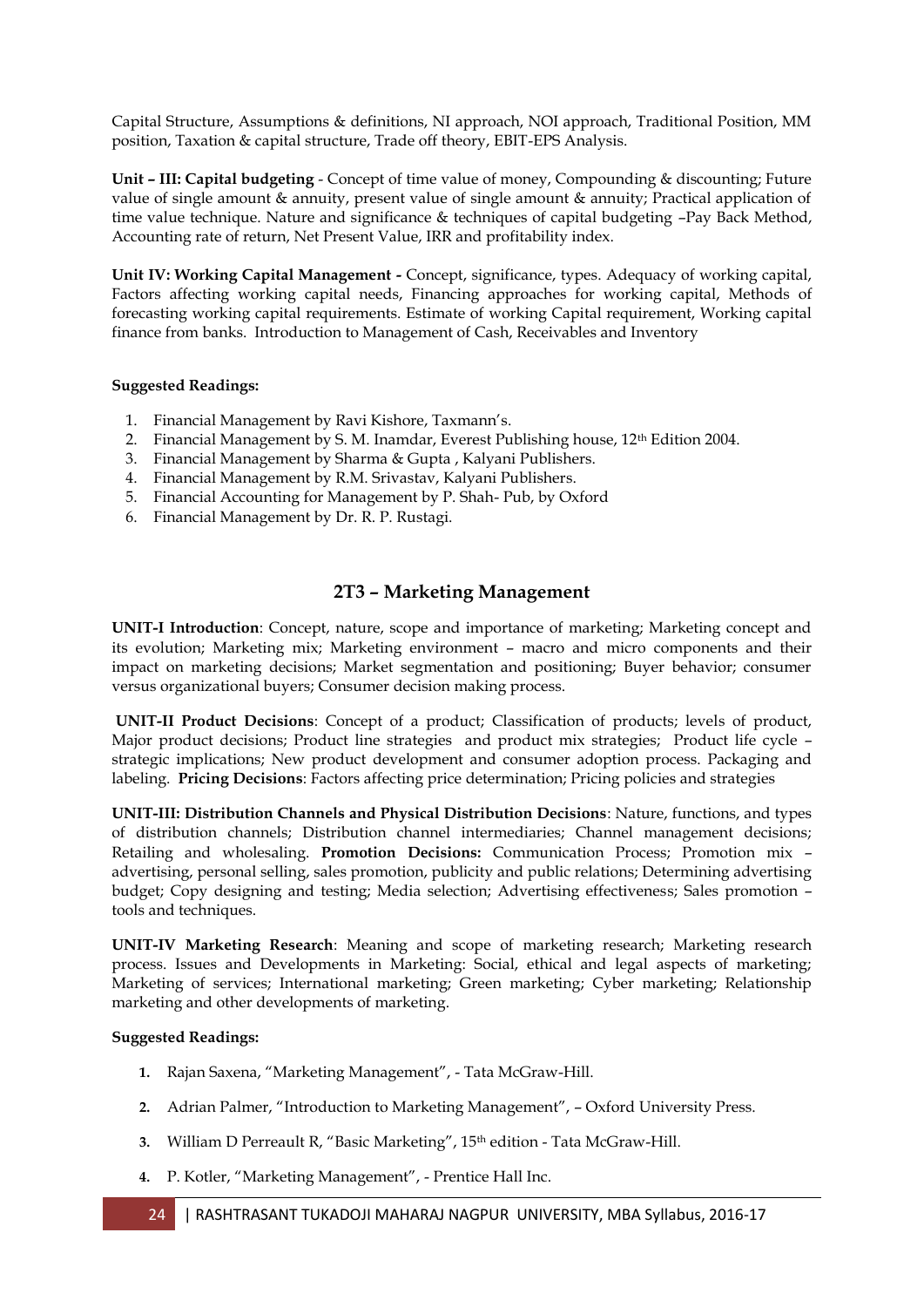**5.** V. S. Ramaswamy and S. Namakumari, "Marketing Management, Planning, Implementation and Control", – McMillan.

## **2T4 – Operations Management**

**Unit I: Introduction to Operations Management:** Scope, Importance, Functions and Challenges of Operations Management. Differences between Manufacturing and Services. Planning premise, Make to stock, Make to order and Assemble to order. Capacity definitions, capacity expansion decisions and equipment selection decisions. Modern tools and recent trends in Operations management.

**Unit II: Facilities Plan and Production Planning:** Plant location, factors affecting Plant location. Types of Production systems, mass production, job-based production, batch production and assembly line production systems. Types of manufacturing layouts, product layout, process layout, group layout, fixed position layout. Types of service layouts. MPS (Master Production Schedule), MRP (Material Requirement Planning) and aggregate planning. Introduction to PERT/CPM, Network rules and network diagrams and calculation of critical path (with numerical); Introduction to Maintenance Management & Maintenance Types.

**Unit III: Materials Management:** Role of materials management, Purchase process and management, concepts of lead time, re-order level, purchase requisitions and purchase orders, Vendor selection and rating (with numerical), Stores procedure and management. Inventory Management: Concepts of Inventory management, Inventory costs, EOQ model, Inventory management tools, ABC analysis, FSN, HML, VDE, GOLF etc.

**Unit IV: Quality and Productivity Management:** Concepts of Quality, Dimensions of quality, cost of quality, Product quality and service quality. Introduction to quality systems, concept of TQM, ISO, QFD, SPC, KAIZEN, SIX-SIGMA,5S. Concepts of productivity, tools of increasing productivity, labour and machine productivity. Introduction to work-study, work measurement, method study and time study.

#### **Suggested Readings:**

- 1. Operations Management, Theory and Practice, B.Mahadevan , 2nd Edition, Pearson
- 2. Production and Operations Management, K Aswaathappa & K. Shridhara Bhat, Himalaya Publication House
- 3. Production and Operations Management, R. Panneerselvam,  $3<sup>rd</sup>$  Edition, Eastern Economy Edition publication

## **2T5 – Cost Accounting**

**Unit I: Introduction to Cost Accounting and Unit and Output costing:** Meaning of Cost, Costing and Cost Accounting, Features, Scope and Functions of Cost Accounting, Advantages and Limitations of Cost Accounting; Concept of Cost; Analysis and Classification of Costs; Elements of Cost; role of accounting information in planning and control. Unit Output Costing: Preparation of Cost Sheet (Statement of Cost); Quotations and tender.

**Unit II: Marginal Costing and Decision Making**: Introduction, Application of Marginal costing in terms of cost control, profit planning, Closing down a plant, dropping a product line, charging general and specific fixed costs, fixation of selling price, make or buy decisions, key or limiting factor, selection of suitable product mix, desired level of profits, diversification of products, closing down or suspending activities, level of activity planning- Break-even-analysis: Application of BEP for various business problems.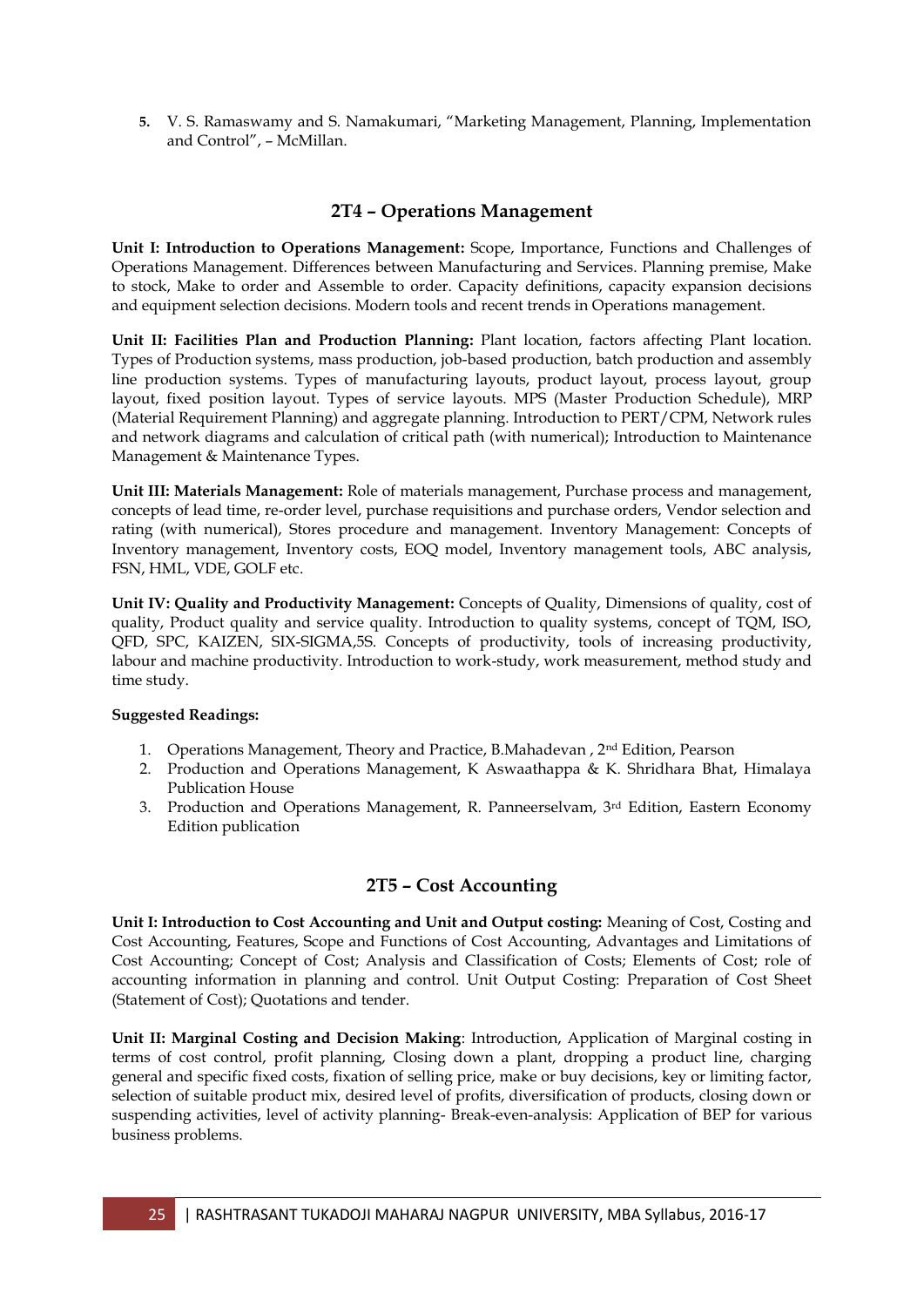**Unit III: Standard Costing and Variance Analysis:** Introduction, Meaning and limitations of Standard Costing, Standard costing as a management Tool, Historical costing, Estimated Costing and Standard Costing, Standard Cost and Budgeted Cost, Determination of Standard Cost for Direct Material, Direct Labour and Overhead Cost. Variance Analysis: Cost Variance, Direct Material Variance, Direct labour Variance, Overhead Variance, Sales Variance, Variance with reference to Profit. Practical Problems on Variance.

**Unit IV: Contract and Operating Costing:** Salient clauses and accounting features of Contract costing, Retention money clause and Escalation clause, Profit of incomplete Contract, WIP in balance sheet. Features of operating costing: Transport costing (Standing charge, Repair and Maintenance Charge and Running charges and log sheet), Canteen, Hospital and hotels costing.

#### **Suggested Readings:**

- 1. Cost and Management Accounting V. K. Saxena & C. D. Vashist, Sultan Chand & Sons Publication.
- 2. Management Accounting, Bhagwati & Pillai, Second Edition, S. Chand &. Company ltd.
- 3. Cost Accounting Theory and Practice, Bhahatosh Banerjee, PHI
- 4. Cases In Management Accounting & Control System, Allen, Pearson
- 5. Cost & Management Accounting, Ravi M Kishore, Taxmann Publications Pvt. Ltd.
- 6. Management Accounting: Theory and Problems, M.Y. Khan, P.K. Jain, TMH

### **2T6 – Economic Environment of Business**

**Unit I :- A Glimpse of Business environment -** Types of Environment; Internal, External, Micro & Macro Environment. Competitive Structure of Industries; Competitor and Environmental analysis; Nature and Structure of Indian Economy; Economic Conditions; Economic Planning; Five year plans in India, Economic reforms in India;

**Unit II :- Economic environment of Business -** Concept of GDP; Overview of Union Budget, Budgetary Provisions and Fiscal deficit. Global Recession; Overview of Public, Private, Joint Venture and Cooperative Sectors with special reference to PPPs; Concept of Privatization, Disinvestment and Divestment; Industrial Sickness; Industrial Development Strategy; Consumer Rights, Consumerism and Overview of Consumer Protection Act and Trade Marks Act – 1999.

**Unit III :- International Business Environment -** Concept of Balance of Payment; Current & Capital Account; Importance of Current Account Deficit/Surplus; Currency Convertibility; Concept of FI & FII; Concept of Currency Devaluation and its Impact on CAD; Overview of GAAR & FEMA.

**Unit IV :- Technological Environment -** Technological Innovation, Product & Process Innovation, Technological "S" curve, Technological Leadership and Followership, Technology and Competitive Advantage, Technological Dynamics, Time lags in Technology, Introduction/Absorption, Adaptation, Transfer of Technology.

#### **Suggested Readings :**

- 1. Business Environment (Text and Cases) Francis Cherunilam Himalaya Publishing House.
- 2. Business Environment, Third Edition (Text and Cases ) Justin Paul Mc Graw Hill.
- 3. Economic Environment of Business (7th Revised Edition) H. L. Ahuja, S. Chand Publishing
- 4. Economic Environment of Business (2nd Edition) Biswanath Ghosh Vikas Publishing House.
- 5. Government and Business ( $6<sup>th</sup>$  Edition) N. K. Sengupta Vikas Publishing House.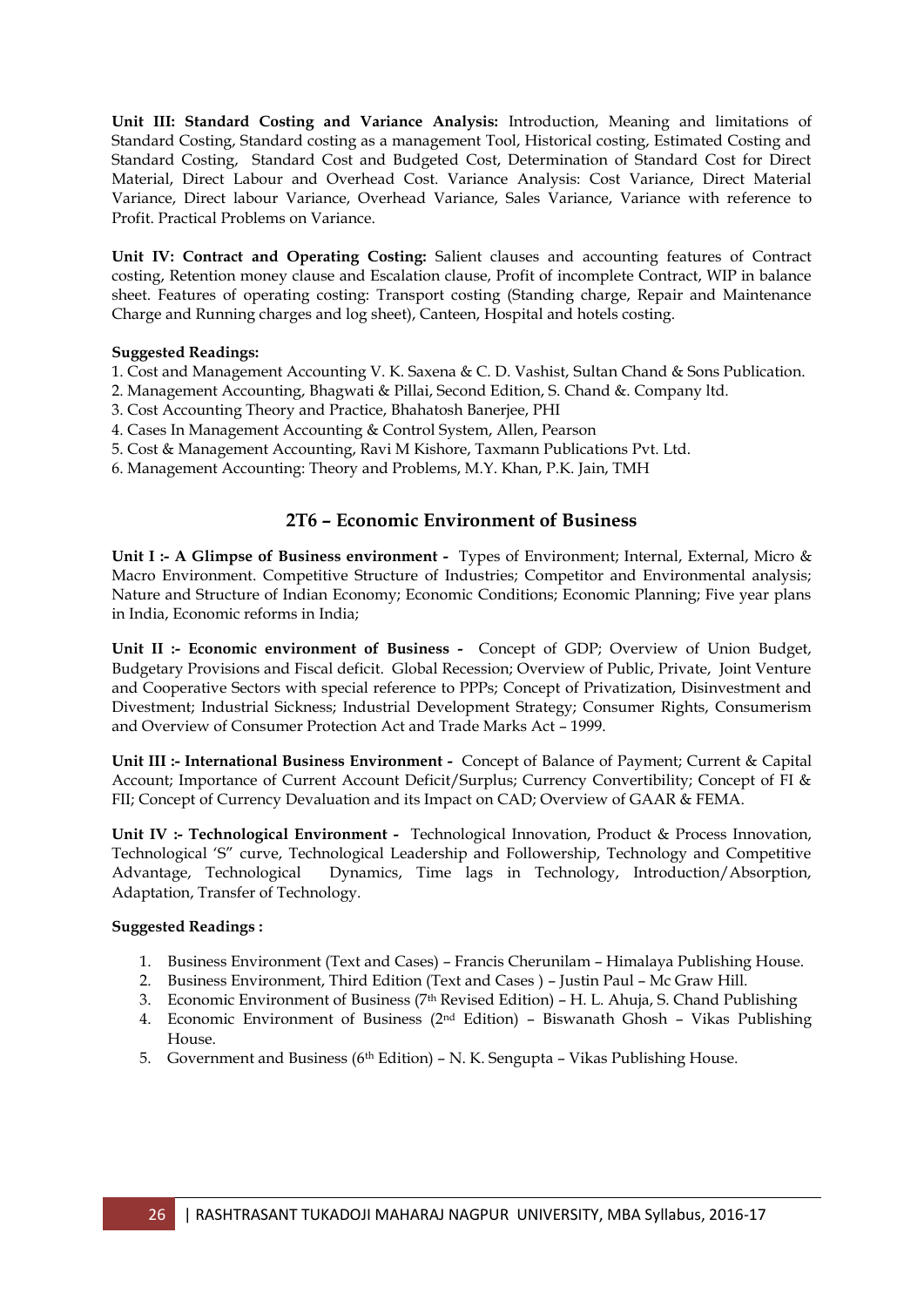## **SEMESTER III**

## **3T1 – Strategic Management**

**Unit I: Strategic management -** Introduction to strategic management, Strategic decision making, Strategic management process; [Difference between Policy, Strategy and Tactics](http://www.rcw.raifoundation.org/management/mba/strategicmanagement/lecture-notes/lecture-03.pdf). Vision, Mission & goals, Preparation of Vision & Mission Statement; Organisational objectives, Hierarchy of objectives & strategies, setting of Objectives; Internal Resource Analysis - SWOT analysis, Resource analysis- a) Organisation capabilities & competitive advantage b) Value chain analysis; Concept of synergy - Core competency, Competitive analysis **-** Interpreting the five forces model, Competitors analysis

**Unit II: External analysis - Environment analysis** a) Components of External environment b) Components of Internal environment c) Environmental scanning. **Industry Analysis** a) A Framework for industry analysis b) Michael Porter"s Analysis c) Usefulness of industry analysis; **Portfolio Approach & analysis -** a) Portfolio analysis, advantages & disadvantages, b) BCG Matrix c) General Electric's Business Screen, d) Life cycle or Arthur D Little matrix, e) Balance scorecard. 7s Framework, Strategic Business Unit (SBUS), Merits & Demerits of SBU; Leadership, Power & organisation culture.

**Unit III: Strategy Formulation - Corporate level strategy**: A) Growth-Concentration, Horizontal, Vertical, B) Diversification- Concentric, conglomerate. C) Expansion through Cooperation; Merger, Acquisitions, Joint ventures & strategic alliances D) Stability -Pause/proceed with caution, No change, Profit strategies. E) Retrenchment –Turnaround, Captive Company Strategy, Selling out Bankruptcy, Liquidation.

**Unit IV: Business Level strategy & Functional level strategy -** A) Business Level strategy-Competitive advantage, Low cost strategy, Differential strategy and Focus strategy, B) Functional level strategy - Operations strategy, Marketing strategy, Financial strategy, Human Resource strategy. **Global strategy -** Reasons for globalization, Global expansion strategy, International Portfolio Analysis; Market entry strategy, International strategy & competitive advantage.

#### **Suggested Readings:**

- 1. Strategic Planning & Formulation of Corporate Strategy, V S Ramaswami, S Namaumari, Publication- Macmillan, India.
- 2. Strategic Management ,9 th Edition John A Pearce II, Richard B Robinson, Jr Publication-Tata McGraw- Hill Publishing Company Limited, New Delhi.
- 3. Crafting & executive strategy -14 th edition, Arthur A. Thompson Jr, A.J. Strickland III, Publication-Tata McGraw- Hill Publishing Company Limited, New Delhi.
- 4. Management Policy & strategic Management R.M. Srivastava Publication Himalaya Publishing House.
- 5. Global Strategic management Kamel Mellahi, J. George Frynas, Paul Finlay Publication-Oxford University Press, New Delhi.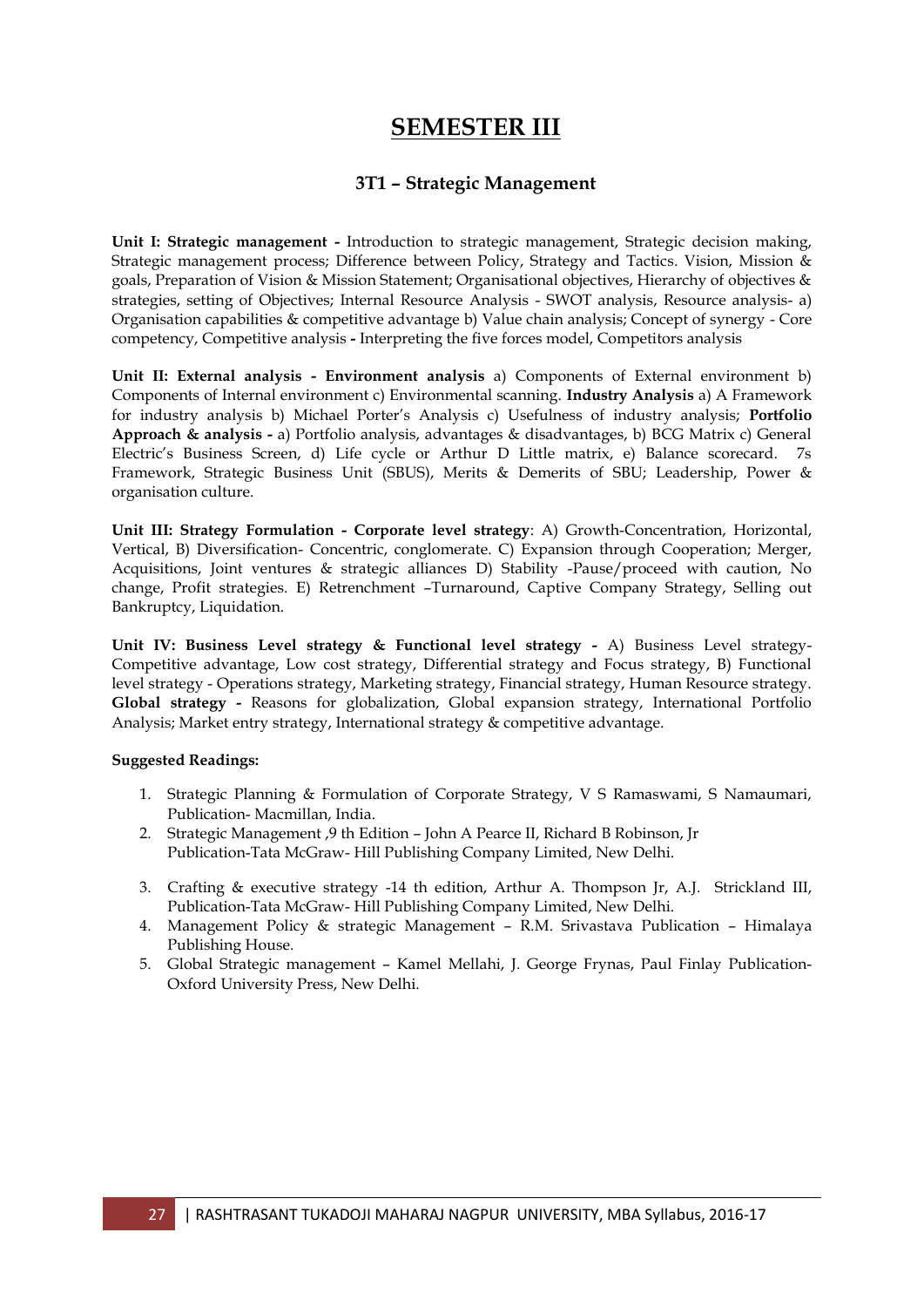# **SEMESTER IV**

## **4T1 – Business Ethics & Corporate Governance**

**Unit I: Business Ethics: Introduction, Concepts and theories -** Introduction, definitions, need for Business ethics, Values and morals, Management and ethics, Normative Theories, – Gandhian Approach, Friedman"s Economic theory, Kant"s Deontological theory, Mill & Bentham"s Utilitarianism theory.

**Unit II : Business, Organisational Ethics & CSR -** The Indian Business scene, Ethical Concerns, Global trends in business ethics, Business ethics rating in India, Organisational culture, Types of Organizations, Advantages of Corporate code of ethics, Formulating & implementing professional ethics code; CSR - Introduction, Advantages, Scope for CSR in India, steps to attain CSR, Prestigious awards for CSR, CSR & Indian Corporations-A Score Card.

**Unit III : Corporate Governance, Globalisation & Business ethics -** Introduction, systems of corporate governance, Indian model of Corporate Governance, OECD principles, World Bank on Corporate Governance, Indian Committees and guidelines; Factors facilitating Globalisation, Impact of globalization on Indian corporate and social culture, Advantages and disadvantages of MNC"s to the Host Country, International codes of Business Conduct, Whistle blowing and its codes.

**Unit IV: Environment Ethics, Marketing Ethics & Ethics in HRM -** India"s Environment Policy, Environment Risk Management, Environment Audit, Areas in Marketing Ethics, Ethics in HRM, Role of HRM in creating an ethical organisation.

#### **Suggested Readings:**

- 1. Business Ethics Concept & Practice B. H. Agalgatti & R. P. Banerjee (Nirali Publication)
- 2. Ethics in Business & Management R. P. Banerjee (Himalaya Publication)
- 3. Business Ethics. by Crane Pub. By Oxford Press
- 4. Corporate Governance & Business Ethics (Text & Cases), U. C. Mathur, Macmillan India Ltd.
- 5. Business Ethics, C S V Murthy, Himalaya Publishing House
- 6. Business Ethics & Corporate Governance, by A.C.Fernando

## **4T2 – Entrepreneurship Development**

**UNIT I: Entrepreneurship :** Concept, characteristic of successful entrepreneurs: Functions of an entrepreneur, Role of Entrepreneurship in Economic Development; Factors Impacting Emergence of Entrepreneurship (Barriers to entrepreneurship); manager vs. entrepreneur, Forms of Business Ownership. **Women Entrepreneurship** : concept, problems and possible solutions, Types of Entrepreneurs, Theory of Achievement Motivation, McClelland"s Experiments, Rural entrepreneurship, Tourism Entrepreneurship, Agri-preneurship and Social Entrepreneurship.

**UNIT II: Starting the venture :** generating business idea – source of new ideas, methods of generating ideas, steps in setting up a small business enterprise, Introduction to business plan: Concept of business plan: need and use. Key elements of business plan: Executive Summary, Business Description, Relevant information about the company, its legal form of operation, Production Plan, General Errors in Preparation of Business Plan.

**UNIT III: Concept of project appraisal :** environmental scanning, competitor and industry analysis; feasibility study – market feasibility, technical / operational feasibility, financial feasibility; managerial competence. Functional plans: marketing plan – marketing research for the new venture, steps in preparing marketing plan, Financial plan – working capital, Performa income statement Performa cash flow, perform balance sheet, break even analysis.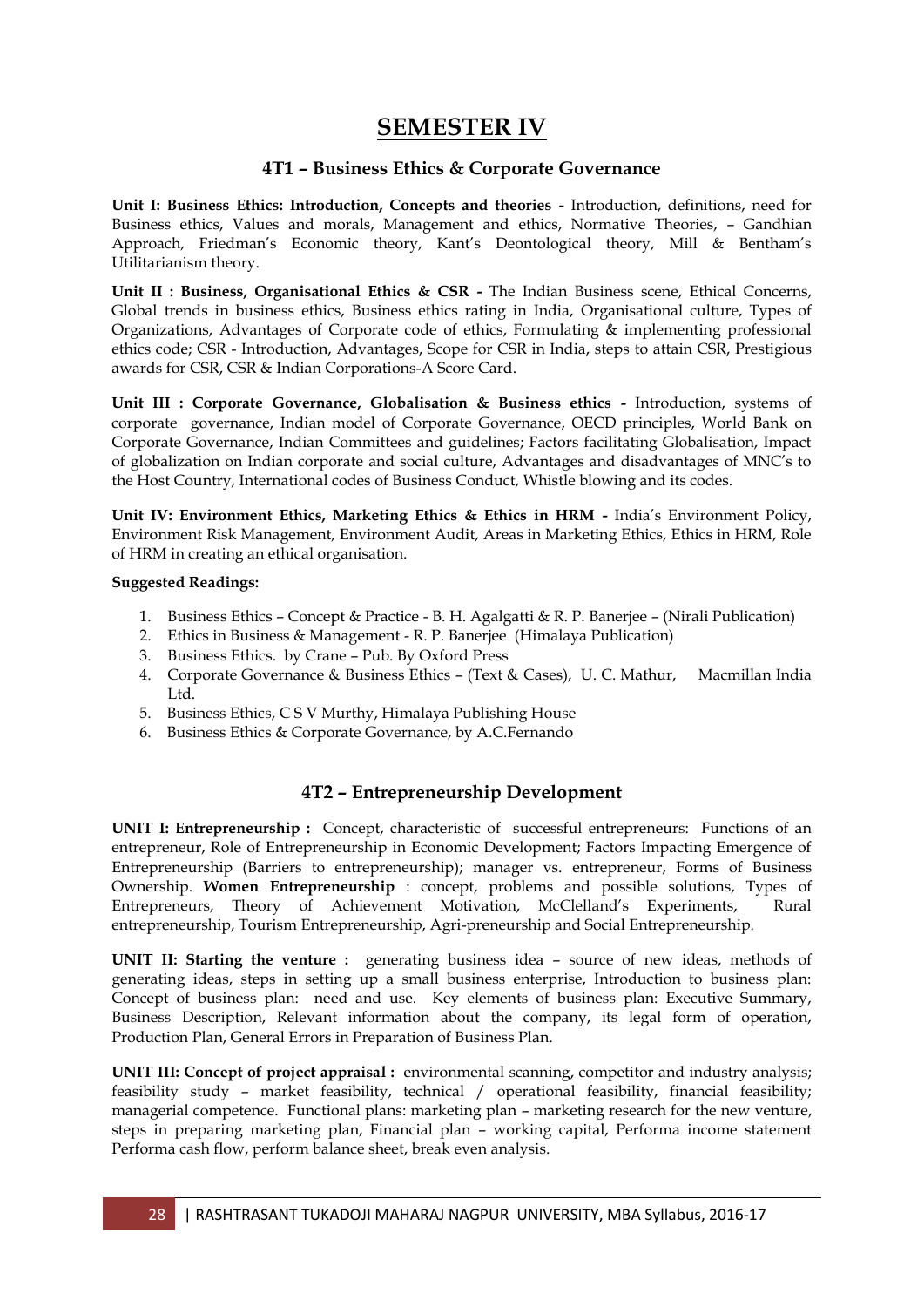**UNIT IV: Entrepreneurial Support system :** Activities and objectives of institutions supporting entrepreneurs: Small Industries Development Bank of India (SIDBI), NABARD, NSIC (National Small Industries Corpration), Khadi & Village Industries commission, Micro Small and Medium Enterprises; Classifications of enterprises, Characteristics and objective of MSME, Role of MSME in Economic Development, Problem Faced by MSME, Steps of Starting SSI/MSME"s and Measures taken by government for the promotion of MSME"s, Corporate Social Responsibility, Social Responsibility of Entrepreneurs.

#### **Suggested Readings:**

- 1. Entrepreneurship (6th Edition) Robert D Hisrich, Tata McGraw Hill
- 2. Entrepreneurship: A Contemporary Approach Kuratko, Thomson Learning Books
- 3. Small Scale Industries and Entrepreneurship (2003) Vasant Desai, Himalaya Publishing House
- 4. Entrepreneurial Development S.S. Khanka, S. Chand & Co

# **FOUNDATION COURSES**

### **3T2 – Environment Management**

**Unit I: Introduction to Environment Management -** Definition, Scope & importance, Need for public awareness- institution in environment, using an environmental calendar of activities. Fundamentals– sustainable development, Unsustainable to sustainable development. Natural resources - Renewable and non renewable resources, and associated problems, Role of an individual in conservation of natural resources; equitable use of resources for sustainable life cycles.

Unit II: Ecosystem & Biodiversity - Concept of an Ecosystem , ecosystem degradation, resource utilization; Structure & functions of an ecosystem-producers, consumers and decomposers; Ecological succession; food chains, food webs and ecological pyramids; Ecosystem types – characteristics features, structure and functions of forest, grassland, desert and aquatic ecosystems Introductionbiodiversity at genetic, species and ecosystem levels; Bio-geographic classification of India; Value of diversity– Consumption use value, Productive use value, Social, Ethical, Moral, aesthetic and optional value if diversity; India as mega-diversity nation

**Unit III: Environment Pollution: Air, Soil, Water, Noise, Thermal & Nuclear Pollution-**Introduction, causes, impact on health, environment and industry, measures of control, individual contribution. Climate change: Green House Effect, Global Warming, Acid Rain, Ozone Layer depletion, climate tipping points- Disruption of Indian Summer Monsoon. Institutions for controlling pollution- Ministry of Environment and Forest, Central Pollution Control Boards, State Pollution Control Boards, Local Bodies- their scopes, organizational and functional issues.

**Unit IV: Human Population and Social Issues in Environment:**Global population growth, variations among nations, Population explosion- causes, impact on society and environment, Family welfare Programmes-methods of sterilization; Infectious diseases, water related diseases, risk due to chemicals in food. **Social Issues**: Construction of dams: problems and concerns of resettlement, rehabilitation of affected people; Environmental ethics– issues and possible solutions, resource consumption patterns and need for equitable utilization; Equity disparity in western and eastern countries; Urban and rural equity issues; Need for gender equity.

#### **Suggested Readings:**

- 1. Textbook for Environmental Studies by Erach Bharucha, published by University Grant Commissio, New Delhi and Bharti Vidyapeeth of Environment Education and Research, Pune
- 2. Environment management by N K Uberoi", published by Excel Books
- 3. Environment management by Dr. Swapan Deb", published by Jaico Publishing House.
- 4. Environmental Management by S K Agrawal", published by A.P.H. publishing Corporation.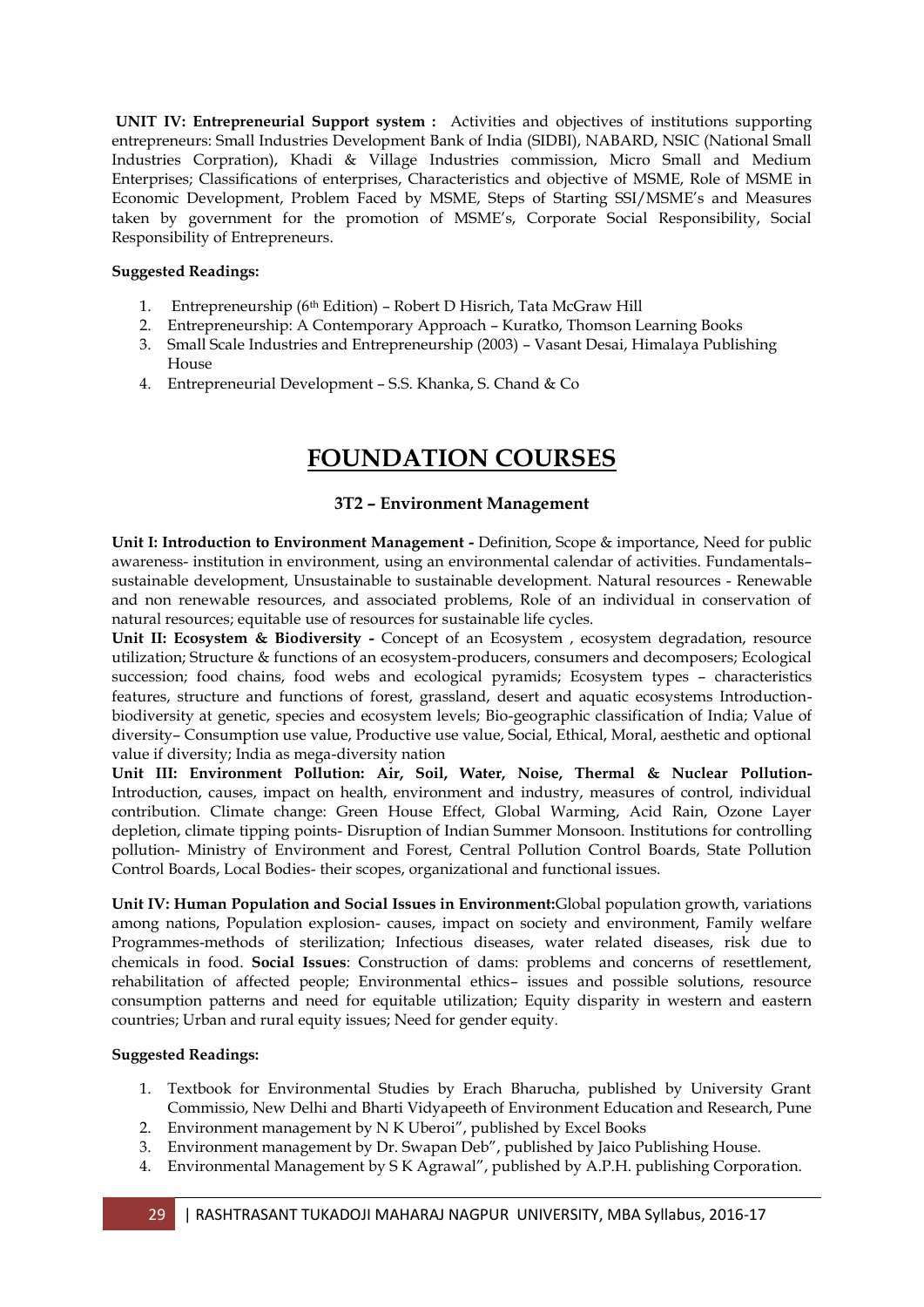## **3T2 – Project Management**

**Unit I: Introduction to Project Management -** Concepts of Project and Project Management; Project Life Cycle, Project Stakeholders; Organizational Influences. Project Management Standard **–** Processes, Process Groups, Process Interactions and Process Mapping

**Unit II: Procurement and Risk Management –** Planning Purchase and Contracting; Select Sellers; Contract Administration and Closure; Qualitative vs. Quantitative Risk Analysis; Risk Monitoring and Control. Cost Planning, Cost Estimating, Cost Build up, Cost Budget

**Unit III: Time Planning and Critical Chain Project Management -** The Process, Gantt Charts, Estimating, Activity on Arrow and Critical Path Analysis, Activity on Node Diagrams, Activity on Arrow vs. Activity on Node, Scheduling, Computer Assisted Project Planning, Fast Track Projects, Project Evaluation and Termination, Numerical on calculation of critical path.

**Unit IV: Project Organization**: Structure and Teams - Role of team, Pure Project Organization, Matrix Management, Structure Selection, Team Work, Life Cycle of Team, Managing personalities in a team, Effective Team Work

#### **Suggested Readings:**

- 1. Project Management-Managerial Approach, Jack Meredith, J. Mantel, Seventh Edition, John Wiley Publication
- 2. The New Project Management, J. Davidson Frame, Jossey-Bass, 1994.
- 3. Project Management, Harold Kerzner, Van Nostrand Reinhold, 1979.

## **3T2 – Business Management I (Only for students other than MBA Course)**

**Unit-I : Nature and Scope of Business:** Meaning and Definition of Business, Characteristics, Objectives of Business, Classification of Business Activities, Industry, Commerce & Trade, Social Responsibility of Business Towards Different Groups.**Forms of Business Units:** Sole Trader, Partnership, Joint Stock Company and Co-Operative Society – Meaning, Characteristics, Advantages & Disadvantages.

**Unit-II :Management and Administration:** Meaning and Definition of Management, Characteristics, Scope, Importance, Management And Administration, Management – A Science or Art. **Planning:**  Meaning, Nature and Characteristics, Process, Importance, Types, Components.

**Unit-III :Decision Making:** Concept, Characteristics – Importance, Process, Types of Decisions.**Organizing:** Concept, Principles, Types – Line, Functional, Line and Staff, modern types of organizations-Project, Matrix, Formal and Informal Organization, Advantages and Disadvantages.

**Unit-IV :Direction:** Meaning, Nature, Importance and Techniques**.Co-Ordination:** Meaning, Principles, Internal and External Co-Ordination, Methods of Achieving Effective Co-Ordination.

**Unit-V :Leadership: Leadership** – Concept, Characteristics, Types and Qualities.Concept of Morale.**Control:** Meaning, Characteristics, Need, Procedure, Types, Essentials of Good Control System, Control Devices.

#### **Reference Books**

- 1. P.C. Jain : Government & Business Policy (Galgotia Publishing Company, New Delhi)
- 2. Raj Agrawal&ParagDiwan : Business Environment (Excel Books)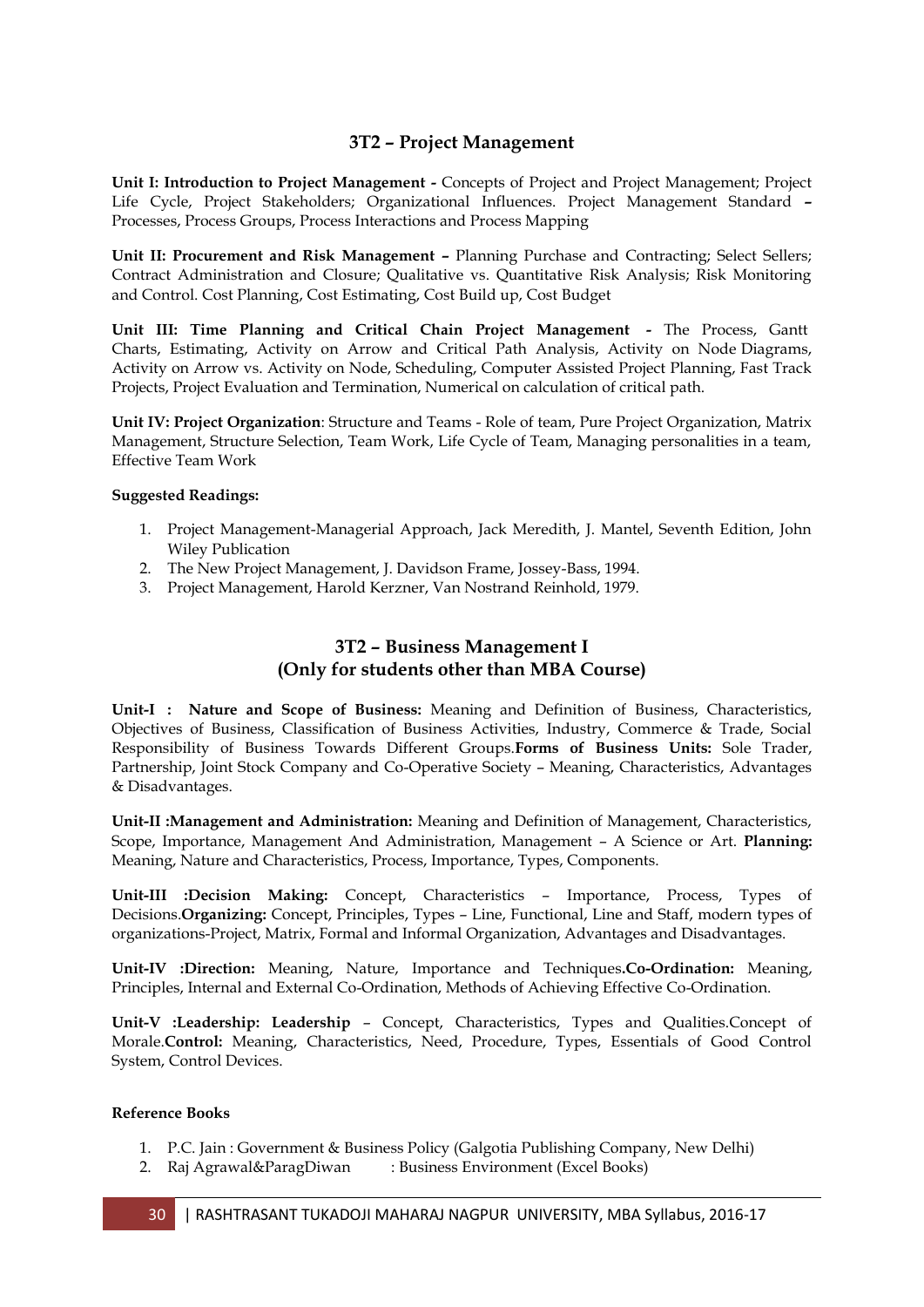- 3. C. P. Bose : Business Organisation& Management
- 4. P. C. Tripathi, P. N. Reddy: Principles of Management (Tata Mcgraw Hill, New Delhi)
- 5. J. S. Chandan : Management Theory & Practice (Vikas Publishing House, New Delhi)
- 6. Drucker Peter F: Management Challenges for the 21st Century, B. H. Oxford
- 7. Fred Luthans : Organizational Behaviour, Mcgraw Hill, New Yord
- 8. Bodankar Dr. SudhirKanetkar Dr. Medha : Principles of Business Management (Shri. SainathPrakashan, Nagpur)
- 9. R. N. Gupta : Principles of Management, ( S. Chand & Co. Ltd., New Delhi)

### **4T3 – International Business Management**

**Unit I: Introduction to International Trade** – Concepts in international trade , Need & Importance of international trade, Trading Blocs and their classification ( Case studies of EU, NAFTA and SAPTA) Trade Agreements, Trade Barriers **:** various Tariff and Non Tariff barriers.

**Unit II: Foreign Trade of India** –Flow And Trends of FDI, EXIM Policy , Govt. Institutes supporting Foreign Trade **:** DGFT, EXIM Bank, ECGC, Export Promotion Councils, EPZ, EOU & SEZ

**Unit III: Exchange Rate Management** – Balance Of Trade, Balance of Payments, Types of exchange rate management, Exchange Rate Theory (Purchasing Power Parity theory), Working of Foreign Exchange Markets, Determination of Rate Of Exchange, Role of RBI in foreign exchange management, Introduction to FEMA.

**Unit IV: International Business Environment and organizations** – Factors Affecting Environment – Political, Economic, Socio- Cultural, Technological, Environmental, Legal factors & International Liquidity. International Economic Organizations**:** World Bank, International Monetary Fund, International Finance Corporation, Asian development bank, UNCTAD and WTO

#### **Suggested Readings:**

- 1. International Business Subba Rao, Himalaya Publications
- 2. International Business R.M. Joshi, Oxford University Press
- 3. International Business Strategy A. Nag, Vikas Publishing House
- 4. Global Business Management M. Adhikary, Macmillan Publishers
- 5. International Business K Aswathhappa

## **4T3 – Agri-Business Management**

Unit I: Agro input Management : Concept of Agricultural Inputs, types and importance of agro inputs , demand and supply scenario of agro inputs, role of fertilizers, agro-chemicals and seeds in agro production, status and structure of fertilizer industry, seed industry and agro-chemical industry, Role of trade fairs like Agro Vision

**Unit II: Livestock management :** Present status of livestock products industry in India: dairy, meat, poultry, hatchery, skin, hides, wool and livestock, demand-supply scenario for livestock products in domestic and global markets, Role of management in feed manufacturing industry, organizing and planning feed manufacturing unit , storage, transportation and marketing of livestock

**Unit III: Management of floriculture, Biotech and food :** present status and advances in floriculture and flower, landscaping, fruit production, food processing industry , **A**gricultural needs & application of biotechnology for agricultural uses and benefits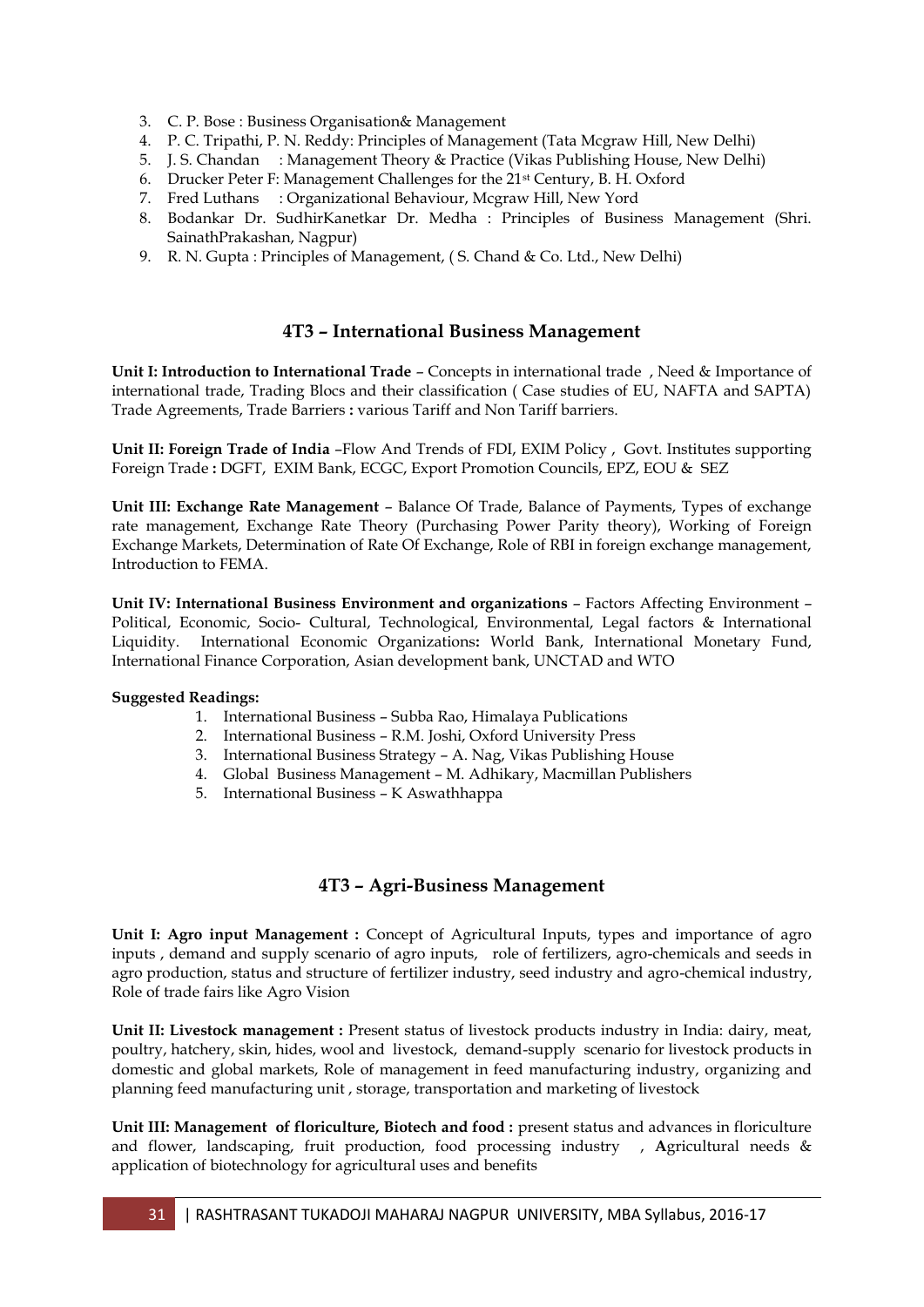**Unit IV: Rural Marketing :** Rural market segmentation, rural communications (Case study of ITC's E-Chaupal Initiative), Role of Government in the Development of Agricultural Marketing, Agricultural Credit, Crop Insurance and Commodity Markets ( COSAMB, NAFED, NCDC, PDS, FCI, DMI, NIAM and SHGs).

### **Suggested Readings:**

- 1. Agri Business Management/Himanshu. Jaipur, Ritu
- 2. Encyclopaedia of Agricultural Marketing : Marketing of Farm Inputs Seed, Fertilizer and Irrigation, Vo. IX/Jagdish Prasad
- 3. Livestock Feeding Strategies for Dry Regions/edited by P.S. Pathak and S.S. Kundu
- 4. Trends in Livestock Research/S.K. Kaushish
- 5. Livestock Economy of India/P.C. Bansil and S.P. Malhotra
- 6. Food Processing and Preservation/Neelam Khetarpaul
- 7. Fruit Production : Problems and Solutions/R.R. Sharma
- 8. Emerging Trends in Post Harvest Processing and Utilization of Plant Foods/Neelam Khetarpaul, R.B. Grewal, Sudesh Jood and Umaid Singh
- 9. Rural Marketing / Pradeep Kashyap / Pearson Education

## **4T3 – Business Management II (Only for students other than MBA Course)**

**Unit-I : Nature and Scope of Business:** Meaning and Definition of Business, Characteristics, Objectives of Business, Classification of Business Activities, Industry, Commerce & Trade, Social Responsibility of Business Towards Different Groups.**Forms of Business Units:** Sole Trader, Partnership, Joint Stock Company and Co-Operative Society – Meaning, Characteristics, Advantages & Disadvantages.

**Unit-II :Management and Administration:** Meaning and Definition of Management, Characteristics, Scope, Importance, Management And Administration, Management – A Science or Art. **Planning:**  Meaning, Nature and Characteristics, Process, Importance, Types, Components.

**Unit-III :Decision Making:** Concept, Characteristics – Importance, Process, Types of Decisions.**Organizing:** Concept, Principles, Types – Line, Functional, Line and Staff, modern types of organizations-Project, Matrix, Formal and Informal Organization, Advantages and Disadvantages.

**Unit-IV :Direction:** Meaning, Nature, Importance and Techniques**.Co-Ordination:** Meaning, Principles, Internal and External Co-Ordination, Methods of Achieving Effective Co-Ordination.

**Unit-V :Leadership: Leadership** – Concept, Characteristics, Types and Qualities.Concept of Morale.**Control:** Meaning, Characteristics, Need, Procedure, Types, Essentials of Good Control System, Control Devices.

#### **Reference Books**

- 1. P.C. Jain : Government & Business Policy (Galgotia Publishing Company, New Delhi)
- 2. Raj Agrawal&ParagDiwan : Business Environment (Excel Books)
- 3. C. P. Bose : Business Organisation& Management
- 4. P. C. Tripathi, P. N. Reddy: Principles of Management (Tata Mcgraw Hill, New Delhi)
- 5. J. S. Chandan : Management Theory & Practice (Vikas Publishing House, New Delhi)
- 6. Drucker Peter F: Management Challenges for the 21st Century, B. H. Oxford
- 7. Fred Luthans : Organizational Behaviour, Mcgraw Hill, New Yord
- 8. Bodankar Dr. Sudhir, Kanetkar Dr. Medha : Principles of Business Management (Shri. Sainath Prakashan, Nagpur)
- 9. R. N. Gupta : Principles of Management, ( S. Chand & Co. Ltd., New Delhi)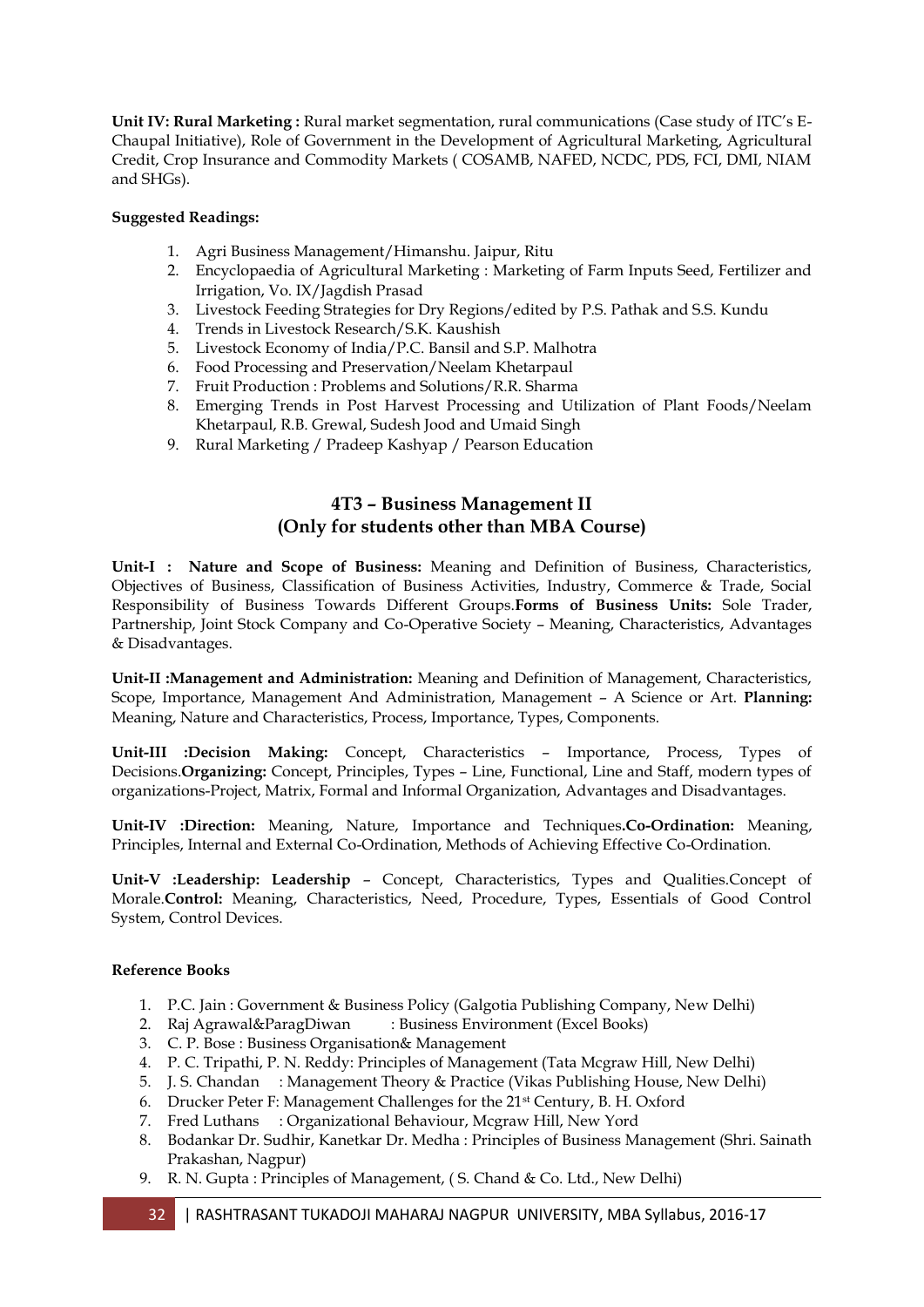## **ELECTIVE / SPECIALIZATION COURSES**

## **CORE GROUP – A – MARKETING MANAGEMENT**

## **Paper 1 Sales and Distribution Management**

**UNIT I– SALES MANAGEMENT –** Definition and meaning, Objectives, Sales Research, Sales Forecasting, Sales Forecasting methods, Sales Planning and control: Goal setting, Performance measurement, diagnosis and corrective actions, Estimating market and Sales Potentials, AIDAS theory.

**UNIT II – SALES ORGANISATION –** Setting up a sales organization, Personal Selling, Management of Sales force, Recruitment & Selection, Training, Motivation and Evaluation, Compensating Sales Force, Territory Management, Sales Budget, Sales Quota.

**UNIT III – PHYSICAL DISTRIBUTION –** Definition, Importance – participants in physical distribution process - Different forms of channels - Functions of Marketing Channels, Unconventional channels - Channel Intermediaries – Wholesaling and Retailing , Channels for Consumer goods, Industrial Goods & Services – Integrated Marketing Channels – Horizontal, Vertical, Multi channel marketing Systems - International Marketing Channels. Marketing Channel Policies and Legal Issues.

**UNIT IV – SUPPLY CHAIN MANAGEMENT –** concept – significance – components – Order processing – Material Handling – Transportation – Warehousing – Inventory Management – Reverse Logistics, E-enabled selling and distribution, E-commerce and e-retailing as a channel of distribution, Electronic intermediaries, Disintermediation and Re-intermediation, e-enabled logistics management and tracking systems.

#### **Suggested Readings:**

- 1. Successful Sales Promotion Choudhry, Elliot & Toop (Orient Longman)
- 2. Sales Management Still, Cundiffs, Govani (Pearson)
- 3. Sales and Distribution Management S. L. Gupta (Excel Books)
- 4. Sales & Distribution Management Havaldar, Cavale (Tata McGraw Hill)
- 5. Sales & Distribution Management, Panda and Sahadev (Oxford)

## **Paper 2**

## **Integrated Marketing Communication & Brand Management**

**UNIT-I: Marketing Communication** - The functional areas of marketing communication ; Integrated marketing Communications; Who are the IMC partners?' How is the agency world organized? ; Consume Response - Prospects and customers, consumers and business buyers - How brand decision makers respond to IMC messages - How IMC messages influence consumer decisions; The IMC Planning Process; DAGMAR: An approach to setting objectives ; Data Driven Communication - Using databases to build relationships - Setting up a consumer database

**UNIT- II: Media Characteristics** - Media classifications - Print media - Broadcast media - Out-ofhome media; Advertising and IMC Media Planning - A four step planning process; Consumer Sales Promotion and Packaging; Channel marketing: Trade Promotion and Co-Marketing; Personal Selling; Public Relations and Brand publicity; Direct marketing: The Dialogue Builder; Experiential Contact: Events, Sponsorships, and Customer Service ; Measurement, Evaluation and Effectiveness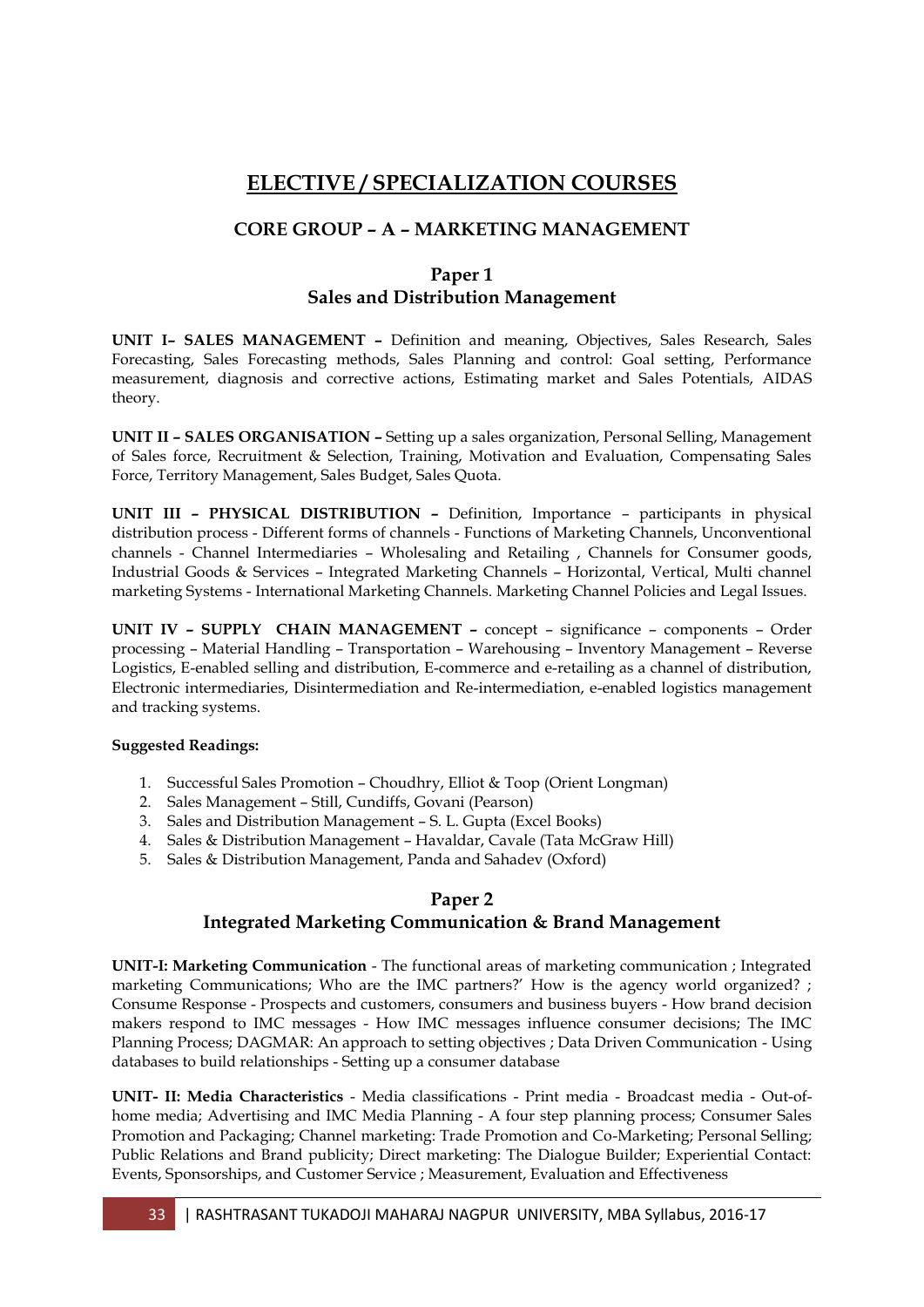**Unit – III: Brand and Brand Equity** - What is a brand?; Why do brands matter?; Can everything be branded?; What are the strongest brands?; Branding challenges and opportunities; The brand equity concept; Strategic brand management process; Customer based brand equity

**UNIT- IV: Brand Management** - Making a brand strong: Brand Knowledge; Sources of brand equity; Building a strong brand: The four steps of brand building; Creating customer value ; Defining and establishing brand mantras; Internal branding; Choosing brand elements to build brand equity; Developing a brand equity measurement and managing system - The brand value chain - Designing brand tracking studies; Designing and implementing branding strategies - Brand architecture - Brand hierarchy - Designing branding strategy; Brand Stretching and Retrenching

#### **Suggested Readings:**

- 1. Principles of Advertising and IMC, Tom Duncan, Tata McGraw Hill
- 2. Advertising and Promotion- An Integrated marketing Communications Perspectives, George E Belch, Michael A Belch, Keyoor Purani, McGraw Hill
- 3. Advertising and promotion An IMC Approach, Shimp, Cenage Learning
- 4. Strategic brand management Building, Measuring, and Managing Brand Equity, Kevin Lane Keller, Pearson
- 5. Strategic Brand management, Richard Elliott, Larry Percy, Oxford
- 6. Brand Positioning Strategies for Competitive Advantage, Subrato Sengupta, Tata McGraw Hill

## **Paper 3 Consumer Buying Behaviour**

**Unit-I Introduction to Consumer Behaviour(CB):** Nature and Importance of CB, application of CB in Marketing , Consumer Research process.

**Unit-II Consumer Decision making Process:** Problem recognition · Information Search Process and Evaluation · Purchasing process · Post purchase behaviour · Models of CB

**Unit-III Individual Determinants of CB:** Perception: process, Consumer Imagery, perceived risk; Learning: principles, theories ; Personality: nature, theories, self concept, psychographic and life style; Attitude: Structural model of attitude, attitude formation & change; Motivation: needs/motives & goals, dynamic nature of motivation, Arousal of motives, theories

**Unit-III Group Determinants of CB:** · Reference group influence: types of consumer relevant groups, factors affecting group influence, application of reference group concept. · Family: functions of family, family decision making, family life cycle (FLC) · Opinion Leadership and Personal influence · Diffusion of Innovation: Adoption process., Diffusion process; Environmental Influences on CB: Social class, Life style Profile of Social class, application to CB · Culture: characteristics, cross cultural understanding.

#### **Suggested Readings:**

- 1. Consumer Behaviour Schiffman, Kanuk & Kumar
- 2. Consumer Behaviour & Branding Kumar
- 3. Why We Buy: The Science of Shopping Paco Underhill, Simon & Schuster
- 4. Consumer Behaviour Evans, Jamal and Foxall, Wiley India Pvt. Ltd.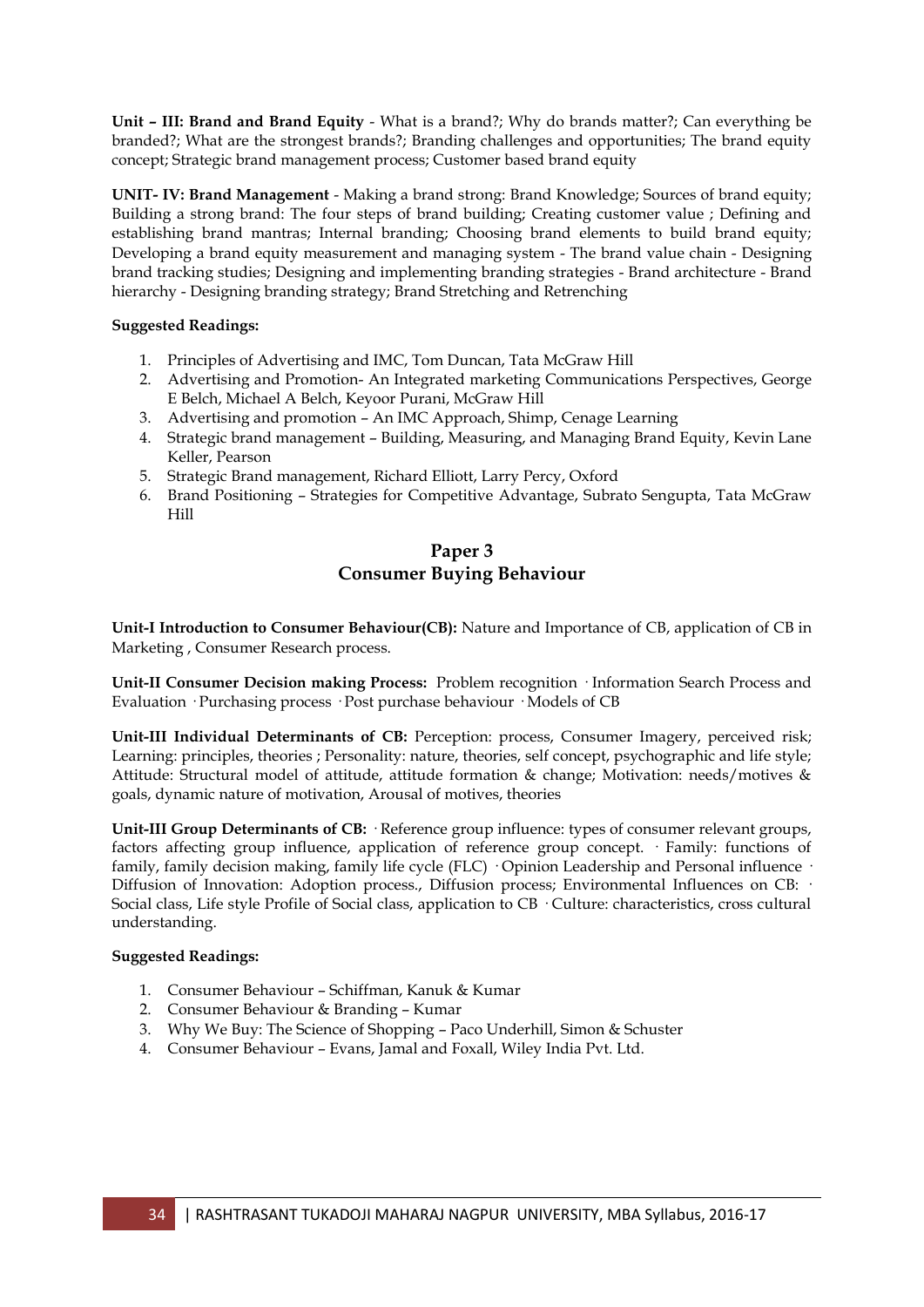## **CORE GROUP – B – FINANCIAL MANAGEMENT**

### **Paper 1 Corporate Financial Management**

**Unit I: Long-term Investment Decisions:** Capital Budgeting – Identification of Cash Flows and evaluation of proposals, Risk and Uncertainty Analysis, Certainty Equivalent Approach, Sensitivity Analysis, Probability Distribution Approach and Decision Tree Approach

**Unit II: Leasing, Hire-purchase & Project Finance -** Types of leases, rationale for leasing, Mechanics of leasing, Operating lease, Leasing as financial decision, Lease Vs borrow & buy evaluation, Hirepurchase arrangement, Choice between leasing & hire purchase, Project finance – Private Equity, Venture Capital.

**Unit III: Valuation of business and Dividend Decisions -** Valuation of business- Adjusted book value method, value o\f shares and debt method, comparison method, DCF method. **Dividend policies** - Concept, determinants and factors affecting, relevance and irrelevance concept, dividend valuation models – Gordon, Walter and Modigliani-Miller models, Stability of dividends – concept and significance.

**Unit IV: Mergers & Acquisitions and Contemporary issues in Financial Management -** M&A – Exchange ratio Financial evaluation of mergers, M&A as capital budgeting decision, Economic value added & market value added Taxation aspects. **Contemporary issues in Financial Management** – Public offerings - IPO, FPO, ASBA, book building, Reverse book building, private placement, Green shoe option, Red Herring Prospectus. ESOP, ESPP, Refinancing, Securitization, Carbon Credit, Balanced score card, P notes, GDR, ADR, ECB, Indian Depository Receipts, Hundi, Parta system

#### **Suggested Readings:**

- 1. Financial Management- Ravi Kishore, Taxmann"s, New Delhi.
- 2. Financial Management: Problems and Solutions, Ravi Kishore, Taxmann, New Delhi
- 3. Financial Management Theory & Practice by Prasanna Chandra, TMH Publishers 2004
- 4. Financial Management-I.M. Pandey, Vikas publishing house, New Delhi.
- 5. Financial Management & Policy V. K. Bhalla (Anmol Publication, New Delhi)
- 6. Strategic Financial Management Dr. J.B. Gupta Taxmann"s, New Delhi
- 7. Financial Management Rajiv shrivastava , Anil Misra Oxford Higher Education.
- 8. Financial Management M. Y. Khan & P. K. Jain Tata McGraw Hill Education Pvt. Ltd.  $6<sup>th</sup>$ Edition

### **Paper 2 Securities, Portfolio and Risk Management**

**Unit I: Valuation of Securities: Bond Valuation** Types of Bonds - Dated Securities and Zero Coupon Bonds; Strips, Valuation of bonds; Yield, Current Yield, YTM, Yield to Call. **Shares valuation–** Features of equity, valuation of shares- asset backing method, EPS method, Market value, Yield based methods, Fair value of shares, Dividend discount models- with constant dividend, with constant growth, multistage growth models. P/E based valuation.

**Unit II: Equity analysis: -Fundamental analysis -** Concept, process, Economy analysis, sector analysis, company analysis; Tools and techniques of fundamental analysis, business cycle and industry analysis. **Technical Analysis -**– Fundamental Principles; Dow Theory, EMH, Random walk Hypothesis, Indian Markets and Efficiency Charts – Line Charts, Bar Charts, Japanese Candlestick Chart; Moving averages – Simple; Momentum analysis/Relative Strength Index (RSI); MACD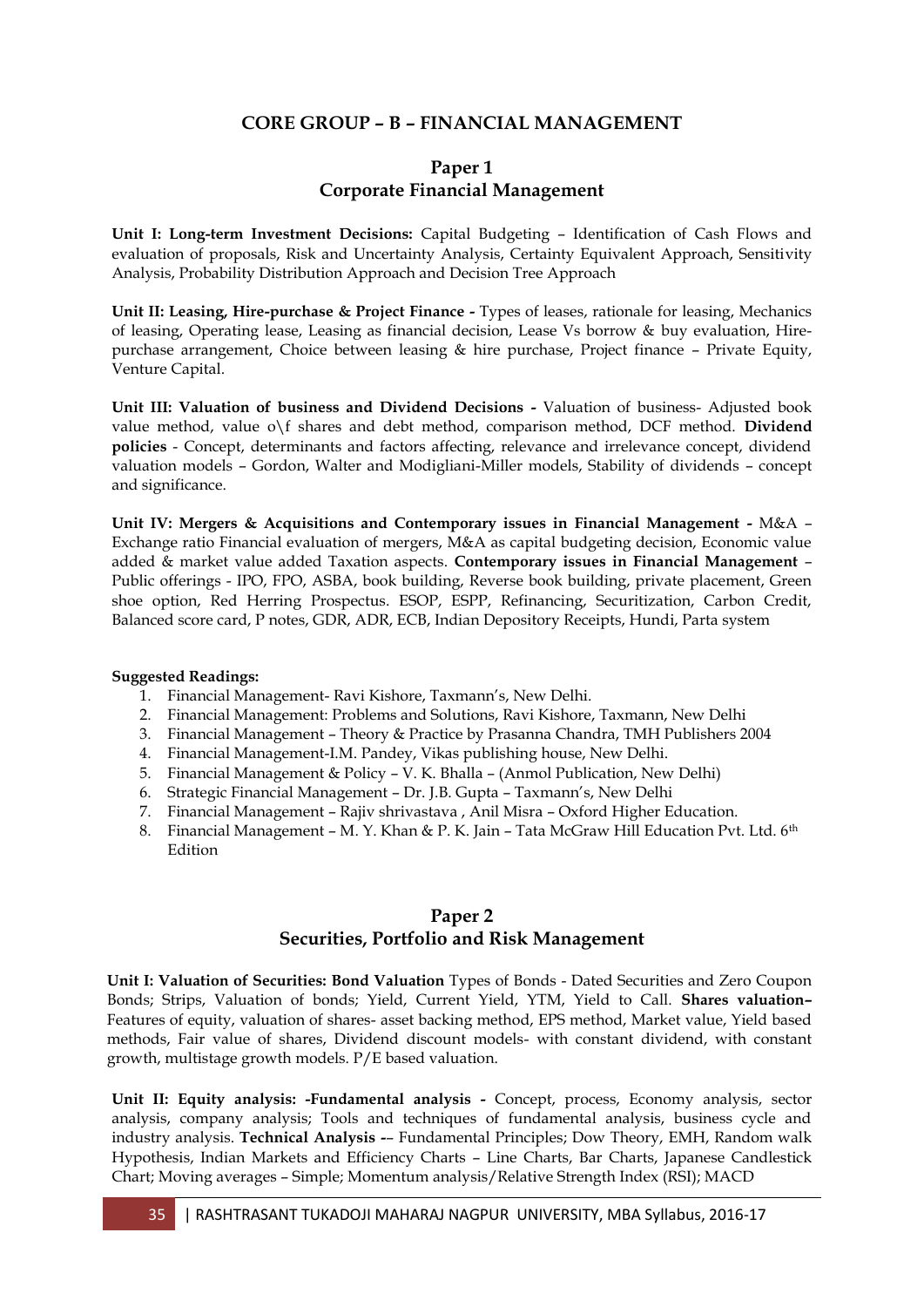**Unit III: Portfolio Theory** - Risk and return for one security, two security and portfolio. Efficient frontier, Investor utility, Capital Market theory - Background, risk free asset, the market portfolio; capital asset pricing Model, systematic and unsystematic risk, Arbitrage pricing theory, **Portfolio Management** - Passive v/s. Active, Value v/s. Growth, Understanding the Stock Index, Construction and composition - Sensex and Nifty, Calculation of indices. Free float Market capitalization.

**Unit-IV: Futures and option Derivatives** – Types of Futures – On the basis of Maturity, On the basis of the underlying asset; Futures Pricing – Cost of Carry Model; Mark to market; Definition of options; Types of Options - Call Options, Put Options; Option Pay-Offs; Option Pricing – Binomial Model and Black & Scholes Model; Option Greeks. Risk management and Hedging with Derivatives.

#### **Suggested Readings:**

- 1. Strategic Financial Management Dr. J.B. Gupta Taxmann's, New Delhi
- 2. Financial Management Rajiv Shrivastava , Anil Misra Oxford Higher Education
- 3. Financial Management- Ravi Kishore, Taxmann"s, New Delhi.
- 4. Financial Management: Problems and Solutions, Ravi Kishore, Taxmann, New Delhi
- 5. Financial Management Theory & Practice by Prasanna Chandra, TMH Publishers 2004
- 6. Financial Management-I.M. Pandey, Vikas publishing house, New Delhi.
- 7. Options Futures and other Derivatives John C.Hull, PHI-EEE, 2011
- 8. Reference Material of NCFM from www.nseindia.com

### **Paper 3**

#### **Investment Environment and Wealth Management**

**Unit-I: Financial System-** Financial markets [Money, Debt and Equity Markets]- structure, regulatory bodies- Role and functions–(RBI, IRDA, PFRDA and SEBI); Product features and uses (CP/CD, T bills, REPO, reverse REPO, dated securities, rated securities, equity shares) and participants – Role and functions (CCIL, FIMMDA, PDs, NSCCL, NSDL, CDSL. )

**Unit-II: Insurance Services** - Concept of insurance, principles of insurance, Traditional and Unit linked policies, individual and group policies, with profit and without profit policies, Different type of insurance products – whole life products, interest sensitive products, term assurance annuities, endowment, assurance. Medi-Claim and health insurance products - Different types of products available in the market, Salient features, Tax treatment General Insurance Products - Different types of products available in the market, Salient features.

**Unit III: Mutual Funds** – Organization Structure, Classification of Funds – Types of Funds – Equity Funds, Debt Funds, Liquid Funds, Balanced Funds, Monthly Income Plans, ETFs, Commodity Funds, Fund of Funds, Real-Estate Funds; Calculation of NAV; Systematic Investment Plans; Concept of Cost Averaging and Value Averaging; AMFI; AGNI. Recent developments in the Mutual Fund industry.

**Unit IV: Wealth Management -** Investor life cycle and investment goals, Investment options available and their comparison, Asset Allocation Strategies; Selecting appropriate allocation, Models of asset allocation, Evaluation of Portfolio performance**,** Portfolio Attribute Analysis

#### **Suggested Readings:**

1. Strategic Financial Management – Dr. J.B. Gupta – Taxmann"s, New Delhi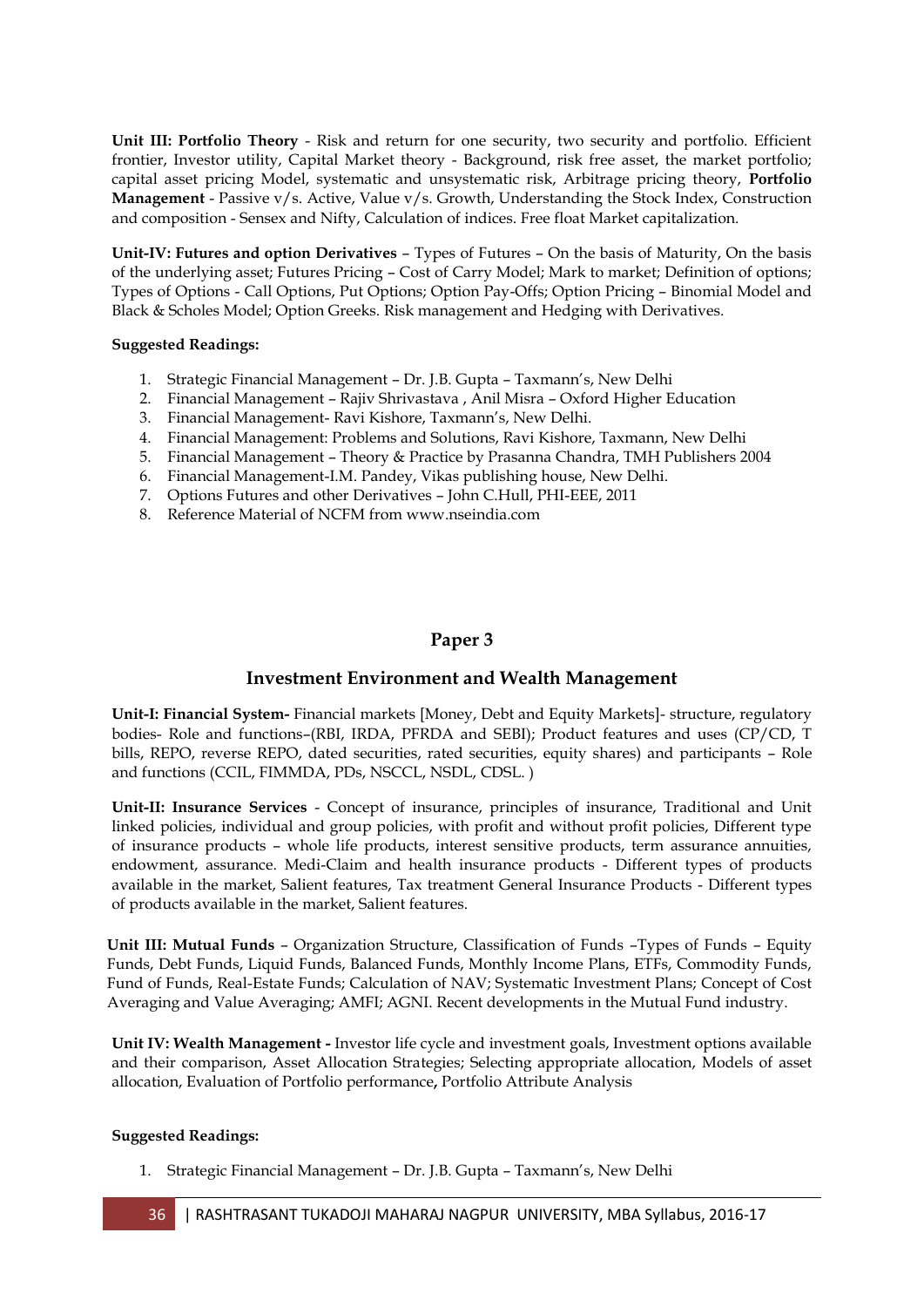- 2. Financial Management Rajiv Shrivastava , Anil Misra Oxford Higher Education
- 3. Financial Management- Ravi Kishore, Taxmann"s, New Delhi.
- 4. Financial Management: Problems and Solutions, Ravi Kishore, Taxmann, New Delhi
- 5. Financial Management Theory & Practice by Prasanna Chandra, TMH Publishers 2004
- 6. Financial Management-I.M. Pandey, Vikas publishing house, New Delhi.
- 7. Options Futures and other Derivatives John C.Hull, PHI-EEE, 2011
- 8. Financial Institutions and Markets L. M. Bhole 4<sup>th</sup> Edition
- 9. Reference Material of NCFM from www.nseindia.com
- 10. Reference Material of NISM Mutual Fund Module from www.nseindia.com

## **CORE GROUP – C – HUMAN RESOURCE MANAGEMENT**

## **Paper 1 Training & Development Practices**

**Unit I: Introduction to Training and Training need analysis -**Important concepts and meanings-Training, Development, Education; Objectives of training; Benefits of training; Why and when to conduct TNA; TNA model; Data sources for locating gap in organizational performance; framework for conducting TNA; Output .

**Unit II: Training Process**-Training methods: On the job and Off the Job training; On the Job Training-Job Instruction Technique, Apprenticeship, Coaching, Mentoring; Off the job training- lectures and demonstrations; Games and simulations, In Basket Technique, Case Studies, Role Play, Behavior Modeling; Cross Cultural Training.

**Unit III: Evaluation of Training: Follow Up of Training-** Importance of Evaluation, Different Models of evaluation, Types of evaluation data collected- Outcome data; Cost Benefit Analysis of Training program; ROI on Training.

**Unit IV: Management Development-** Why focus on Management development; Management Development implications; Types of Management Development Programs; Types of Management development Training, Training for Executive Level Management- Knowledge, Skills, Traits and leadership style, Strategies for development of Executives, Career & Succession Planning.

#### **Suggested Readings:**

- 1. P. Nick Blanchard & James W. Thacker , Effective Training-Systems, Strategies, and Practices, 3rd edition, Pearson Education.
- 2. Raymond A Noe, Employee Training and Development, McGraw Hill.
- 3. Dr. B. Rathan Reddy , Effective Human Resource Training and Development Strategy, Himalaya Publication House

### **Paper 2 Performance & Compensation Management**

**Unit I: Performance Appraisal and Performance appraisal system –** concept and definition of Performance appraisal; Benefits of performance appraisal; Evolution of performance appraisal; Planning performance appraisal system; types of performance appraisal; approaches to performance appraisal; Sources of performance appraisal

**Unit II: Traditional and Modern methods of performance appraisal –** Self Appraisal/Traditional methods- Ranking, Essay, Graphic rating scale, Field review, Forced Choice distribution, Critical Incident, Confidential Report; Modern Methods- MBO, Assessment Center, Human resource Accounting, BARS, 360 Degree, Balanced Scorecard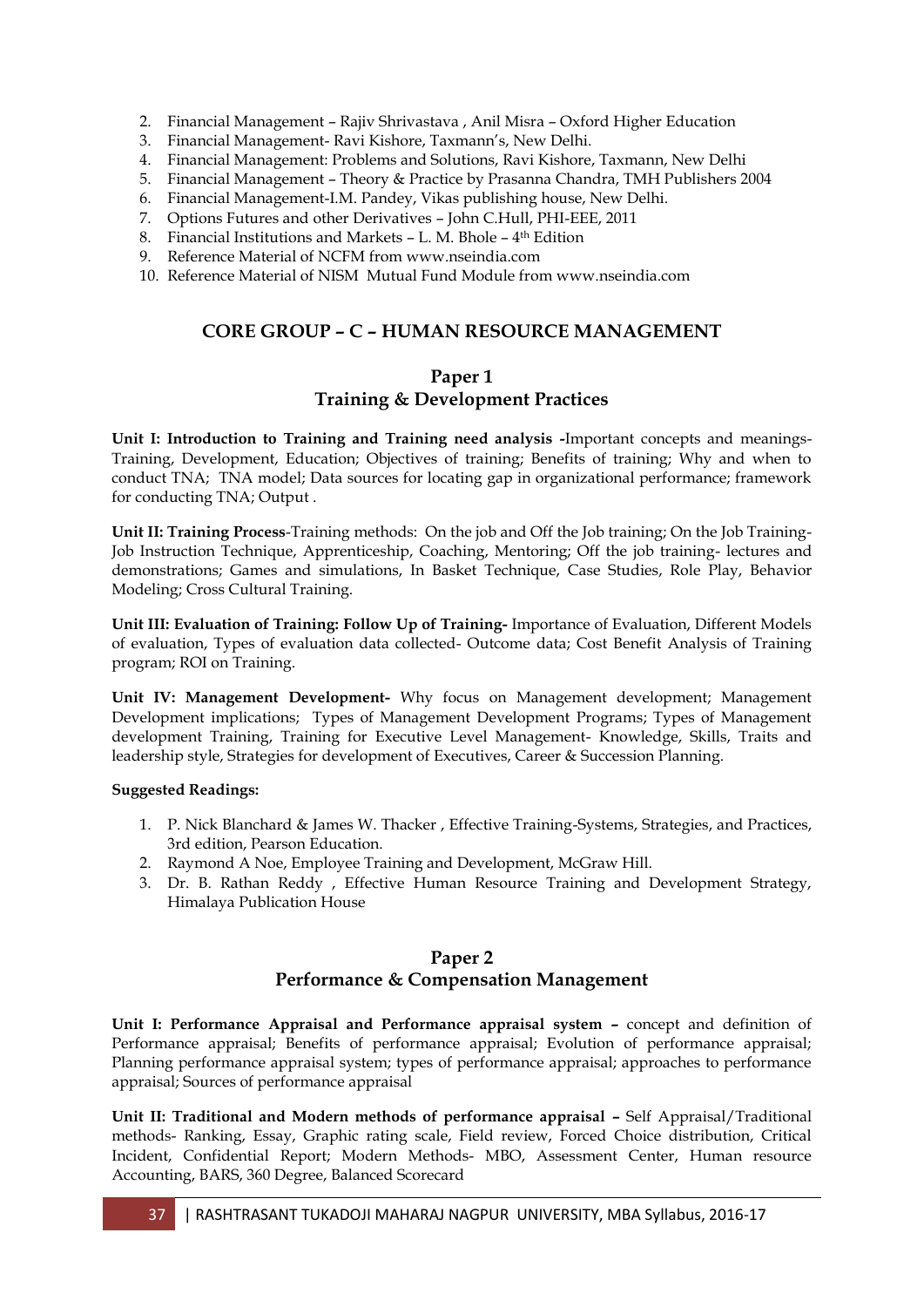**Unit III: Compensation Planning** - Concepts, Nature and objectives of Compensation, Wages, Wage Fixation, Wage differentials, legal Status of Wages (basics), Wages – Variable Compensation and Supplementary Compensation – Perks, Fringe Benefits, Pay for Performance – Incentives.

**Unit IV: Career Management** - Career Development Plan - Employee"s and Employer"s Role, Career Anchors, Nature of Careers, Career Problems – Low ceiling Careers, Career Mapping, Career Counseling, Succession Planning.

#### **Suggested Readings:**

- 1. Tapomoy Deb, Performance appraisal and management- concepts, antecedents and implications, Excel Books
- 2. Herman Aguinis, Performance Management, Pearson Publication
- 3. K Aswathapha, Human Resource and Personnel Management, Mc-Graw Hill

## **Paper 3 Industrial Relations & Labour Laws**

**Unit I: Industrial Relations:** Concept of IR, Background to IR, Evolution of IR in India. Trade Unions: Concept of Trade Unions, Trade Union Movement in India, Employers Associations, Functions of Trade Unions, Types & Structure of Trade Unions

**Unit II: Industrial Conflicts:** Concept of Industrial Conflicts/ Disputes, Classification of Industrial Dispute, Causes & Impact of Industrial Dispute, Strikes & Lockouts, Sexual Harassment: Legal Perspective

**Unit III: Wage Legislations:** Payment of Wages Act 1936, Minimum Wages Act 1948, Payment of Bonus Act 1965

**Unit IV: Social Security Legislations:** Workman"s Compensation Act 1923 , Employees State Insurance Act 1948, Employees Provident Fund Act 1952, Payment of Gratuity Act 1972, Maternity Benefit Act, 1961

#### **Suggested Readings:**

- 1. Mamoria Gankar Dynamics of IR, Himalaya Publishing House
- 2. B.D. Singh Industrial Relations & Labour Legislations, Excel Publications.
- 3. A M Sarma, Industrial Jurisprudence and Labour Legislation, Himalaya Publishing
- 4. P.K.Padhi, House Labour & Industrial Legislation, Prentice Hall India.
- 5. C.S. Venkata Ratnam, Industrial Relations, Oxford

## **COMPLEMENTARY GROUP – A – OPERATIONS MANAGEMENT**

## **Paper 1 Logistics and Supply Chain Management**

**Unit I: Supply Chain Management** : concept, objectives & importance, Decision Phases in a Supply Chain, Competitive and Supply Chain Strategies, Drivers of Supply Chain Performance, Framework for Structuring Drivers, competitive advantages through supply chain management.

**Unit II: Supply Chain Network** : Designing Distribution Networks and Applications to Business: Role of distribution in a supply chain, Factors influencing distribution network design, design options for a distribution network, e-supply chain, factors influencing network design decisions, framework for network design decisions, models for facility location and capacity allocation, Network Design in an Uncertain Environment: Impact of uncertainty on network design.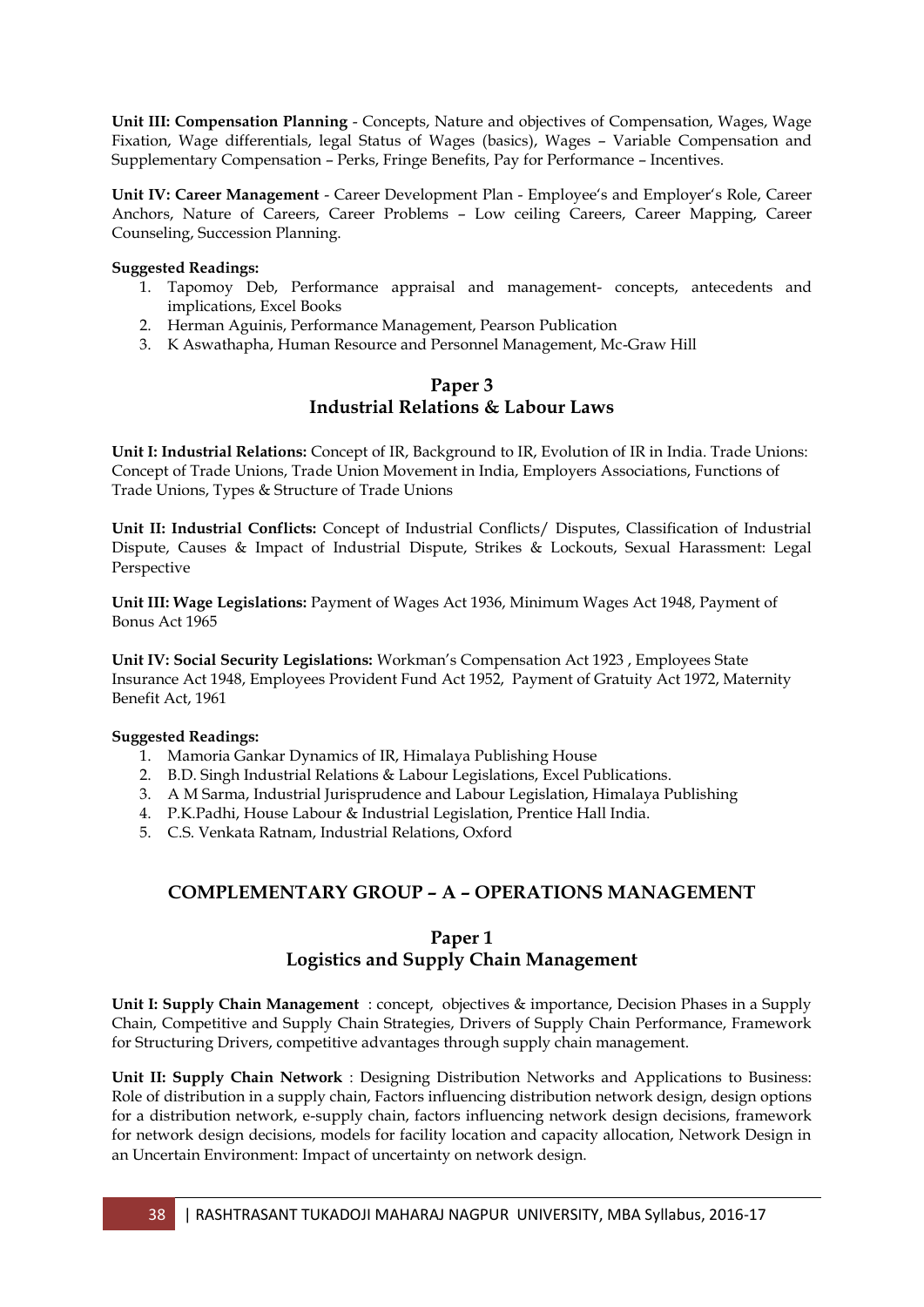**Unit III: Network Design in the Supply Chain**: Network Design & Optimization Approach and Techniques Role of Transportation in Supply Chain- Factors influencing Transportation Decisions - Modes of Transportation - Transportation mode, Selection Process

**Unit IV: Advanced Fleet Management System** Inter modal Freight Technology Transportation Security Initiatives and Role of Technology**; Introduction to Air Cargo:** Aviation and airline terminology - IATA areas - Country – Currency– Airlines - Aircraft lay out - different types of aircraft - aircraft manufacturers - ULD - International Air Routes - Airports - codes – Consortium –Hub & Spoke – Process Flow

#### **Suggested Readings:**

- 1. Logistics and Supply Chain Management, MacMillan 2003, 1st Edition
- 2. Rahul V Altekar, Supply Chain Management concepts and case, PHI, New Delhi.
- 3. Robert B Handfield and Ernest L Nichols, Supply Chain Management PHI, New Delhi.
- 4. G Raghuram & N Rangaraj, Logistics and Supply Chain Management Cases and Concepts. Mac Millan.

### **Paper 2 Operations Research**

**Unit I: Operation Research**- Definition, Main phases of operation research, Problem solving and Decision Making, Application of operation research in business.

**Unit II: Linear Programming Problems**: Application of Linear programming, General statement and assumptions underlying Linear Programming, Formulation of Linear Programming Problems, Graphical method for solution of LPP. Unbounded and degenerate solution of LPP;**Game Theory:**  Game models, Two persons zero sum games and their solution, solution of 2Xn and mX2 games by graphical approach, Solution of mXn games.

**Unit III: Assignment**: characteristics of assignment problem, Assumptions made in assignment problem, formulation of assignment problem, Hungarian method, Maximization problems, Restricted Assignment problem

**Unit IV: Transportation**: characteristics & Assumptions, steps involved in transportation problem, Initial feasible solution: NWCR, LCM, VAM, testing degeneracy, testing optimality: stepping stone, MODI, Maximization transportation problem

#### **Suggested Readings:**

- **1.** S. C. Gupta & Dr. V. K. Kapoor. Fundamentals of Mathematical Statistics: A Modern Approach. (10th Ed.) Sultan Chand Publication.
- **2.** Kanti Swarup, P.K. Gupta & Man Mohan, Operation research (4th Ed.), Sultan Chand Publication**.**
- 3. N.D. Vohra, Quantitative Techniques in Management: (3rd Ed) , McGraw Hill Publication

## **Paper 3 Total Quality Management**

**Unit I: Introduction to Quality Concepts -** Definition of Quality, Dimensions of Quality, Basic concepts of Total Quality Management, contribution of Taguchi, Deming & Crossby, Continuous Process Improvement –Juran Trilogy, PDSA Cycle, 5S, Kaizen.

**Unit II: Statistical Process Control (SPC) -** The seven tools of quality, Statistical Fundamentals – Measures of central Tendency and Dispersion, Population and Sample, Normal Curve, Control Charts for variables and attributes, Process capability, New seven Management tools.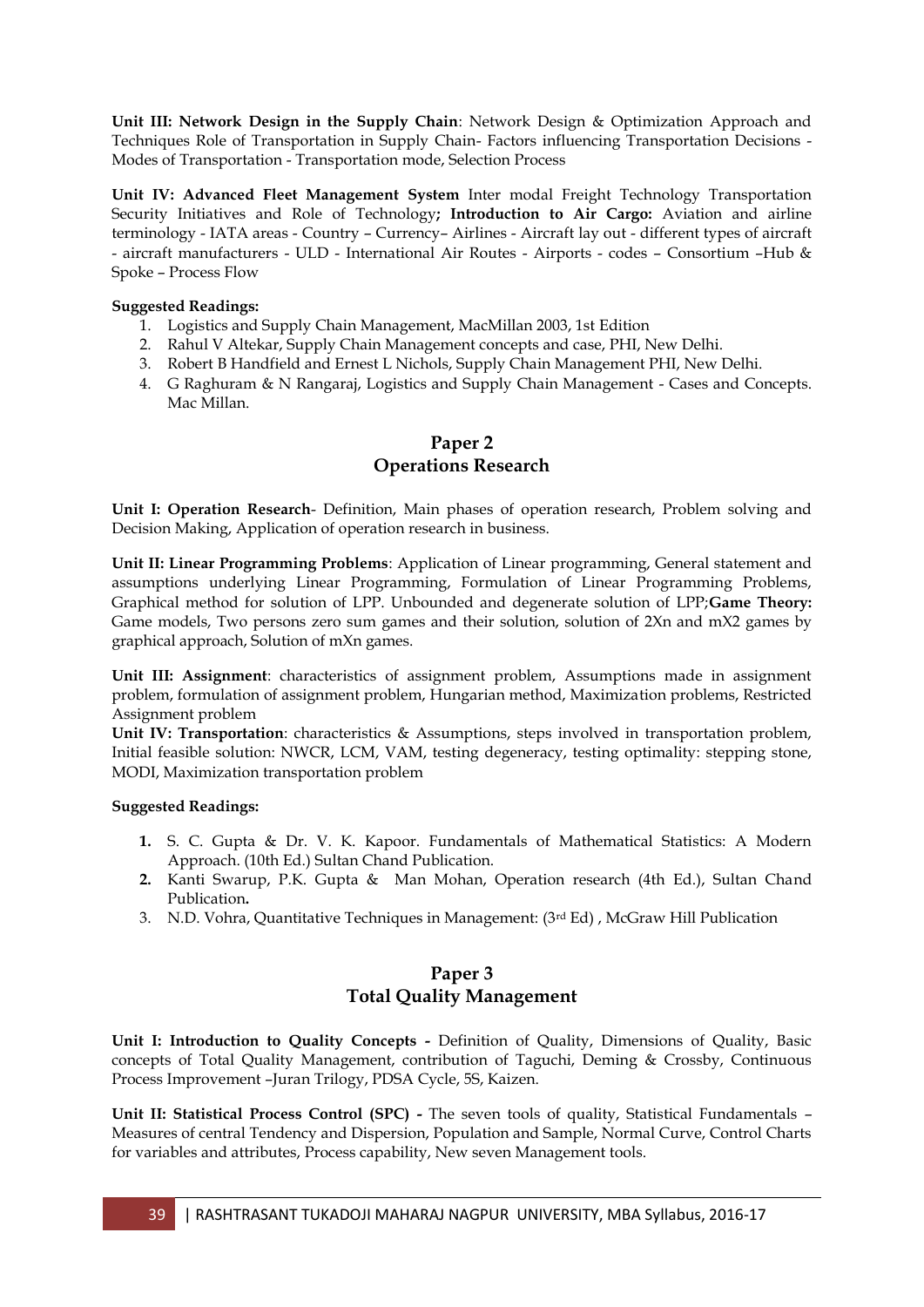**Unit III: Quality Improvement Techniques -** Pareto Diagrams, Cause-Effect Diagrams, Scatter Diagrams, Run Charts, Cause and Effect Diagrams. Control Charts for Variables – Definitions, Variation: Common vs. Special Causes, Control Chart Techniques, X-bar and R chart Correlation, Xbar and S charts.

**Unit IV: TQM Tools -** Benchmarking – Reasons to Benchmark, Benchmarking Process, Quality Function Deployment (QFD) – House of Quality, QFD Process, Benefits, Taguchi Quality Loss Function, Total Productive Maintenance (TPM) – Concept, Improvement Needs, FMEA – Stages of FMEA. Concept of six sigma **-** Introduction, Design for six sigma, key analytical tools for implementing six sigma, advantages of six sigma, six sigma DMAIC process.

#### **Suggested Readings:**

- 1. Dale H.Besterfiled, et at., Total Quality Management, Pearson Education Asia, 1999. (Indian Areprint 2002).
- 2. James R.Evans & William M.Lidsay, The Management and Control of Quality, (5th Edition), South-Western (Thomson Learning), 2002
- 3. Oakland.J.S. "Total Quality Management Butterworth Hcinemann Ltd., Oxford. 1989.

## **COMPLEMENTARY GROUP – B – SERVICE SECTOR MANAGEMENT**

### **Paper 1 Banking & Insurance Services**

**Unit-I: Banking Services** -Definition of banks, Functions of Commercial Banks, Banking Structure in India, Introduction to Banking services, Types of customers, Types of Deposit Accounts, Common guidelines of opening and operating accounts and KYC, Deposit Insurance.

**Unit-II: Basics of bank Lending**: Principles of Lending, Basics of Loan Appraisal, Credit decisionmaking and Review, Types of Advances, Management of Non Performing Assets; Concept of PLR, Base rate; Customer relationship management, Ombudsmen, New trends in banking

**Unit-III: Insurance Services** – Concept of insurance, principles of insurance. IRDA: powers and functions; Basics of Life Insurance: Principles in Life Insurance Contract, Title and claims, role and functions of life insurance policies, life insurance products- proposal, policy and documents, types of life insurance products.

**Unit-IV: General Insurance:** Principles in General Insurance Contracts, Essentials of general insurance policies, general terms and conditions documentations, underwriting; Types of general insurance products, claims procedure.

#### **Suggested Readings:**

- 1. Commercial Banking in India, NCFM reference material
- 2. Essentials of financial services, Dr S.Gurusamy, Mc-Graw Hill
- 3. Manual of insurance Laws, Bharat Publication Private limited
- 4. Insurance Manual, Taxmann Publication Private Limited
- 5. Principles of Insurance Law, M. N. Srinivasan, Wadhwa & Co.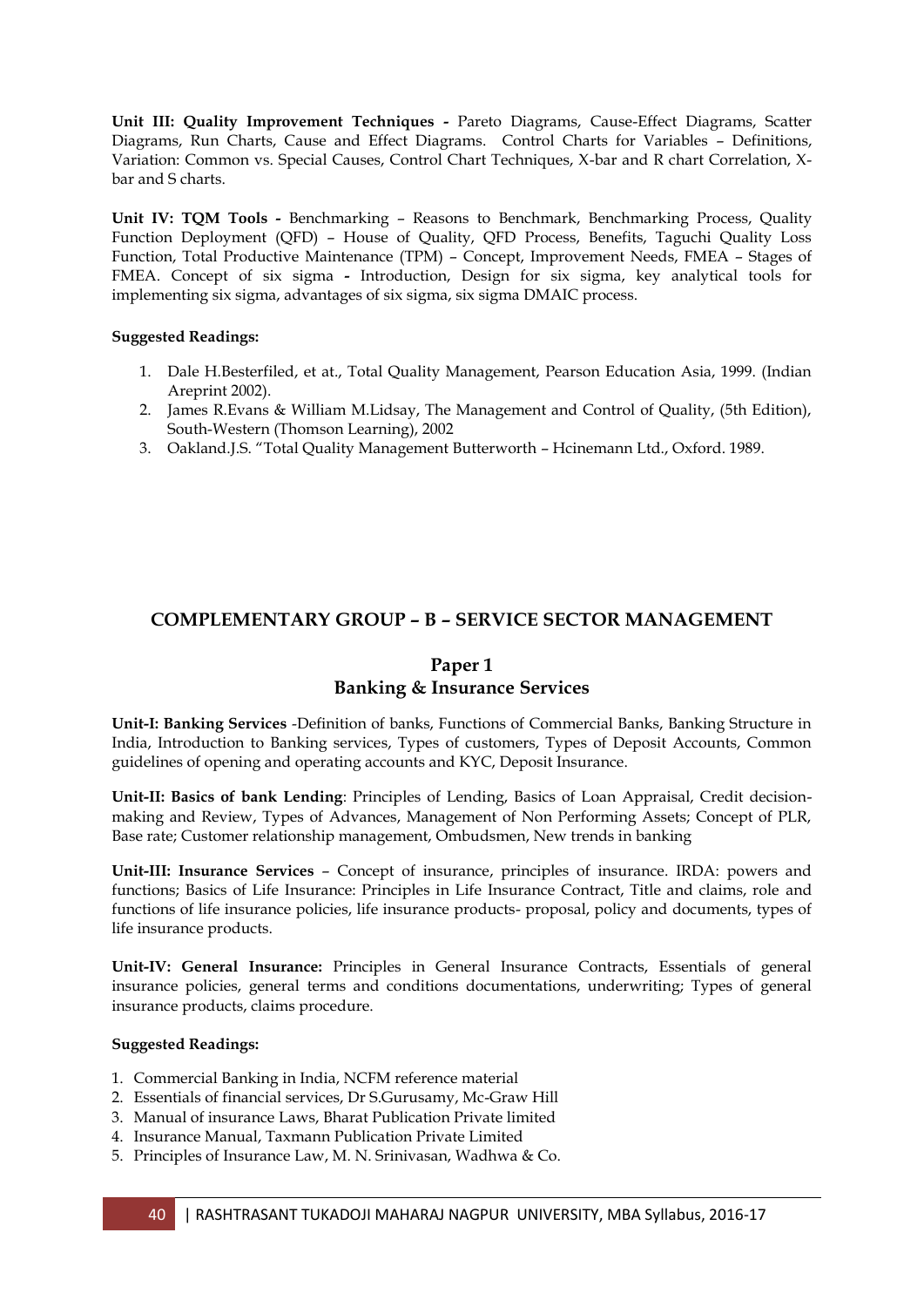## **Paper 2 Hospitality Management**

**Unit I: Hospitality Industry :** Management of Hotel, scientific management and operations of hospitality services, scope and functioning of a hotel, The guest in a hotel, Computerized Hotel Management system , English-French terms in Hospitality , Management of Tourism, recreation, clubs, gaming and entertainment.

**Unit II: Departments in a hotel :** Departmental structure, front office operations, guest services, housekeeping , linen and uniforms, kitchen and its operations, restaurant operations, Bar operations, Stewarding, sales and marketing, maintenance, administration and HRD, accounting and finance control.

**Unit III: Minor operating departments:** Laundry, facilities, Banquet functions, conferences and catering services management , outdoor catering and mobile catering, exhibitions and other income sources, Purchase and store.

**Unit IV: Security and safety systems:** security and safety, security measures for cash and credit, pilferage and theft, maintenance of building, machineries and equipments, prevention against accidents and fire, staff training for safety preventions .

#### **Suggested Readings:**

- 1. Hospitality Management, Jagmohan Negi, Gaurav Manoher, University Science
- 2. Press Introduction to Hospitality, John Walker, 6th Ed, Prentice Hall Hotel
- 3. Management & their Technolohgy, Dinesh Tomar, Neha Publishers and distributors
- 4. Introduction to Management in the hospitality industry, Clayton Barrows, Power and Reynolds, John Willy & Sons Publication

## **Paper 3 Healthcare Management**

**Unit I: Hospital Management:** Issues and Challenges of Hospital Management, Government- Health Care Interface; Hospital Functions; Hospital Organization, Classification of Hospitals; Components of a Hospital System; Changing Role of Hospital Administration; Need for Managerial and Functional Specialists, Decision making in Hospitals, Hospital Communication System, Networking Technology and Information Technology in Hospitals, Hospital Information System, Computerized Hospital Information Systems.

**Unit II: Health systems Management :** Health systems: Characteristics, Planning methodologies, Goals and functions. Foundations of health service management, Health Systems research: Uses and applications, Health Manpower policy, Management of Costs; Health care Budgeting; Project Management in Health care

**Unit III: Community Health, Epidemiology & Population Management** : Meaning and scope of epidemiology, Health statistics and health indicators, Morbidity, Mortality, Health Information System, Primary health care and community participation. Models and factors associated with health and diseases, Clinical care, aspects of community health, Drugs, Alcoholism etc., Preventive and promotive health care, Population policy, Planning and management of population

**Unit IV: Healthcare and Social Policy:** Health Policy formulation, National health policy, International Perspective on health policy; Health policy for the Disadvantaged, Health Care Planning, Management of Health Care Systems, Dimensions of Health Care Management., Emergency and Disaster Planning; Safety Management; Patients and Personnel Safety, Fire Safety,